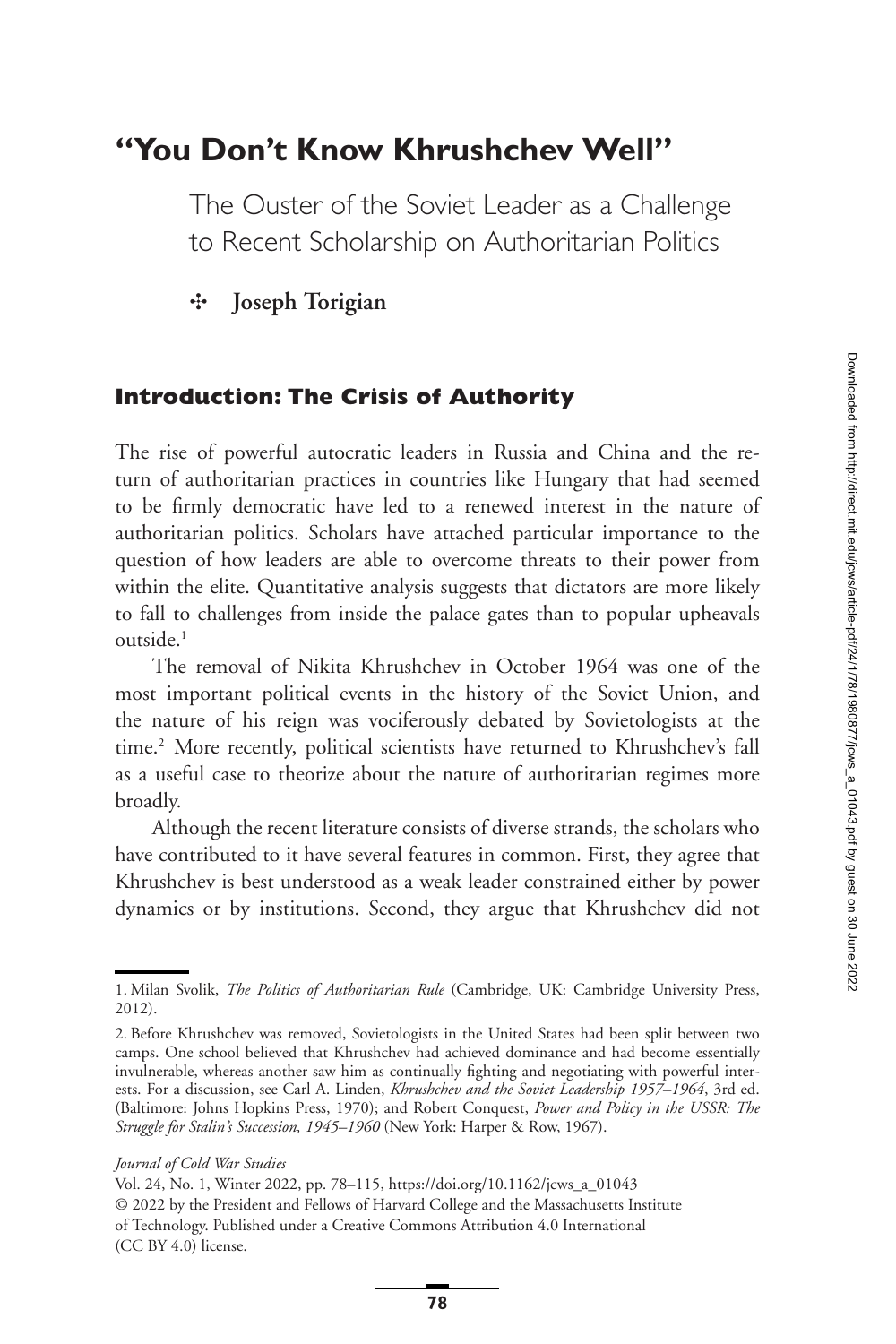understand the political environment in which he operated, with the implication that his defeat resulted from poor political judgment. Third, they believe that Khrushchev was ousted because his colleagues decided to punish him for unpopular policies or incompetence. Fourth, they concur that Khrushchev is best understood as the leader of an *authoritarian* regime as opposed to simply a *Marxist-Leninist* polity.

Yet William J. Tompson's glasnost-era analysis provided a version of Khrushchev's fall radically different from what this new scholarship predicts, and other biographers such as Geoffrey Swain and William Taubman have added to Tompson's early account. Now, a wide variety of new materials not previously exploited by Western scholars provides further important corroboration of several of Tompson's earlier conclusions and sheds new light on them, while also suggesting that some of his conclusions are in need of revision[.3](#page-1-0)

These new sources can be usefully grouped into three categories. First, publishing companies such as Rossiiskaya Politicheskaya Entsiklopediya (ROSSPEN), Mezhdunarodnyi Fond "Demokratiya" (MFD), and Istoricheskaya Literatura (IstLit) have released document collections with previously unavailable archival materials. Unlike in China, where such books are subject to redactions or even falsified content, the volumes put out by these highly reputable Russian academic publishers were compiled by highly motivated archivists and other scholars who strive to bring as complete a picture of history into public view as possible. The published materials cover Khrushchev's entire career (a two-volume set), his political situation in 1964, and contemporaneous civil–military relations, as well as, and perhaps most importantly, the time of Leonid Brezhnev's rule as recorded in his diaries and work notes. Second, Russian scholars such as Yuliya Abramova, Oleg Khlevniuk, Nikita Petrov, Andrei Postnikov, and Andrei Sushkov have written books, articles, and dissertations with arguments and evidence that have yet to enter the Western historiography. Third, memoirs or diaries by individuals such as Petr Abrasimov, Nikolai Kamanin, and Yulii Kvitsinskii provide new information as well.

This article combines these sources with previously available material, especially the memoirs used in Tompson's 1991 article, to test the new theories used by political scientists to explain Khrushchev's political demise. Although these theories will be stated explicitly and addressed separately, they all fail to

<span id="page-1-0"></span><sup>3.</sup> William J. Tompson, "The Fall of Nikita Khrushchev," *Soviet Studies*, Vol. 43, No. 6 (1991), pp. 1,101–1,121; Geoffrey Swain, *Khrushchev* (London: Palgrave, 2016); and William Taubman, *Khrushchev: The Man and His Era* (New York: Norton, 2003).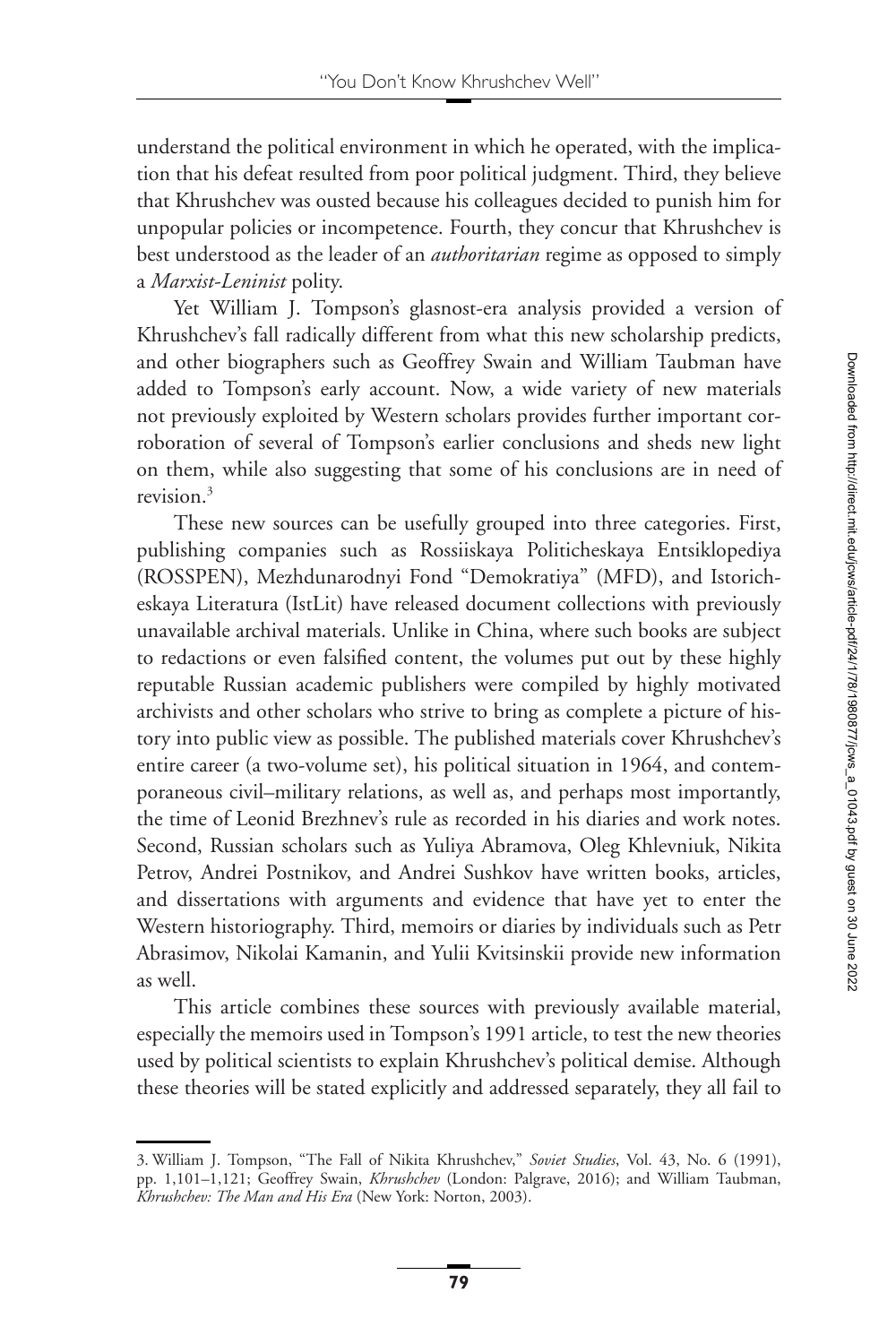grasp the core dynamics surrounding Khrushchev's fall for the same reason: the special structural features of a specifically *Leninist* system.

Why does the failure to account for the special characteristics of Marxist-Leninist regimes lead to flawed theories? First, Marxist-Leninist systems are not popularity contests; rather, they provide leaders with powerful tools to control their potential competitors. Khrushchev's defeat was much more dependent on highly contingent events than popular political science theories predict. This failure to incorporate the decisive importance of the contingency inherent in Marxist-Leninist systems provides a highly misleading picture. Khrushchev was not removed because his deputies disagreed with his policies or wanted to punish his failures. Instead, the plotters tolerated Khrushchev despite their dissatisfaction until he *pushed* them to move first to save their political lives. Second, rules in Marxist-Leninist systems are simply too ambiguous and poorly enforced for institutions to have a meaningful role. The plotters did not use institutions to solve a collective action problem by rallying the elite to remove the top leader but won a game of maneuver that allowed a small group to resolve the matter as quickly as possible. As this article shows, institutions actually favored Khrushchev, not his opponents. The Soviet system severely constrained their ability to act collectively. Third, Khrushchev's behavior cannot be explained by "stupidity." The nature of power in Marxist-Leninist regimes is highly ambiguous even to the most seasoned leaders. All of these conclusions sit poorly with the dominant approaches to authoritarian regimes present in current political science literature.

#### **Political Science and the Fall of Khrushchev**

Not all political scientists share the same view of why Khrushchev was removed from power. However, at least three perspectives deserve special attention: the "weak Khrushchev" theory, the "institutional constraints" theory, and the "dumb Khrushchev" theory. All of these positions fail to come to grips with the special characteristics of Marxist-Leninist systems.

A commonality across the new generation of scholars studying authoritarian regimes is the idea that politics in such states is about exchange. A candidate for leader makes certain promises, and that individual wins the contest with the support of a decisive group (a "winning coalition") within the full leadership (the "selectorate"). If that leader then breaks the contract, he or she is, naturally, removed from power. This idea is most prominently associated with Bruce Bueno de Mesquita and Alastair Smith, who argue: "It is the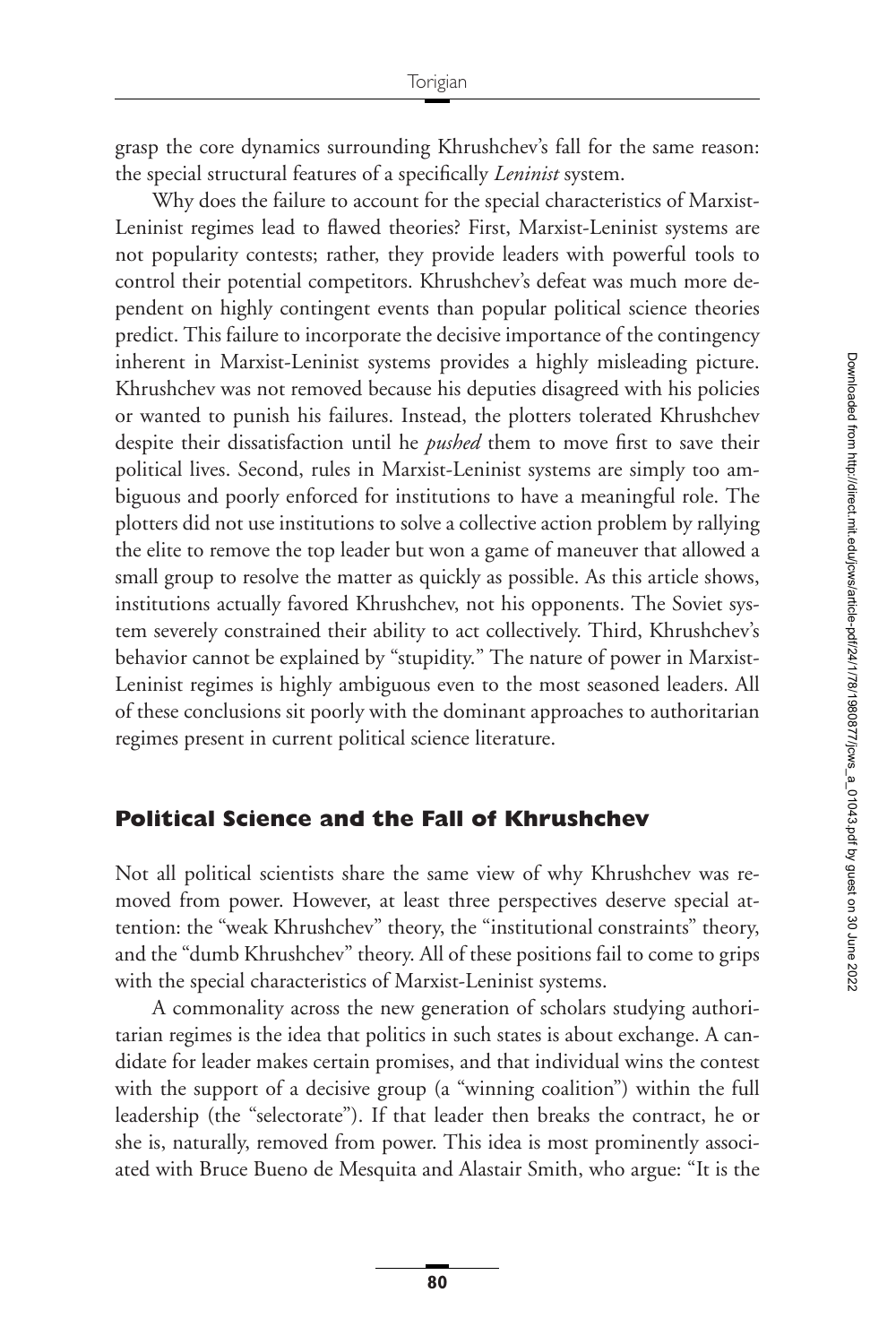successful, reliable implementation of political promises to those who count that provides the basis for any incumbent's advantage.["4](#page-3-0)

Building on this "selectorate" theory, Jessica L. P. Weeks incorporates the role of failure and incompetence, especially in foreign policy, into elite power struggles. Weeks argues that in some authoritarian regimes the winning coalition is secure enough that the group does not need to worry about defecting from an incompetent leader—they are safe no matter who the leader is. She contends: "Because regime insiders' political power did not depend entirely on the favor of the incumbent, they believed they could jettison an incompetent or reckless leader and survive politically, just as most of the members of Khrushchev's Presidium did when they ousted him as premier.["5](#page-3-1) De Mesquita and Smith believe that Khrushchev was removed because of broken political promises, whereas Weeks claims that he was removed for his failed decisionmaking as a leader. Both perspectives see him as weak.

To be fair, many experts on the Soviet Union shared similar conclusions about a weak Khrushchev constrained and then punished by opponents with different policy inclinations. Even during the Khrushchev era, Carl Linden stated that policy differences and resistance to Khrushchev could be divined by a close reading of published texts, concluding that Khrushchev was "dependent on the success of his policies.["6](#page-3-2) In 1969, Alec Nove believed Khrushchev "could not always ride rough-shod over the opinions of his colleagues" and that he was removed because of economic mismanagement and because his "ambitious campaigning ('hair-brained schemes'), his exaggerated promises, his arbitrary methods, [and] his disorganizing 'reorganizations' were too much.["7](#page-3-3) In 1971, Leonard Schapiro argued that Khrushchev's opponents were "moved by his policies.["8](#page-3-4) Ian D. Thatcher writes that "Khrushchev acted as a leader within the rules.["9](#page-3-5) Mary McAuley attributes Khrushchev's

<span id="page-3-0"></span><sup>4.</sup> Bruce Bueno de Mesquita and Alastair Smith, *The Dictator's Handbook: Why Bad Behavior Is Almost Always Good Politics* (New York: Public Affairs, 2011), p. 14.

<span id="page-3-1"></span><sup>5.</sup> Jessica L. P. Weeks, *Dictators at War and Peace* (Ithaca, NY: Cornell University Press, 2014), p. 4.

<span id="page-3-2"></span><sup>6.</sup> Carl Linden, "Khrushchev and the Party Battle," *Problems of Communism*, Vol. 12, No. 5 (October 1963), p. 28. T. H. Rigby, however, in the same edition of *Problems of Communism* accurately states that no figure would openly dare to confront Khrushchev or act as member of an oppositional grouping while the Soviet leader remained in power. See Thomas H. Rigby, "The Extent and Limits of Authority," *Problems of Communism*, Vol. 12, No. 5 (October 1963), pp. 36–41.

<span id="page-3-3"></span><sup>7.</sup> Alec Nove, *An Economic History of the USSR* (London: Penguin Press, 1969), pp. 333, 368.

<span id="page-3-4"></span><sup>8.</sup> Leonard Schapiro, *The Communist Party of the Soviet Union*, 2nd Ed. (New York: Vintage Books, 1971), p. 573.

<span id="page-3-5"></span><sup>9.</sup> Ian D. Thatcher, "Brezhnev as Leader," in Edwin Bacon and Mark Sandle, eds., *Brezhnev Reconsidered* (New York: Palgrave Macmillan, 2002), p. 19.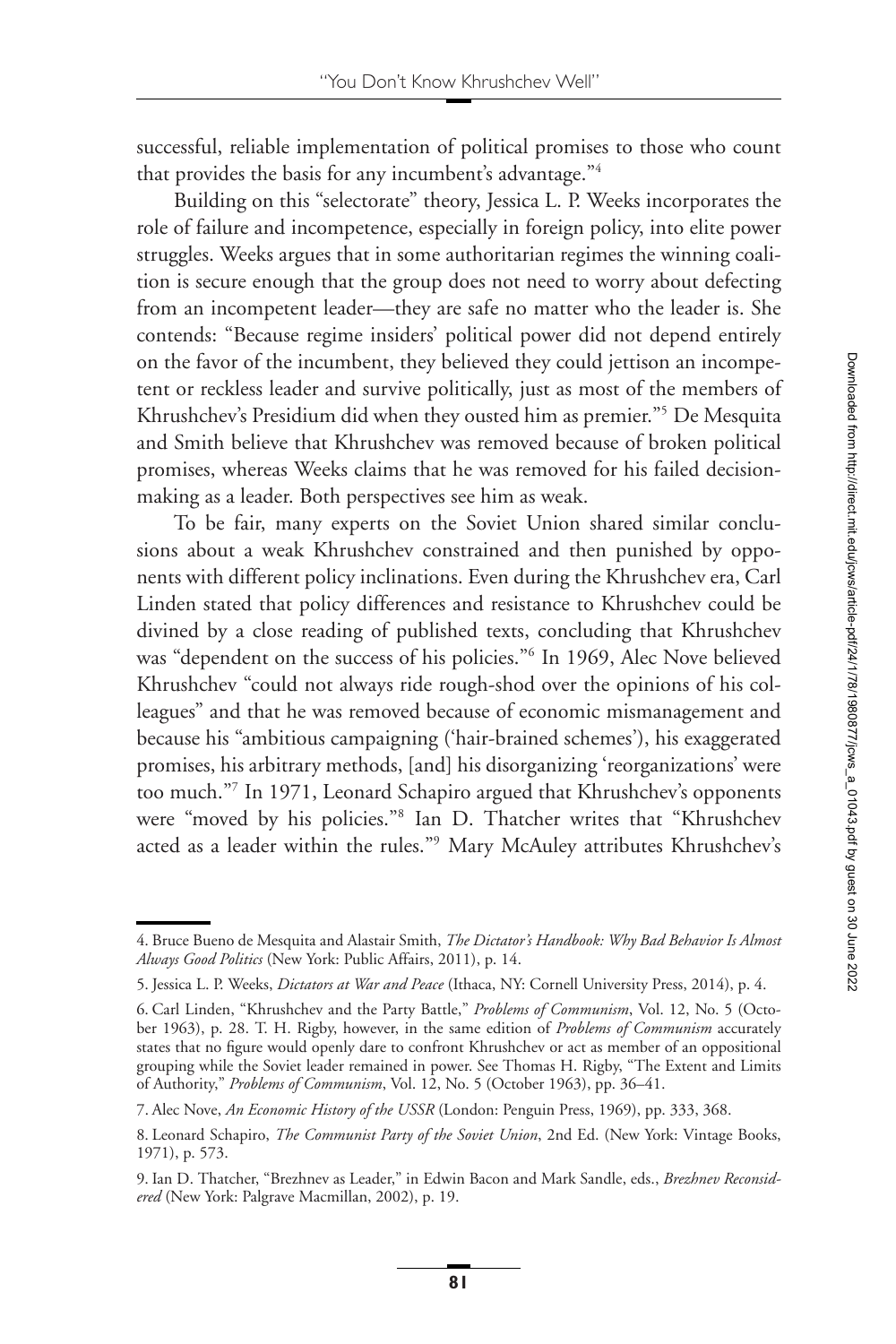downfall to his "erratic behavior" and "rumbling in the apparatus.["10](#page-4-0) Philip G. Roeder similarly characterizes the Soviet Union as a polity in which "policymakers needed the sustaining support of their bureaucratic constituencies."<sup>11</sup> Robert V. Daniels concludes that neo-Stalinists "managed to break into the circular flow of power to undermine the leader bureaucratically" as early as 1961[.12](#page-4-2) Like Weeks, James G. Richter also concludes foreign policy failures endangered Khrushchev.<sup>13</sup> Swain's biography of Khrushchev states similarly, "There is no doubt that the outcome of the Cuban Missile Crisis weakened Khrushchev's position.["14](#page-4-4)

As this article demonstrates through empirical evidence, however, these arguments and previous empirical analyses do not adequately explain politics during the late Khrushchev era. First, until the moment Khrushchev was ousted, he was an exceptionally powerful leader. He did not bargain or negotiate with potential competitors. Second, Khrushchev's vulnerabilities were, to a significant extent, the result of bad luck. Disregarding these elements of contingency would inappropriately overstate the significance of broken promises or policy failures. Third, and most important, Khrushchev was not ultimately removed for either of those reasons but for a much narrower one. His deputies had tolerated broken promises and setbacks for years. Only the fear that Khrushchev intended to end their political lives forced them to take the highly risky step of moving first.

Another common theme among the new generation of political scientists is the importance of institutions, especially in Marxist-Leninist regimes.<sup>15</sup> Milan Svolik's foundational work *The Politics of Authoritarian Rule* criticizes "selectorate" theory for ignoring the problem of collective action and explicitly uses institutions to explain Khrushchev's downfall. Although Svolik is careful to make the point that institutions work only when the "balance of power"

<span id="page-4-0"></span><sup>10.</sup> Mary McAuley, *Soviet Politics 1917–1991* (Oxford, UK: Oxford University Press, 1992), p. 74.

<span id="page-4-1"></span><sup>11.</sup> Philip G. Roeder, *Red Sunset: The Failure of Soviet Politics* (Princeton, NJ: Princeton University Press, 1993), p. 7.

<span id="page-4-2"></span><sup>12.</sup> Robert V. Daniels, "Political Processes and Generational Change," in Archie Brown, ed., *Political Leadership in the Soviet Union* (Basingstoke, UK: Palgrave Macmillan, 1989), p. 113.

<span id="page-4-3"></span><sup>13. &</sup>quot;Political authority" here refers to the ability of a leader to provide a vision for the country that is widely endorsed by the leader's associates. See James G. Richter, *Khrushchev's Double Bind: International Pressures and Domestic Coalition Politics* (Baltimore: Johns Hopkins University Press, 1994).

<span id="page-4-4"></span><sup>14.</sup> Swain, *Khrushchev*, p. 163.

<span id="page-4-5"></span><sup>15.</sup> Barbara Geddes, "What Do We Know about Democratization after Twenty Years?" *Annual Review of Political Science*, Vol. 2, No. 1 (1999), pp. 115–144; and Jennifer Gandhi and Adam Przeworski, "Authoritarian Institutions and the Survival of Autocrats," *Comparative Political Studies*, Vol. 40, No. 11 (November 2007), pp. 1,279–1,301.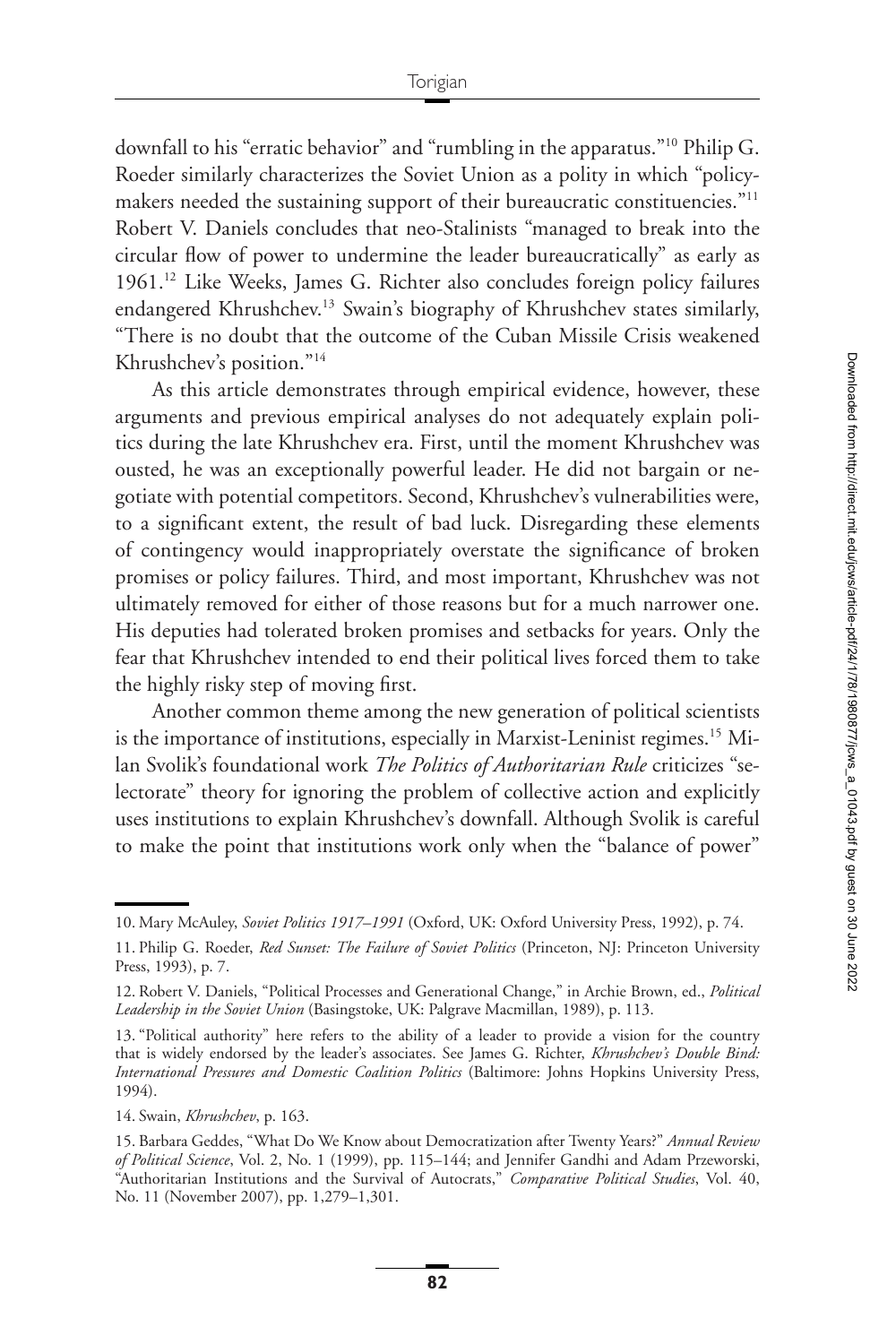(somewhat ambiguously defined) is equal, he contends that institutions mitigated the collective action problem in the USSR. He claims that Stalin-era "institutional rules" served "as the foundation for the revived institutional 'collective leadership' after Stalin's death." According to Svolik, the Communist Party of the Soviet Union (CPSU) in the post-Stalin era was dominated by the Central Committee, and Khrushchev was removed only "after his behavior became increasingly unilateral and unpredictable.["16](#page-5-0)

Svolik's claims deserve special attention because his conclusions are supported by Tompson's account, the best extant comprehensive treatment of the coup to date. Tompson claims that an enormous number of people knew about the coup and that the support of the Central Committee was essential. He argues that "the territorial party elite and other officials making up the bulk of the Central Committee enjoyed far more power than was hitherto thought." The Central Committee's authority had been restored, Tompson asserted, and the plotters felt free to engage in conspiracy: "Knowing that the ultimate penalty was no longer enforced, they were that much more likely to play politics for very high stakes.["17](#page-5-1) Archie Brown and T. H. Rigby similarly contend that the CPSU Central Committee was the body that removed Khrushchev to put an end to his unpopular policies.<sup>18</sup>

Yet a close examination of the empirical evidence shows that the story of the late Khrushchev era was actually one of highly dysfunctional institutions. Institutions did not prevent Khrushchev from violating collective leadership in the first place. The plotters understood that institutions did not guarantee their survival if they confronted Khrushchev openly about their concerns. They knew that, if they lost, the punishment would be severe, and they acted only because they thought they were going to be removed anyway. Institutions made them vulnerable to accusations of factionalism and eliminated the possibility of the safest approach: arrest or assassination. The plotters did not "use" the Central Committee against Khrushchev and instead actively worked to prevent the body from playing a meaningful role. That is, the Marxist-Leninist structural context did not facilitate the conspiracy. To the extent that institutions had any effect on Khrushchev's opponents, it was in only one narrow way, spurring Khrushchev to refrain from fighting back to protect the party.

<span id="page-5-0"></span><sup>16.</sup> Svolik, *The Politics of Authoritarian Rule*, pp. 94–100.

<span id="page-5-1"></span><sup>17.</sup> Tompson, "The Fall of Nikita Khrushchev," p. 1,105.

<span id="page-5-2"></span><sup>18.</sup> Archie Brown, *The Rise and Fall of Communism* (New York: HarperCollins Publishers, 2009), pp. 264–265; and T. H. Rigby, "The Soviet Political Executive, 1917–1986," in Brown, ed., *Political Leadership in the Soviet Union*, p. 40.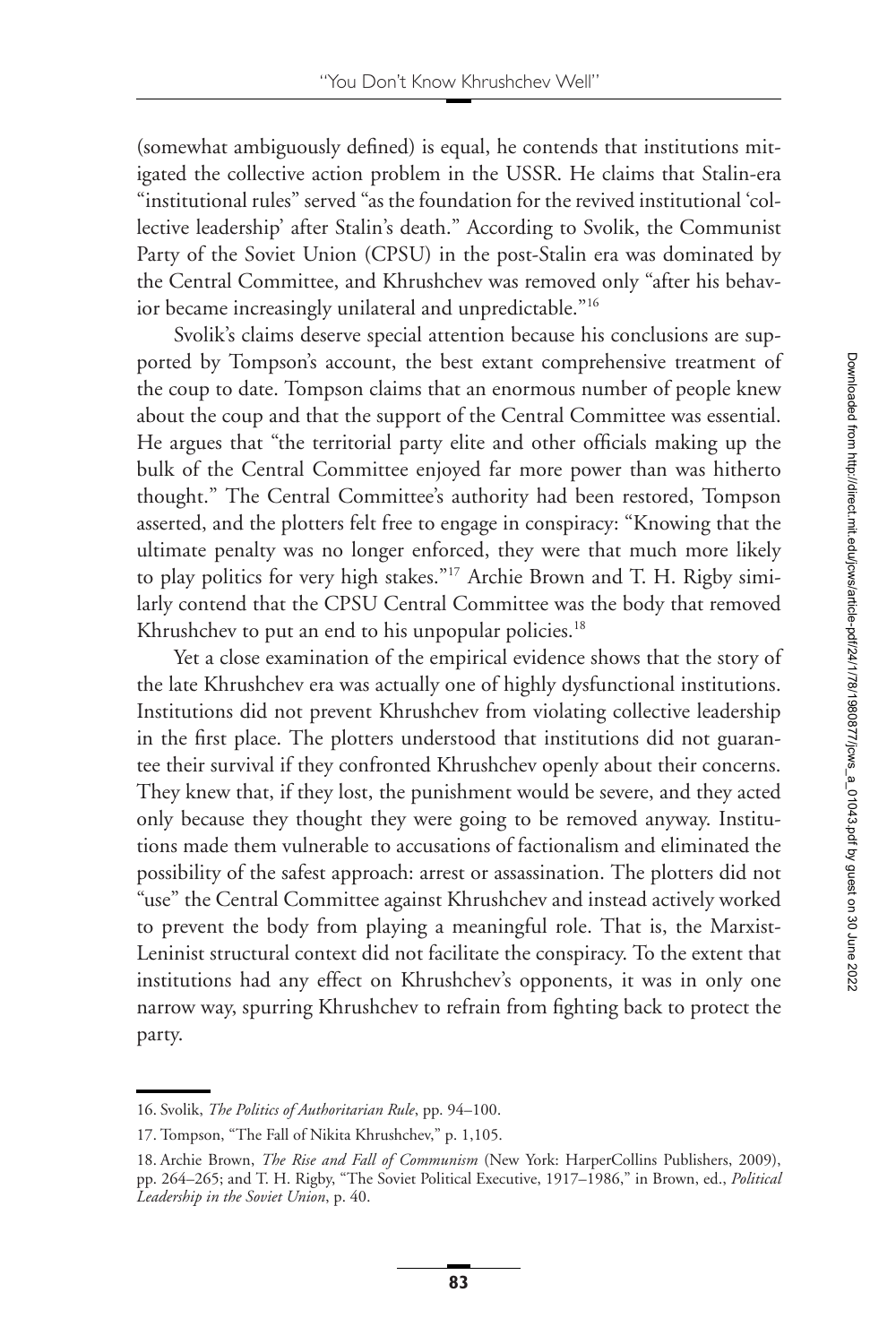Despite differing areas of focus, recent analyses of authoritarian politics those by de Mesquita and Smith, Weeks, and Svolik—all agree on one point, namely, that Khrushchev did not understand his situation. De Mesquita and Smith maintain that Khrushchev was a "well-intentioned leader" who "seems genuinely to have wanted to improve the lot of the Soviet people" but belongs in the "hall of shame" because he "wanted to do well and didn't."<sup>19</sup> Weeks writes that "Khrushchev's unwillingness to abide by the new rules of the game—or his failure to perceive what those rules really were—proved fatal to his hold on power.["20](#page-6-1) For Svolik, Khrushchev allegedly made the same mistake committed by the individuals who tried to remove him in 1957—a failure to understand that power had shifted to the Central Committee.<sup>21</sup>

These disparaging views of Khrushchev also neglect another core feature of Marxist-Leninist regimes—how even the most experienced leaders find it extraordinarily difficult to understand all aspects of their political environment. Khrushchev had a powerful authoritarian toolbox and good reasons to feel secure. Yet he was likely lulled into a false sense of security by the tendency of Marxist-Leninist regimes to generate misinformation. The problem was not that Khrushchev was obtuse but that he was facing unclear signals. Counterintuitively, Khrushchev's understanding of his undeniable strengths is precisely what left him vulnerable to a coup.

#### **Not a Popularity Contest**

The new generation of authoritarian regimes scholars suggest that Khrushchev was a weak leader and that when he broke his political promises and displayed poor leadership, especially in foreign policy, he was removed. These contentions are not borne out by the empirical record. Three points are worth stressing. First, Khrushchev's authoritarian toolbox allowed him to dominate other members in the elite. Hence, his position was about much more than popularity. Second, Khrushchev's ouster was much more dependent on contingent factors than one would expect from a political science narrative of "unpopular policies and demonstrated incompetence leads to removal." Third, the main factor behind Khrushchev's removal was not policy differences or

<span id="page-6-0"></span><sup>19.</sup> Bueno de Mesquita and Smith, *The Dictator's Handbook*, pp. 156–157.

<span id="page-6-1"></span><sup>20.</sup> Weeks, *Dictators at War and Peace*, p. 161.

<span id="page-6-2"></span><sup>21.</sup> Svolik, *The Politics of Authoritarian Rule*, p. 98.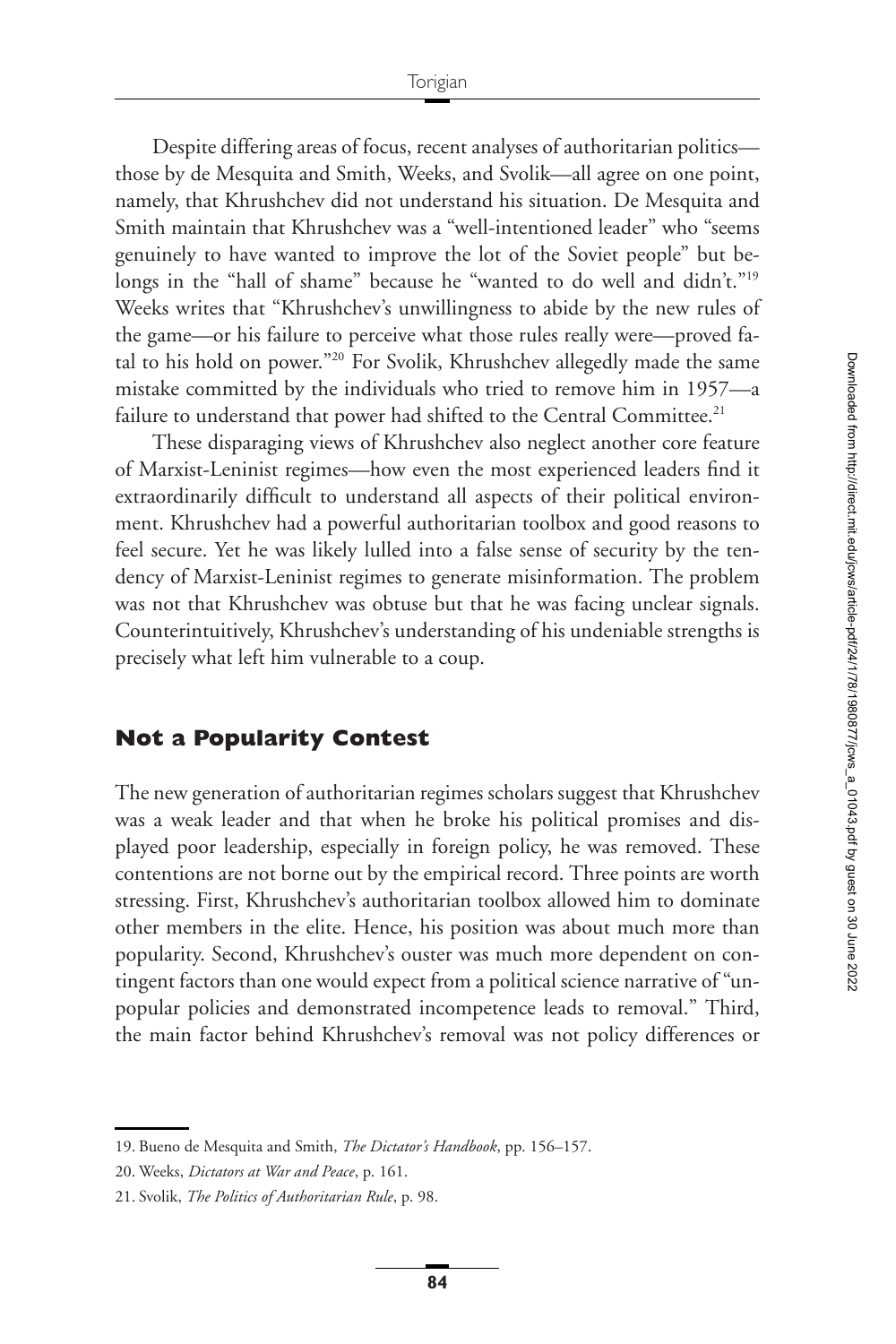failures but his increasingly aggressive position, which forced his opponents to fight for their political lives.

### *Khrushchev the Dominant*

The suggestion that authoritarian systems are primarily about exchange fails to appreciate the extent to which Marxist-Leninist systems are "leader-friendly." Rivals had almost no leeway to express open dissatisfaction while Khrushchev was still in control—a situation that made it difficult for opponents to resist his actions, conspire to adopt a different platform, and explain why they had not spoken out sooner. Any discussions about Khrushchev's leadership role could easily have been labeled an act of "factionalism" and allowed Khrushchev to move first. He could have sown discord among his colleagues, developed parallel power structures, and rigged party meetings to guarantee a previously determined outcome. Khrushchev clearly did not feel that he was on the political defensive.

Prior to being removed Khrushchev had extraordinary control over the CPSU. During the 22nd Party Congress in 1961, one delegate wrote an anonymous letter to Khrushchev noting that the speeches by the CPSU Presidium members were full of sycophantic language.<sup>22</sup> Even the most potentially unpopular decisions were swiftly enforced. When Khrushchev introduced a decision to split the party into two branches in 1962, he used a line from a novel by Ilya Il'f and Evgenii Petrov to describe his behavior: "There will be a parade, and the one commanding the parade will be me."<sup>23</sup> One observer noticed that the decision was publicly applauded and supported, although privately he did not hear "one good word about the new organization, only bewilderment and outright rejection.["24](#page-7-2) Even when the conspiracy had already begun, on Khrushchev's birthday in April 1964, Brezhnev cried and embraced Khrushchev after reading a fawning congratulation letter signed by

<span id="page-7-0"></span><sup>22. &</sup>quot;Anonimnaya zapiska delegata XXII s"ezda KPSS Nikite Sergeevichu Khrushchevu," 22 October 1961, in N. G. Tomilina, ed., *Boi s "ten'yu" Stalina: Prodolzhenie: Dokumenty i materialy ob istorii XXII s"ezda KPSS i vtorogo etapa destalinizatsii* (Moscow: Nestor-Istoriya, 2015), pp. 205–206.

<span id="page-7-1"></span><sup>23. &</sup>quot;Stenograficheskaya zapis' vystupleniya N. S. Khrushcheva na zasedanii Prezidiuma TsK KPSS po voprosu ob uluchshenii partiinogo rukovodstva promyshlennost'yu i sel'skim khozyaistvom," 20 September 1962, in A. A. Fursenko, ed., *Prezidium TsK KPSS: 1954–1964: Chernovye protokol'nye zapisi zasedanii: Stenogrammy: Postanovleniya*, 3 vols., rev. ed., Vol. 1: *Chernovye protokol'nye zapisi zasedanii, Stenogrammy* (Moscow: ROSSPEN, 2004), p. 576.

<span id="page-7-2"></span><sup>24.</sup> Nikolai Barsukov, "The Rise to Power," in William Taubman, Sergei Khrushchev, and Abbott Gleason, eds., *Nikita Khrushchev* (New Haven: Yale University Press, 2000), p. 62.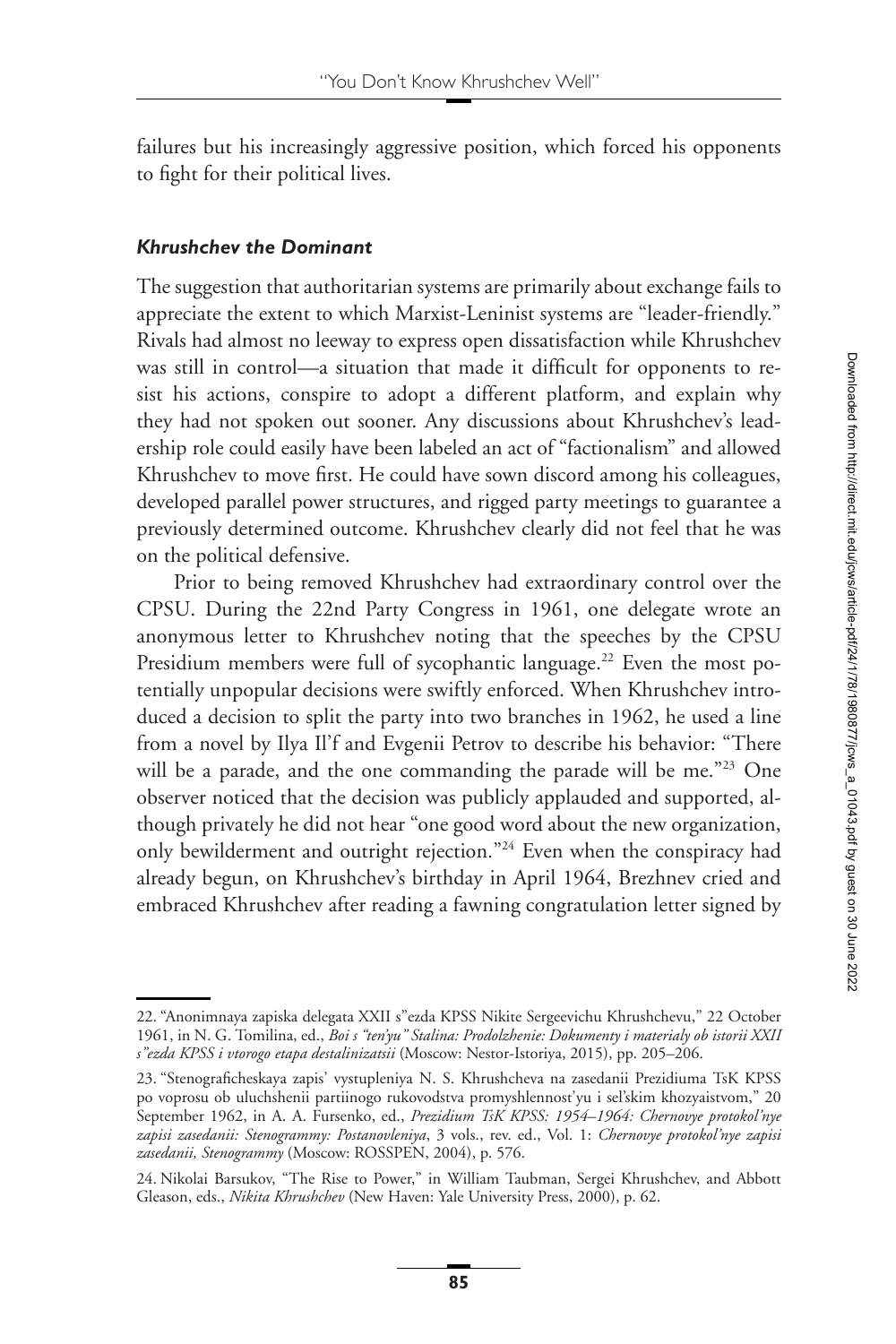all CPSU Presidium members and candidate members.<sup>25</sup> In a letter to the Central Committee in the mid-1960s, Vyacheslav Molotov asked:

Where, in which materials after 1957 and all the way up to October 1964 can be found even the slightest opposition to Khrushchev? There is nothing on a single one of the thousands of pages published over all these years from the CPSU Central Committee plenums, party congresses, dozens and hundreds of meetings at the highest level of both the all-union and republic scale.<sup>26</sup>

This obsequious behavior persisted even though Khrushchev regularly humiliated other members of the elite, including former close allies from Ukraine.<sup>27</sup> At a CPSU Presidium meeting in August 1964, Khrushchev, after a dispute with Dmitrii Polyanskii, asked Aleksandr Shelepin, who ran the State Control Commission, to stick a memorandum into Polyanskii's nose. Polyanskii pleaded, "Don't put it in my nose. I'm a human being." When Khrushchev responded that he, too, was a human being, Polyanskii asked, "How can anyone speak with you? When an opinion is expressed by someone, immediately there is a conflict. Perhaps you have such an attitude toward me?" Khrushchev was blunt: "Apparently yes, I do not deny it . . . I cannot rely on you.["28](#page-8-3)

The rare cases when a subordinate contradicted Khrushchev demonstrate how dangerous such behavior could be. In 1960, at a Central Committee plenum, one individual criticized the Council of Ministers for not helping economic growth in a city. Khrushchev shouted at the man from behind, and the speaker was forced to end his speech early.<sup>29</sup> In 1962, Kirill Mazurov, who headed the Belorussian Communist Party, criticized Khrushchev's proposal to divide the party during a private conversation with the Soviet leader. Khrushchev, furious, summoned a car and left. The next day, Frol Kozlov called to inform Mazurov that Khrushchev had ordered that someone be prepared to replace him (Mazurov narrowly survived the incident).<sup>30</sup> Private

<span id="page-8-0"></span><sup>25.</sup> Sergei Khrushchev, *Pensioner soyuznogo znacheniya* (Moscow: Vremya, 2010), p. 27.

<span id="page-8-1"></span><sup>26. &</sup>quot;Pis'mo V. M. Molotova v TsK KPSS (1964 g.)," *Voprosy istorii*, No. 3 (March 2012), p. 94.

<span id="page-8-2"></span><sup>27.</sup> Taubman, *Khrushchev*, pp. 578–619; and Nikolai Mitrokhin, "The Rise of Political Clans in the Era of Nikita Khrushchev: The First Phase, 1953–1959," in Jeremy Smith and Melanie Ilic, eds., *Khrushchev in the Kremlin: Policy and Government in the Soviet Union, 1953–1964* (London: Routledge, 2013), p. 31.

<span id="page-8-3"></span><sup>28. &</sup>quot;Nepravlenaya stenogramma zasedaniya Prezidiuma TsK KPSS po voprosam, voznikshim vo vremya poezdki N. S. Khrushcheva po sel'skokhozyaistvennym regionam SSSR," 19 August 1964, in A. N. Artizov et al., eds., *Nikita Khrushchev: 1964: Stenogrammy plenuma TsK KPSS i drugie dokumenty* (Moscow: MFD: Materik, 2007), p. 95.

<span id="page-8-4"></span><sup>29.</sup> P. A. Abrasimov, *Chetvert' veka poslom Sovetskogo Soyuza*, 2nd ed. (Moscow: Natsional'noe obozrenie, 2007), p. 71.

<span id="page-8-5"></span><sup>30.</sup> S. M. Belov, B. D. Dolgotovich, and I. S. Karpenko, *Kirill Mazurov: Vospominaniya, vystupleniya, interv'yu* (Minsk: Belorusskoe izdatel'skoe Tovarishchestvo "Khata," 1999), p. 15.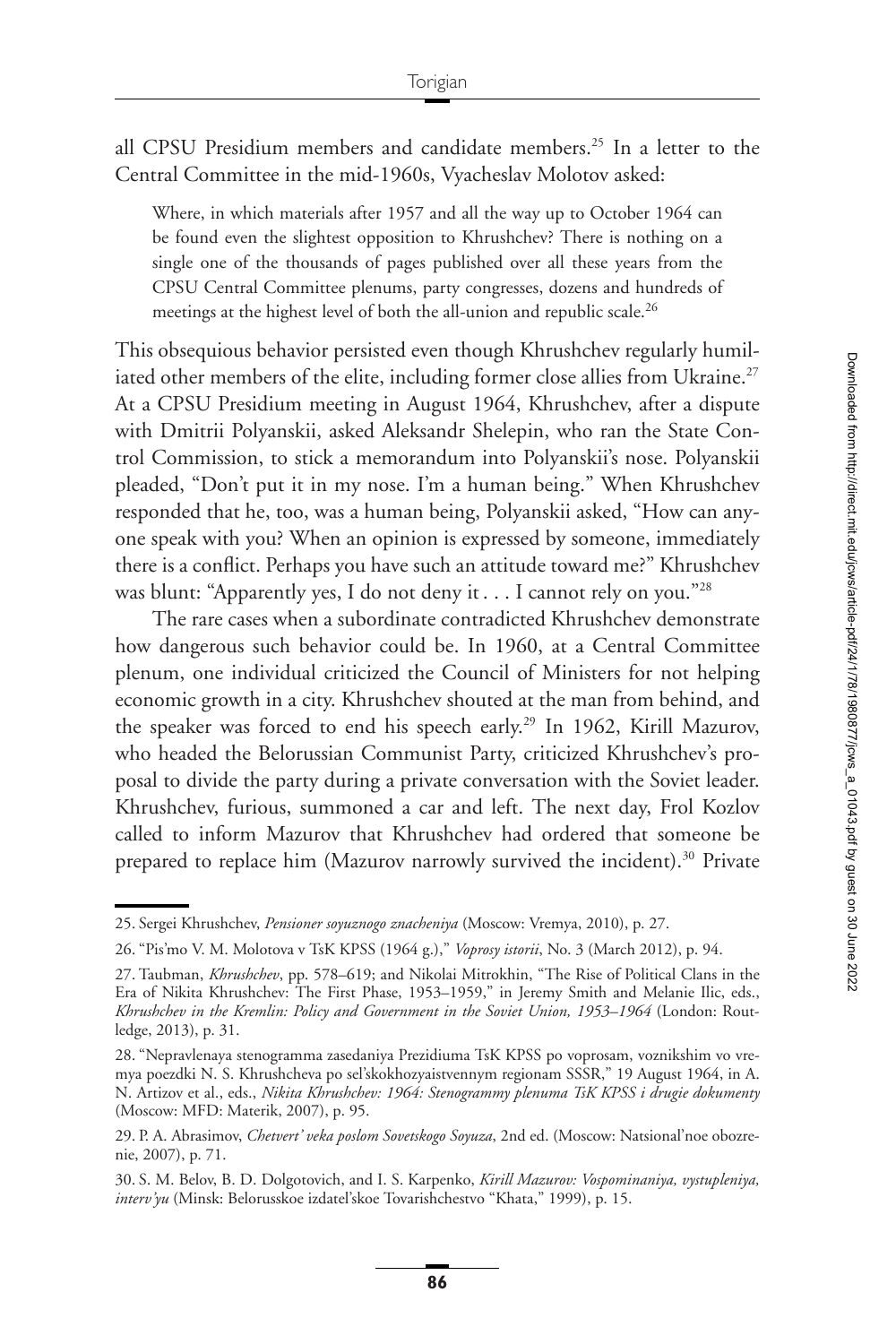discussion, let alone open debate, was simply not tolerated under Khrushchev's leadership.

Because the plotters were so deeply implicated in Khrushchev's decisionmaking, they were open to attacks after they moved against the Soviet leader. At a seminar held in the Central Committee's agriculture department, questions were raised by party, state, and science officials about a Central Committee plenum on agricultural issues held in March 1965. A special note written in May 1965 included the more typical of those questions, such as:

Why were mistakes not recognized openly until many years after the people suffered an enormous loss? It turned out that Khrushchev, like Stalin, wanted his own cult and was a poor leader. This raises the question. Where was the CC Presidium? What attitude should we have to debate in the CC Presidium in 1957, when some of the leadership (Khrushchev) made a bet on new eastern virgin regions, and another part supported the investment in traditional regions, which the March plenum of the Central Committee highlighted?<sup>[31](#page-9-0)</sup>

The plotters were also weakened by norms against factionalist activity that could threaten stability. When the so-called Anti-Party Group moved against Khrushchev in 1957, Marshal Ivan Konev criticized the group for damaging the unity of the party and the danger such behavior portended for national security.<sup>32</sup> Charges of factionalist conspiracy worked successfully against the Anti-Party Group even though they held a majority on the Presidium. In 1964, Mikhail Suslov was afraid that the conspiracy might foment a split in the party or even society. When he was told of the plot, his lips turned blue and his mouth twitched: "What are you talking about?! There will be a civil war.["33](#page-9-2)

Khrushchev also had a multitude of organizational tools he could use to undermine potential competitors. He nominated a "primary" first deputy and a "secondary" first deputy as a balance to make sure no one individual on the CPSU Presidium became too powerful.<sup>34</sup> When a faction of Presidium members (Nikolai Ignatov, Averkii Aristov, and Ekaterina Furtseva) started

<span id="page-9-0"></span><sup>31.</sup> A. I. Shevel'kov, "'Pochemu ya dolzhen verit' martovskomu plenumu TsK KPSS?' 'Neudobnye' voprosy partiinomu rukovodstvu: Vesna 1965 g.," *Istoricheskii arkhiv*, No. 1 (2013), pp. 4–10.

<span id="page-9-1"></span><sup>32. &</sup>quot;Plenum TsK KPSS: Iyun' 1957 goda: Stenograficheskii otchet: Zasedanie tret'e (vechernee, 24 iyunya)," 24 June 1957, in A. N. Yakovlev, ed., *Molotov, Malenkov, Kaganovich: 1957: Stenogramma iyun'skogo Plenuma TsK KPSS i drugie dokumenty* (Moscow: MFD, 1998), pp. 177–181.

<span id="page-9-2"></span><sup>33.</sup> Tompson, "The Fall of Nikita Khrushchev," p. 1103; and "Vospominaniya uchastnika sobytii o neprostykh momentakh v istorii strany: O Khrushcheve, Brezhneve i drugikh," *Argumenty i fakty*, No. 2 (14 January 1989), pp. 5–6.

<span id="page-9-3"></span><sup>34.</sup> A. V. Sushkov, *Prezidium TsK KPSS v 1957–1964 gg.: Lichnosti i vlast'* (Ekaterinburg: UrO RAN, 2009), p. 82.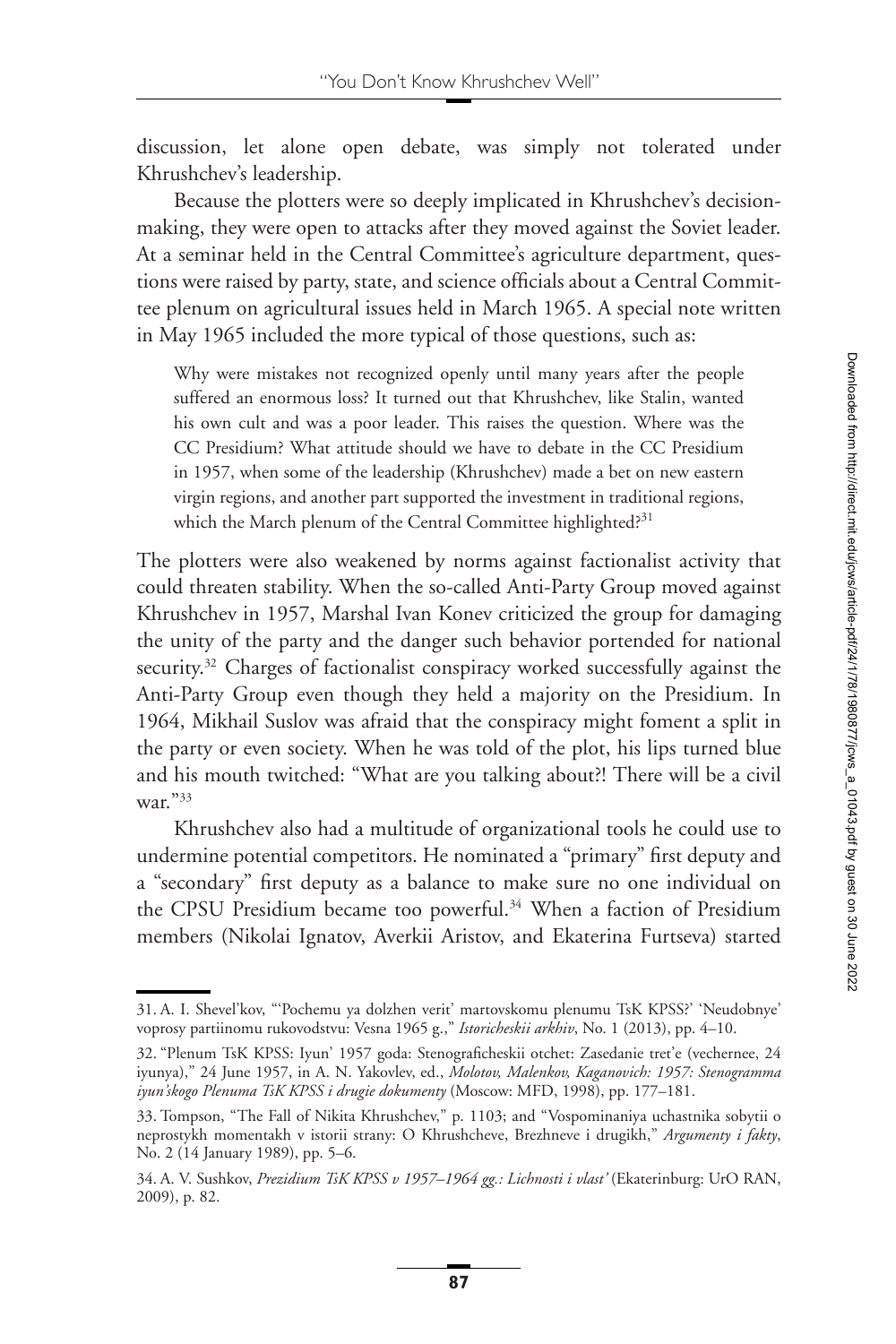to form, Khrushchev sought to instill conflicts between them.<sup>35</sup> When Nuritdin Mukhitdinov persuaded Kozlov and Aleksei Kirichenko, two feuding Presidium members, to resolve their differences, Khrushchev threatened to exile Mukhitdinov by sending him to the United Kingdom as ambassador.<sup>36</sup> Khrushchev was almost certainly trying to set Brezhnev and Nikolai Podgornyi against each other as competitors for the succession. In July 1963, Khrushchev told W. Averell Harriman that "Brezhnev was in line but that consideration would also be given to Podgorny.["37](#page-10-2)

Khrushchev also simply removed officials who he thought were forming an incipient faction, including individuals who had helped him defeat the Anti-Party Group.<sup>38</sup> Aristov, Ignatov, and Furtseva were all suddenly removed from the leadership in 1961. As Andrei Sushkov, a senior researcher at the Ural Branch of the Russian Academy of Sciences, concludes,

As time showed, the members of the CC Presidium reached appropriate conclusions about the personal qualities of Khrushchev, who for the first time in front of them without a twinge of conscience removed from his shoulders all responsibility and placed it on other leaders.<sup>[39](#page-10-4)</sup>

The sudden purge of Khrushchev's former allies led to "the strongest psychological shock" among Presidium members.<sup>40</sup>

As leader, Khrushchev could also effectively guarantee that full party meetings could not be used as a platform against him. He effectively prevented the Central Committee plenums from playing any meaningful role by drastically increasing the number of individuals who could attend them and by limiting real discussion. He also convened ad hoc bodies to express support for his policies. In September 1964, shortly before being ousted, Khrushchev held an irregular meeting attended by members of the CPSU Presidium and the USSR Council of Ministers, by republic and district party secretaries, and by figures involved in economic decision-making. The Soviet leader made an

<span id="page-10-0"></span><sup>35.</sup> Ibid., p. 104.

<span id="page-10-1"></span><sup>36.</sup> Ibid., p. 107.

<span id="page-10-2"></span><sup>37.</sup> Averell Harriman, "Memorandum for the President," 19 October 1964, in Lyndon B. Johnson Presidential Library (LBJL), National Security File (NSF), Country File (CF), Box 219, USSR Cables 10/64–11/64.

<span id="page-10-3"></span><sup>38.</sup> Sushkov, *Prezidium TsK KPSS*, p. 187.

<span id="page-10-4"></span><sup>39.</sup> Ibid., p. 185.

<span id="page-10-5"></span><sup>40.</sup> Ibid., p. 194.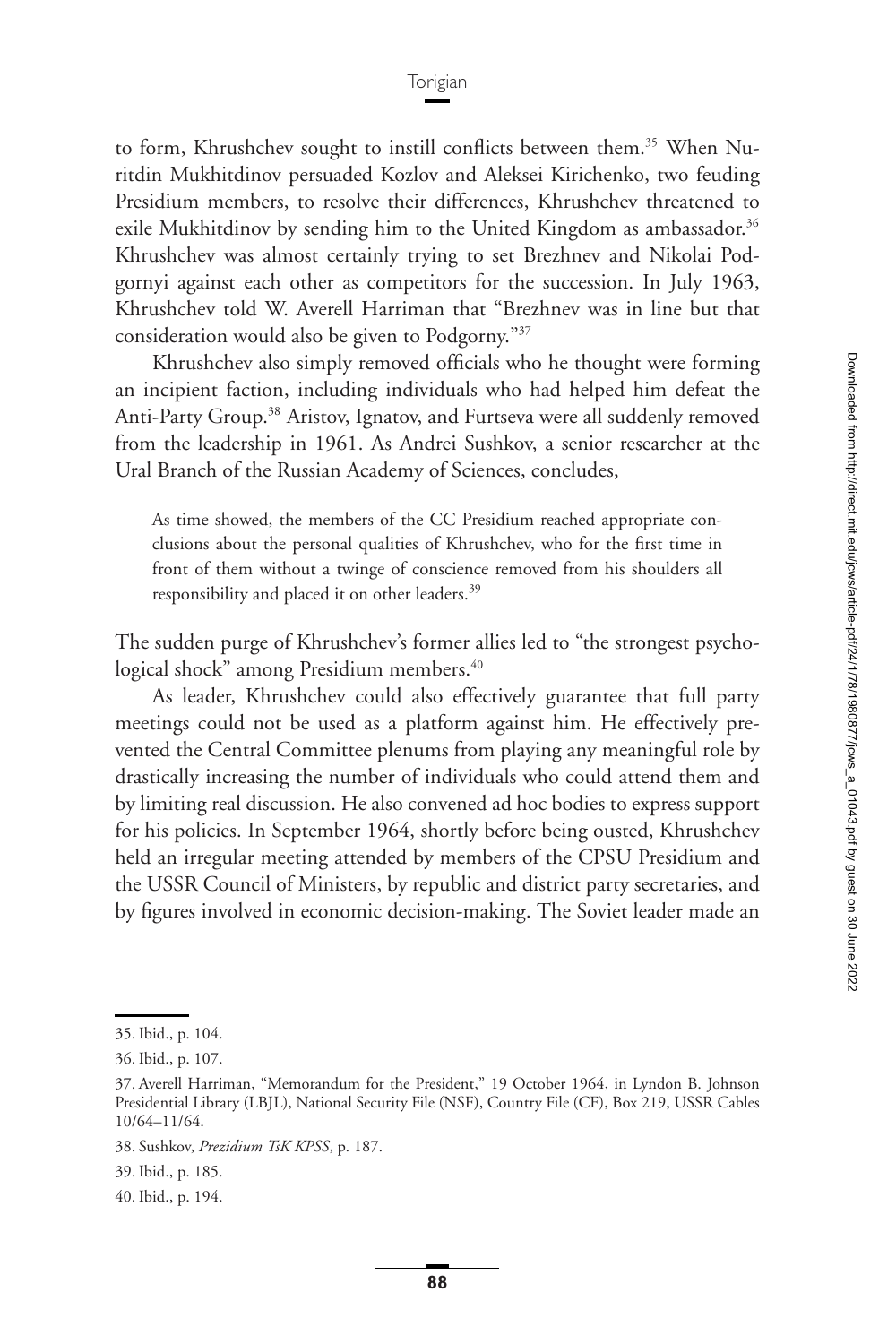important statement about shifting priority to consumer welfare.<sup>41</sup> The U.S. State Department remarked in a memorandum that Khrushchev

was proclaiming policy before an irregularly constituted body, evidently without any previous action by a proper organ of decision—Presidium, Council of Ministers, or Central Committee. . . . The impression is strong that he found himself blocked in the regular channels of decision and was trying to circumvent them[.42](#page-11-1)

Khrushchev after his downfall was criticized for making Central Committee plenums "parade brouhaha" to "avoid possible criticism from CC members.["43](#page-11-2)

## *Contingency*

Political scientists shy away from explicitly saying that their theories are deterministic. Yet we should still question how much purchase their theories give us. One way of judging the explanatory power of a theory that posits a meaningful relationship between independent and dependent variables is to ask whether the type of political phenomenon under investigation is usually shaped by contingency. As Jonathan Bendor and Jacob N. Shapiro point out, certain types of political phenomena are shaped by contingency more than others.<sup>44</sup> But how do we measure contingency? An investigation into a single historical event can reveal that likely, possible, and unlikely outcome are all possibilities, as seen in the debate over how likely Adolf Hitler's rise actually was.<sup>45</sup> How much an outcome is determined by structural causes is an empirical question. "Documents and other historical evidence can tell whether key actors in a critical juncture acted with a significant degree of freedom or

<span id="page-11-0"></span><sup>41. &</sup>quot;Ob osnovnykh napravleniyakh v razrabotke plana razvitiya narodnogo khozyaistva na blizhaishii period," *Pravda*, 2 October 1964, pp. 1-2.

<span id="page-11-1"></span><sup>42. &</sup>quot;Thoughts on the Meaning of the Moscow Events," U.S. State Department Memorandum for McGeorge Bundy, 22 October 1964, in LBJL, NSF, CF, Box 219, USSR Cables 10/64–11/64. I thank Simon Miles for sharing this document with me.

<span id="page-11-2"></span><sup>43. &</sup>quot;Protokol No. 9 zasedaniya plenuma Tsentral'nogo komiteta Kommunisticheckoi partii Sovetskogo Soyuza ot 14 oktyabrya 1964 goda," 14 October 1964, in Artizov et al., eds, *Nikita Khrushchev*, p. 242.

<span id="page-11-3"></span><sup>44.</sup> Jonathan Bendor and Jacob N. Shapiro, "Historical Contingencies in the Evolution of States and Their Militaries," *World Politics*, Vol. 71, No. 1 (January 2019), pp. 126–161.

<span id="page-11-4"></span><sup>45.</sup> Henry Ashby Turner, *Hitler's Thirty Days to Power: January 1933* (Reading, MA: Addison-Wesley, 1996); and Ian Kershaw, *Hitler: Profiles in Power* (London: Longman, 1991).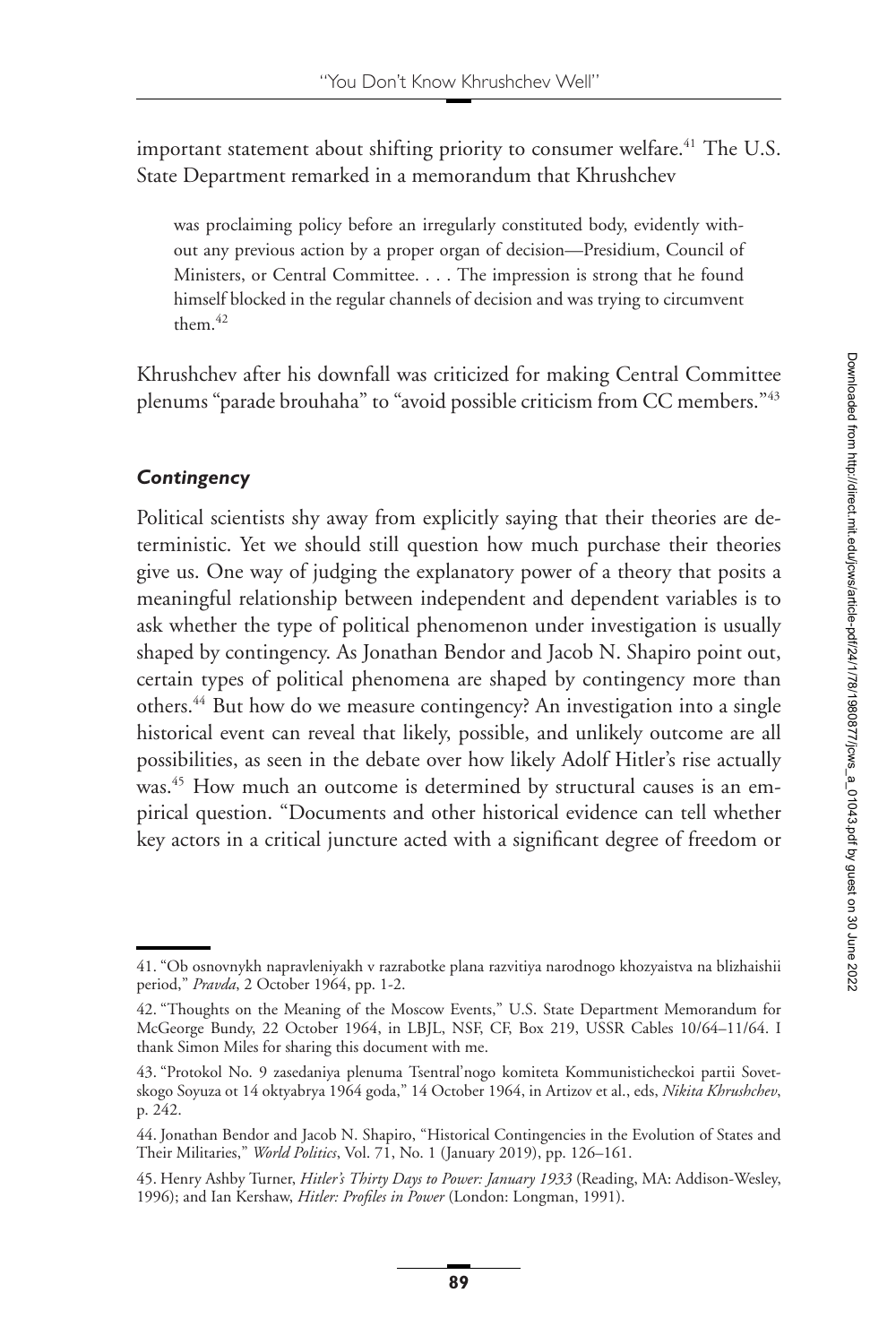not.["46](#page-12-0) Some outcomes are likely, whereas others are "not just determined but overdetermined.["47](#page-12-1)

As the case of Khrushchev's fall demonstrates, his defeat was shaped by a series of highly contingent events. First, if Khrushchev had moved just a bit faster, he would have further secured his position through organizational and personnel changes. Second, the sudden and unexpected death of a single individual who enjoyed a particularly powerful position made Khrushchev uniquely vulnerable.

Until October 1964, Khrushchev had been steadily building more resilience into his position. Mikhail Gorbachev later speculated that Khrushchev at that time was trying to destroy the party apparatus and build a new political base: with two first secretaries in every region, Khrushchev could easily have made drastic changes to the makeup of the Central Committee at the next Party Congress[.48](#page-12-2) In the summer of 1964, Khrushchev started moving toward an even more aggressive assault: the elimination of party committees at the raion level, the realization of which "would in practice bring a serious strike on the position of the ruling party as a whole."<sup>49</sup> The Russian historian Nikolai Barsukov argues that, despite Khrushchev's hugely unpopular plans for more changes to the party structure, the next plenum would almost certainly still have approved those plans if he had still been in power.<sup>50</sup>

Previous memoir accounts hint that, shortly before Khrushchev was removed, he had contemplated bringing back former allies who might be grateful for their rehabilitation. Those claims were questionable, but Brezhnev's recently declassified work notes provide significant, albeit inconclusive, support for these earlier claims: those individuals were indeed mentioned in CPSU Presidium discussions around this time.

After Marshal Georgii Zhukov was removed from the leadership in 1957, he called and reproached Khrushchev: "You are losing your best

<span id="page-12-0"></span><sup>46.</sup> Giovanni Capoccia and R. Daniel Kelemen, "The Study of Critical Junctures: Theory, Narrative, and Counterfactuals in Historical Institutionalism," *World Politics*, Vol. 59, No. 3 (April 2007), pp. 341–369.

<span id="page-12-1"></span><sup>47.</sup> Dietrich Rueschemeyer, "Can One or a Few Cases Yield Theoretical Gains?" in James Mahoney and Dietrich Rueschemeyer, eds., *Comparative Historical Analysis in the Social Sciences* (New York: Cambridge University Press, 2003), p. 315.

<span id="page-12-2"></span><sup>48.</sup> O. V. Khlevnyuk, "Rokovaya reforma N. S. Khrushcheva: Razdelenie partiinogo apparata i ego posledstviya. 1962–1964 gody," *Rossiiskaya istoriya*, No. 4 (August 2012), p. 165.

<span id="page-12-3"></span><sup>49.</sup> A. V. Postnikov, "Dokumenty federal'nykh arkhivov o smene rukovodstva SSSR v oktyabre 1964 g. (istochnikovedcheskii analiz)," Ph.D. Diss., Vserossiiskii nauchno-issledovatel'skii institut dokumentovedeniya i arkhivnogo dela, Moscow, 2005.

<span id="page-12-4"></span><sup>50.</sup> Barsukov, "The Rise to Power," p. 63.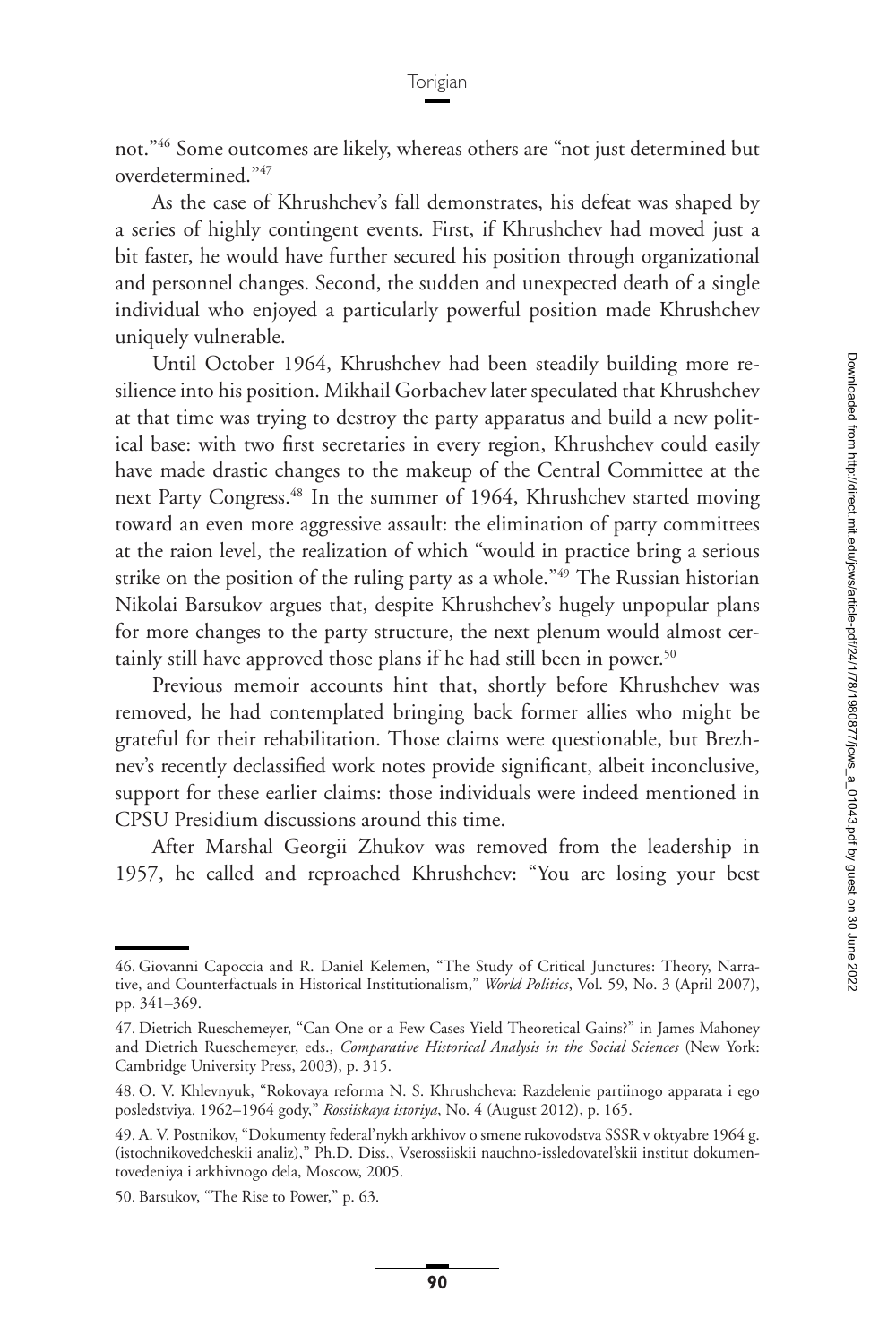friend.["51](#page-13-0) According to Brezhnev's notes, at a Presidium meeting on 28 March 1964, Khrushchev stated it was "not necessary to crucify" Zhukov, as he "played not a small role.["52](#page-13-1) In the summer of 1964, Khrushchev called Zhukov and said:

You know, it was difficult for me then to figure out what was going on inside your head, people would come to me and say: "Zhukov is a dangerous person, he ignores you, at any moment he can do whatever he wants. His authority in the army is too strong, apparently the 'crown of Eisenhower' does not give him peace." Now I am very busy . . . . When I return from vacation—we will meet and discuss matters as friends.<sup>53</sup>

This evidence suggests that Khrushchev sought a rapprochement with Zhukov, who despised Defense Minister Rodion Malinovskii.<sup>54</sup>

Khrushchev also indicated an interest in bringing back Ivan Serov, former head of the Soviet State Security Committee (KGB). Khrushchev defended Serov from his detractors as late as 24 November 1958, arguing that he had behaved loyally. But everything changed at the CPSU Presidium meeting on 3 December 1958 where the participants learned that Ignatov had lied over the phone when he claimed that Serov was not in his office. Suddenly it seemed that Ignatov and Serov might have had a private relationship detrimental to Khrushchev's interests. One Presidium member claimed that "Malinovskii was involved in this" (*byl Malinovskii pri etom dele*), but the rough notes from the meeting do not provide details.<sup>55</sup>

At the same meeting in March 1964 when Khrushchev praised Zhukov, he also described Serov as an "honest person" who should be given work. Perhaps significantly, in February, Serov wrote a letter to Khrushchev complaining about "persecution" from Malinovskii and Nikolai Mironov, head of the CPSU Administrative Department—an innocuous sounding institution that oversaw the KGB, police, armed forces, procuracy, and courts. Could

<span id="page-13-0"></span><sup>51. &</sup>quot;Plenum Tsentral'nogo Komiteta KPSS. Oktyabr' 1957 goda: Stemogramma: Zasedanie chetvertoe (vechernee, 29 oktyabrya)," 29 October 1957, in V. Naumov et al., eds., *Georgii Zhukov: Stenogramma oktyabr'skogo (1957 g.) plenuma TsK KPSS i drugie dokumenty* (Moscow: MFD, 2001), p. 379.

<span id="page-13-1"></span><sup>52.</sup> L. I. Brezhnev, *Rabochie i dnevnikovye zapisi*, Vol. 3, *Leonid Brezhnev: Rabochie i dnevnikovye zapisi: 1944–1964 gg.* (Moscow: Istoricheskaya literatura, 2016), p. 426.

<span id="page-13-2"></span><sup>53. &</sup>quot;Pis'mo G. K. Zhukova v Prezidium TsK KPSS," 16 March 1965, in Naumov et al., eds., *Georgii Zhukov*, p. 539.

<span id="page-13-3"></span><sup>54.</sup> Anatolii Ponomarev, "Marshaly: Kak delili slavu posle 1945-go," *Rodina*, No. 1 (1995), p. 78.

<span id="page-13-4"></span><sup>55. &</sup>quot;Protokol No. 194: Zasedanie 3 dekabrya 1958 g.," 3 December 1958, in Fursenko, ed., *Prezidium TsK KPSS*, Vol. 1, pp. 340–341. The quoted passage is "Malinovskii was involved in this."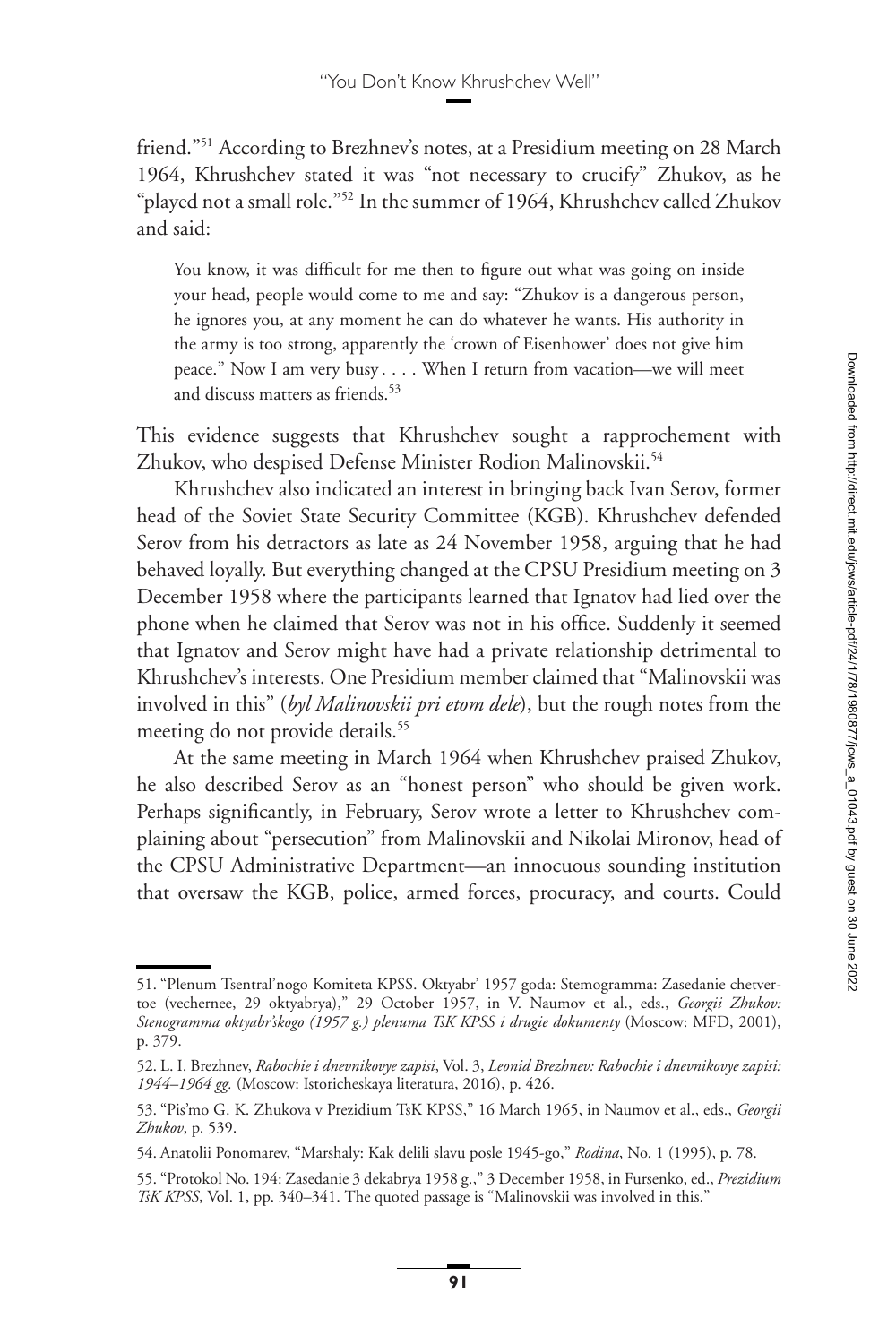Khrushchev have believed that Serov could help balance against these two figures, whose behavior would determine the outcome of an attempted coup?<sup>56</sup> Unfortunately for Khrushchev, the conspirators moved against him in October 1964—before he could bring back Zhukov and Serov.

Even though one scholar has briefly alluded to Kozlov as an opponent of Khrushchev, the reality is that Kozlov's untimely death was devastating for the Soviet leader[.57](#page-14-1) Kozlov was Khrushchev's planned successor, and he held the position of CPSU Secretary managing the armed forces, military industry, and KGB. Kozlov admitted to another figure in the leadership that other members of the Presidium were afraid of him, fearing that at any moment he could use *kompromat* (compromising information) to remove them from their positions. But his workload proved too much—he had a stroke in 1963 and died in 1965. One party figure later said he was certain "that if Kozlov had still been alive, Khrushchev's opponents would have achieved nothing at the CC plenum in October 1964.["58](#page-14-2)

Kozlov's incapacitation gave an opening to Mironov. According to one account, Mironov, who enjoyed great authority among the generals and KGB, served as "chief of staff" in preparing the Central Committee plenum that approved the Presidium's decision to remove Khrushchev from power[.59](#page-14-3) Mironov called Nikolai Mesyatsev, a party apparatchik, a few days before the October plenum to ask: "Apparently Khrushchev will be removed from his positions, what is your attitude toward this?"<sup>60</sup> The positions of the KGB and military were absolutely crucial in Khrushchev's removal. If a Khrushchev supporter like Kozlov had controlled the CPSU Administrative Department, it is inconceivable that the plotters would have emerged victorious.

#### *Not Broken Promises or Failed Policies but Political Encroachments*

Khrushchev was associated with unpopular policies that became a political liability[.61](#page-14-5) To deny otherwise would be a rejection of undeniable evidence from

<span id="page-14-0"></span><sup>56.</sup> Brezhnev, *Rabochie i dnevnikovye zapisi*, Vol. 3, pp. 426, 449.

<span id="page-14-1"></span><sup>57.</sup> Vojtech Mastny, "The 1963 Nuclear Test Ban Treaty: A Missed Opportunity for Détente?," *Journal of Cold War Studies*, Vol. 10, No. 1 (Winter 2008), pp. 3–25.

<span id="page-14-2"></span><sup>58.</sup> V. N. Novikov, "V gody rukovodstva N. S. Khrushcheva," *Voprosy istorii*, No. 2 (February 1989), pp. 106, 114.

<span id="page-14-3"></span><sup>59.</sup> V. F. Nekrasov, *Apparat TsK KPSS v pogonakh i bez: Nekotorye voprosy oborony, gosbezopasnosti, pravookhranitel'noi deyatel'nosti v TsK KPSS (40-e–nachalo 90-kh godov XX veka)* (Moscow: Kuchkovo pole, 2010), p. 74; and Swain, *Khrushchev*, p. 187.

<span id="page-14-4"></span><sup>60. &</sup>quot;V gody 'Kul'tprosveta': Beseda N. Kuznetsova s N. N. Mesyatsevym," *Zhurnalist*, No. 1 (1989), p. 36.

<span id="page-14-5"></span><sup>61.</sup> Taubman, *Khrushchev*, p. 4.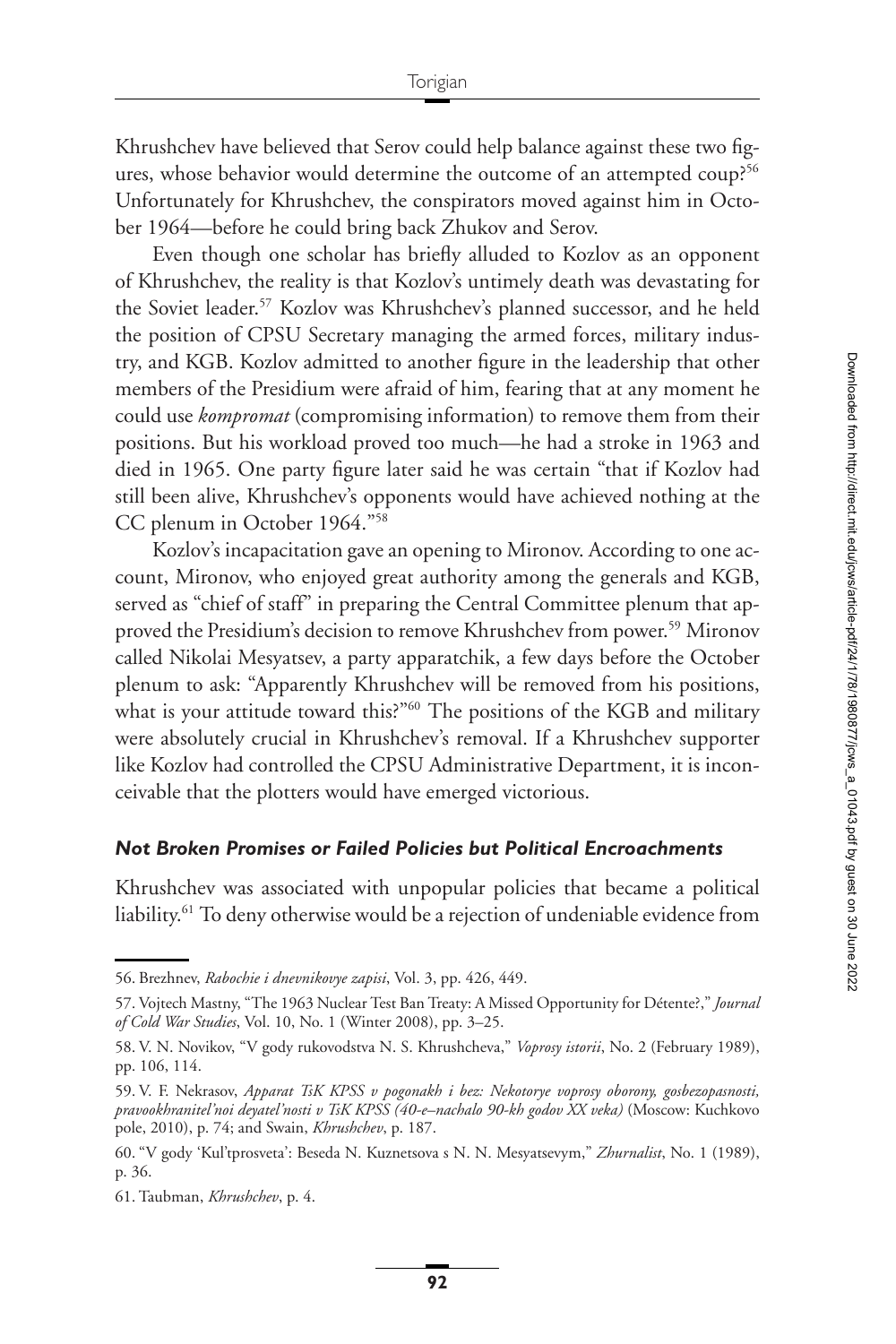the historical record. Those problems made Khrushchev's removal easier to accept for certain members of the Central Committee. However, even if such dissatisfaction existed, that sentiment was far from overwhelming, and it was not the prime motivator for the conspirators. Ultimately, they were forced to act against Khrushchev to save their political lives—not because they had any meaningful policy differences or believed he was incompetent.

The most unpopular policy associated with Khrushchev was his decision to split the party into industrial and agricultural segments. In a memorandum to the CPSU Presidium explaining this decision, Khrushchev argued that the party organizations too often had a "campaign character"; that is, their focus was either too much on industry and too little on agriculture, or vice versa. As economic tasks grew more complicated, party leaders would need to be able to spend more time on more specialized tasks. Two party committees were to be created in each oblast (at the republic level, a single Central Committee would remain, but two "bureaus" would be created).<sup>62</sup> During discussions of Khrushchev's removal at party meetings throughout the USSR, the most common emotional refrain was criticism of his constant reorganizations, especially the split into agricultural and industrial *obkoms*. [63](#page-15-1) Local party secretaries immediately tried to limit how much Khrushchev's new reorganizations were implemented in their locales.<sup>64</sup>

However, according to recent scholarship by Khlevnyuk, the notion that this decision was fatal for Khrushchev's popularity is problematic. Khrushchev did not in fact lose all his potential support on the Central Committee. If the context of the final showdown had been different, Khrushchev might have been able to count on the Central Committee more reliably.

Khlevnyuk argues that the split did not include party bodies at the republic level. So, "in reality these measures did not have a serious impact on the

<span id="page-15-0"></span><sup>62. &</sup>quot;Zapiska N. S. Khrushcheva v Prezidium TsK KPSS po perestroike rukovodstva partiinykh i sovetskikh organov," 10 September 1962, in N. G. Tomilina, ed., *Nikita Sergeevich Khrushchev: Dva tsveta vremeni: Dokumenty iz lichnogo fonda N. S. Khrushcheva*, Vol. 2 (Moscow: MFD, 2009), pp. 672–684.

<span id="page-15-1"></span><sup>63. &</sup>quot;Zapiska sekretarya TsK KPSS V. Titova ob obsuzhdenii reshenii oktyabr'skogo (1964 g.) Plenuma TsK KPSS na sobraniyakh partiinogo aktiva i otklikakh trudyashchikhsya na Postanovlenie Plenuma TsK," 17 October 1964, in Rossiiskii Gosudarstvennyi Arkhiv Noveishei Istorii (RGANI), Fond (F.) 3, Opis' (Op.) 22, Delo (D.) 16, List (L.) 14.

<span id="page-15-2"></span><sup>64. &</sup>quot;Dokladnaya zapiska sekretarei TsK KP Ukrainy i zamestitelei predsedatelya Soveta ministrov SSSR v TsK KP Ukrainy o perestroike partiinykh i sovetskikh organov Ukrainskoi SSR," 15 October 1962, in O. V. Khlevnyuk et al., eds., *Regional'naya politika N. S. Khrushcheva: TsK KPSS i mestnye partiinye komitety: 1953–1964 gg.* (Moscow: Rossiiskaya politicheskaya entsiklopediya, 2009), pp. 457–467; and "Dokladnaya zapiska pervogo sekretarya Chitinskogo sel'skogo obkoma KPSS A. I. Smirnova N. S. Khrushchevu ob ob"edinenii promyshlennoi i sel'skoi partiinykh organizatsii Chitinskoi oblasti," 27 December 1963, in Khlevnyuk et al., eds., *Regional'naya politika N. S. Khrushcheva*, pp. 519–521.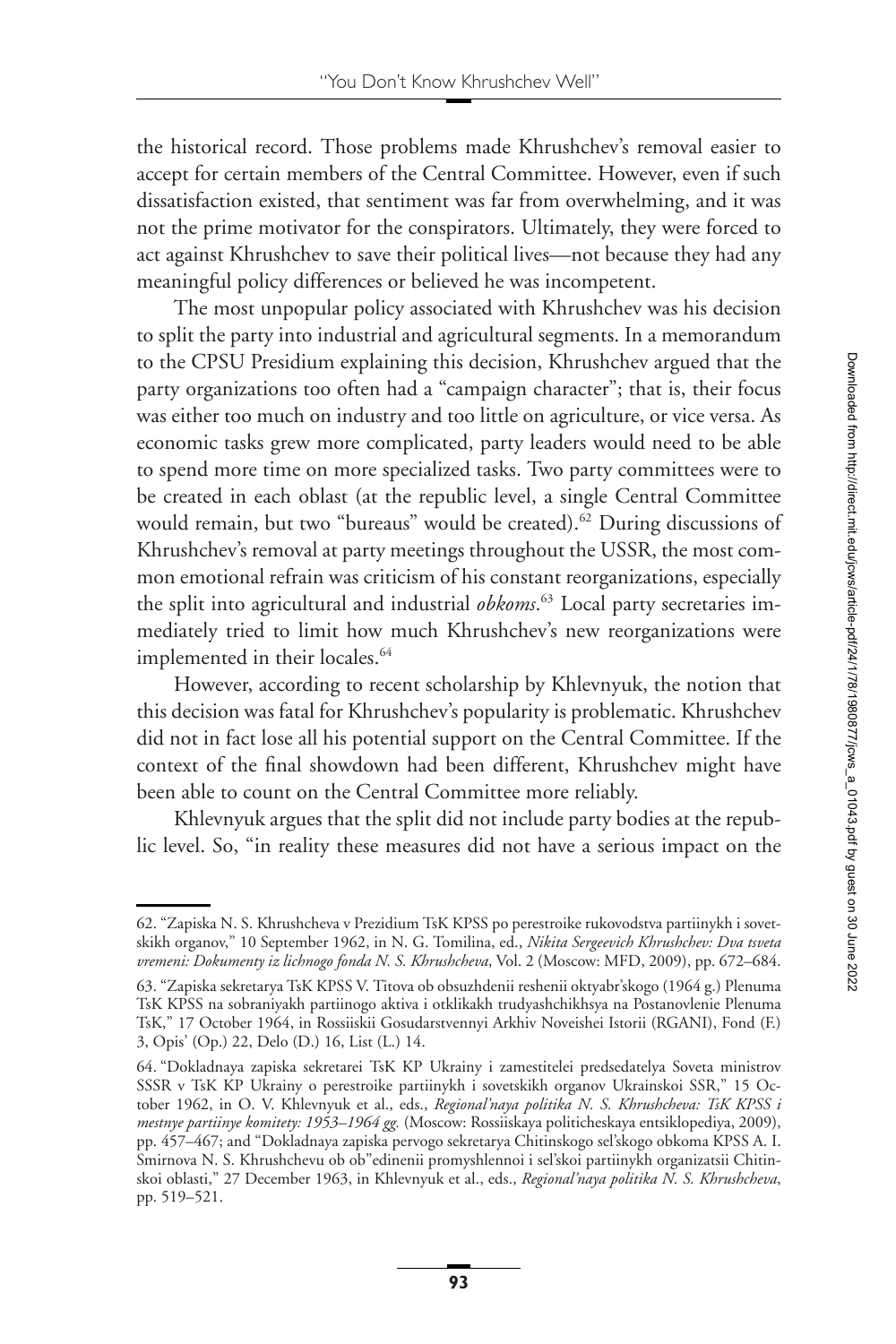position of the old republic leaders, and therefore did not meet special doubts in the regions." With regard to party organizations at the *krai* and *oblast* levels (of which only 60 percent were affected), the cadres proved skilled in ensuring that the reforms were limited. Khlevnyuk writes: "It is obvious that the split of the apparat was a good way of reshuffling regional leaders. But Khrushchev used it only to an insignificant extent. The posts of the new ruling structures were basically filled by old leaders."<sup>65</sup> The former leader of the region tended to dominate whoever was posted in the other committee in the same region. Thus, in Khlevnyuk's view, the impact of the change was less far-reaching than often alleged:

The relatively restricted impact of the Khrushchev reform on the apparat was facilitated by three factors. First, the reform from the beginning was not of a radical nature. The apparat of a significant number of oblasts and autonomous republics remained untouched. Second, the split of oblast and krai structures was not accompanied with a noticeable cadre rotation. Third, the reform was conducted under the control of the leaders of the previous obkoms and kraikoms, both of which maintained their superior positions. . . . This tactic of conducting reorganization was the result of a compromise between the center and regional officials.<sup>66</sup>

Other than the (perhaps limited) dissatisfaction with this split in the party, concrete policy differences between Khrushchev and his associates were few. Of course, it is possible that Khrushchev's opponents simply pretended to agree with him, but the evidence suggests that policy differences were not their primary motivation. Svetlana Savranskaya and William Taubman conclude that, with regard to foreign policy, "there is an overall trend that characterizes the whole period—movement from the Cold War's most dangerous episode, the 1962 Cuban Missile Crisis, to the high point of détente in 1975.["67](#page-16-2) Tompson, whose review of the memoir literature was exhaustive, writes:

one thing that is remarkable about the complaints listed by various Soviet sources on the coup is the relative lack of importance attached to foreign policy and defense issues. Few of the Soviet sources mention them and none seem to regard them as particularly important.<sup>68</sup>

<span id="page-16-0"></span><sup>65.</sup> Khlevnyuk, "Rokovaya reforma N. S. Khrushcheva," p. 177.

<span id="page-16-1"></span><sup>66.</sup> Ibid.

<span id="page-16-2"></span><sup>67.</sup> Svetlana Savranskaya and William Taubman, "Soviet Foreign Policy, 1962–1975," in Melvyn Leffler and Odd Arne Westad, eds., *Cambridge History of the Cold War* (Cambridge, UK: Cambridge University Press, 2010), p. 134.

<span id="page-16-3"></span><sup>68.</sup> Tompson, "The Fall of Nikita Khrushchev," p. 1109.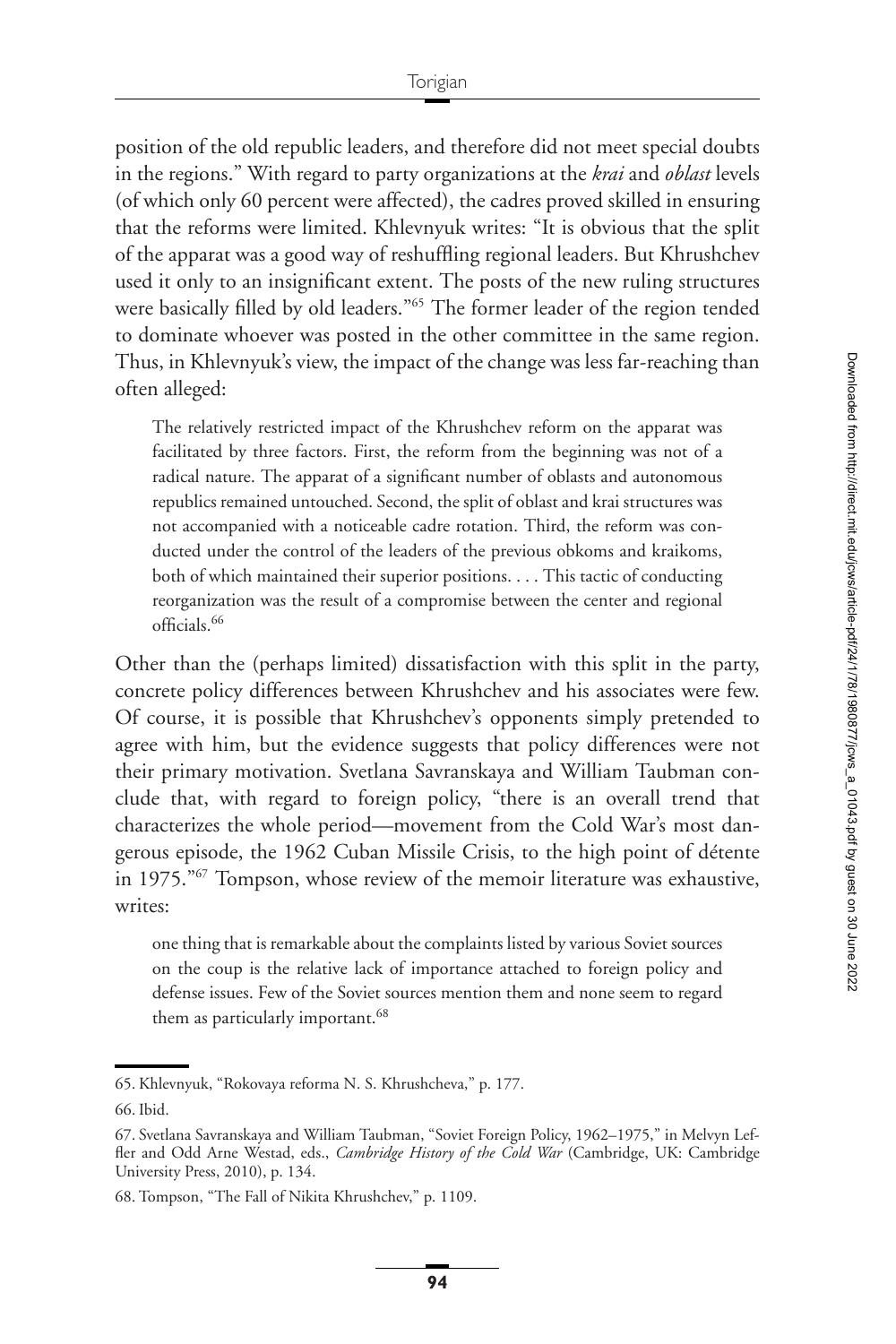Differences on domestic policy were far from fundamental. Yakov Feygin, a historian of Soviet economic reforms, notes that at the time of Khrushchev's ouster "the new leadership, wracked by internal rivalries, had not yet defined exactly what would come after Khrushchev's tumultuous decade in power.["69](#page-17-0) The plotters were not united by a common platform. Shortly before being removed from power, Khrushchev learned from his son Sergei some details about the plot. When, at his father's request, Sergei repeated the names of some of the plotters (Ignatov, Podgornyi, Brezhnev, and Shelepin), Khrushchev said: "No, it is not believable . . . Brezhnev, Podgornyi, Shelepin—they are completely different people. This cannot be. Ignatov—it is possible. . . . But what does he have in common with the others?["70](#page-17-1)

Significantly, the deliberations at the CPSU Presidium meetings that criticized Khrushchev for his mistakes and forced him to resign focused mostly on his dictatorial style, not policy differences. Khrushchev's opponents cited his alleged violations of collective leadership and his "voluntarist" decisions. Many speakers emphasized that the party "line" was correct. Khrushchev himself said, "I consider you like-minded friends" and that "we have the same foundation.["71](#page-17-2)

Chinese observers at the time concurred with the assessment that policy differences were not paramount. On 6 November 1974, during a meeting at Mao Zedong's home, Deng Xiaoping said that Brezhnev's report played down Khrushchev's mistakes:

Based on the little bit [in this report], Khrushchev should not step down. In other words, they did not dare to acknowledge directly that some important decisions in which they had originally participated were wrong. This is possibly their weak point. The new CPSU leaders worked together with Khrushchev when he was in power, and many of them were promoted by him. I suspect that making a clear break with Khrushchev's line is impossible [for them].<sup>72</sup>

Mao agreed, arguing that the reason Khrushchev was removed was not his "line." At a meeting a few days later, Deng stated that Khrushchev's downfall

<span id="page-17-0"></span><sup>69.</sup> Yakov Feygin, "Reforming the Cold War State: Economic Thought, Internationalization, and the Politics of Soviet Reform, 1955–1985," Ph.D. Diss., University of Pennsylvania, 2017, p. 157.

<span id="page-17-1"></span><sup>70.</sup> Khrushchev, *Pensioner soyuznogo znacheniya*, pp. 47, 51–62; and Timothy J. Naftali and A. A. Fursenko, *Khrushchev's Cold War: The Inside Story of an American Adversary* (New York: Norton, 2006), p. 534.

<span id="page-17-2"></span><sup>71. &</sup>quot;Protokol [bez nomera]: Zasedanie 13–14 oktyabrya 1964 g.," 13–14 October 1964, in Fursenko, ed., *Prezidium TsK KPSS*, Vol. 1, pp. 862–872.

<span id="page-17-3"></span><sup>72.</sup> Wu Lengxi, *Shi nian lunzhan: 1956–1966 zhongsu guanxi huiyilu* (Beijing: Zhongyang wenxian chubanshe, 1999), pp. 858–859.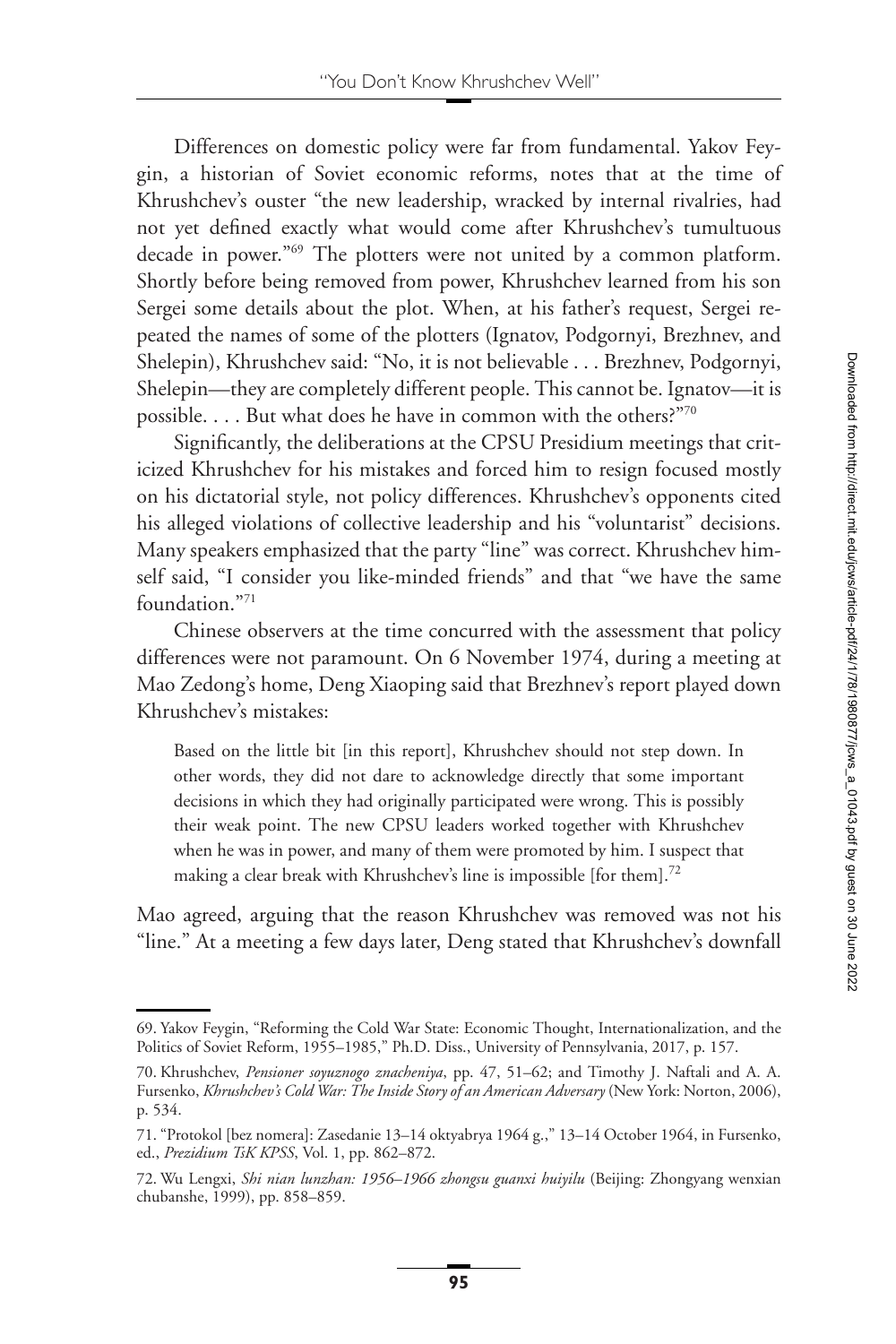was attributable not to policy differences but to his despotic tendencies and failures in agriculture. When Zhou Enlai was on a trip to Moscow that month, Suslov told him there would be some differences with Khrushchev. When Zhou asked for examples, Suslov could not give a straight answer.<sup>73</sup>

Even though the evidence indicates that Khrushchev was not universally unpopular and that Khrushchev's detractors did not have fundamental policy differences with him, dissatisfaction was present. However, this unhappiness started long before Khrushchev was ousted. As early as November 1961, Nikolai Kamanin, then a Soviet Air Force officer in charge of training cosmonauts, wrote in his journal that "the people do not love Khrushchev"—a theme to which he returned several times. In February 1962, Kamanin complained about a lack of meat and other groceries in Moscow and referred to rumors in Minsk of an attempted coup against Khrushchev.<sup>74</sup> Yet, even though Kamanin had long made note of rumblings in society, he was caught by surprise when Khrushchev was removed: "I did not think it would be that fast. Brezhnev, Suslov, and Kosygin showed great bravery and outsmarted one of the cleverest people of the modern era.["75](#page-18-2)

Vladimir Semichastnyi, who was chairman of the KGB at the time of Khrushchev's ouster, maintains that an anti-Khrushchev group formed only around March 1964—many years after the onset of economic problems and also many years after such debacles as the split with China[.76](#page-18-3) Why the sudden change? In 1991, Tompson hypothesized that one key reason for the move against Khrushchev was that he had planned to promote a younger generation before retiring. The new evidence strongly supports Tompson's conclusion and provides crucial new details.<sup>77</sup> As Mikoyan later said: "Now I think that Khrushchev himself provoked them, having promised after vacation to introduce suggestions on making the Presidium younger.["78](#page-18-5)

According to Brezhnev's rough notes, Khrushchev told him in February 1964 to think about moving Lithuanian party boss Antanas Sniečkus in order to "push forward younger people." Khrushchev said one possibility for Snieckus was chairman of the Supreme Soviet—a position that Brezhnev, who

<span id="page-18-0"></span><sup>73.</sup> Ibid., pp. 871, 879.

<span id="page-18-1"></span><sup>74.</sup> N. P. Kamanin, *Skrytyi kosmos*, Vol. 1 (Moscow: RTSoft, 2018), pp. 65, 92.

<span id="page-18-2"></span><sup>75.</sup> Ibid., p. 445.

<span id="page-18-3"></span><sup>76.</sup> Valerii Larin, "35 let oktyabr'skoi revolyutsii," *Kommersant Vlast'*, No. 40 (12 October 1999), p. 50.

<span id="page-18-4"></span><sup>77.</sup> Tompson, "The Fall of Nikita Khrushchev," p. 1113.

<span id="page-18-5"></span><sup>78.</sup> Aleksandr Maisuryan, *Drugoi Brezhnev* (Moscow: Vagrius, 2004), p. 130; and Swain, *Khrushchev*, p. 184.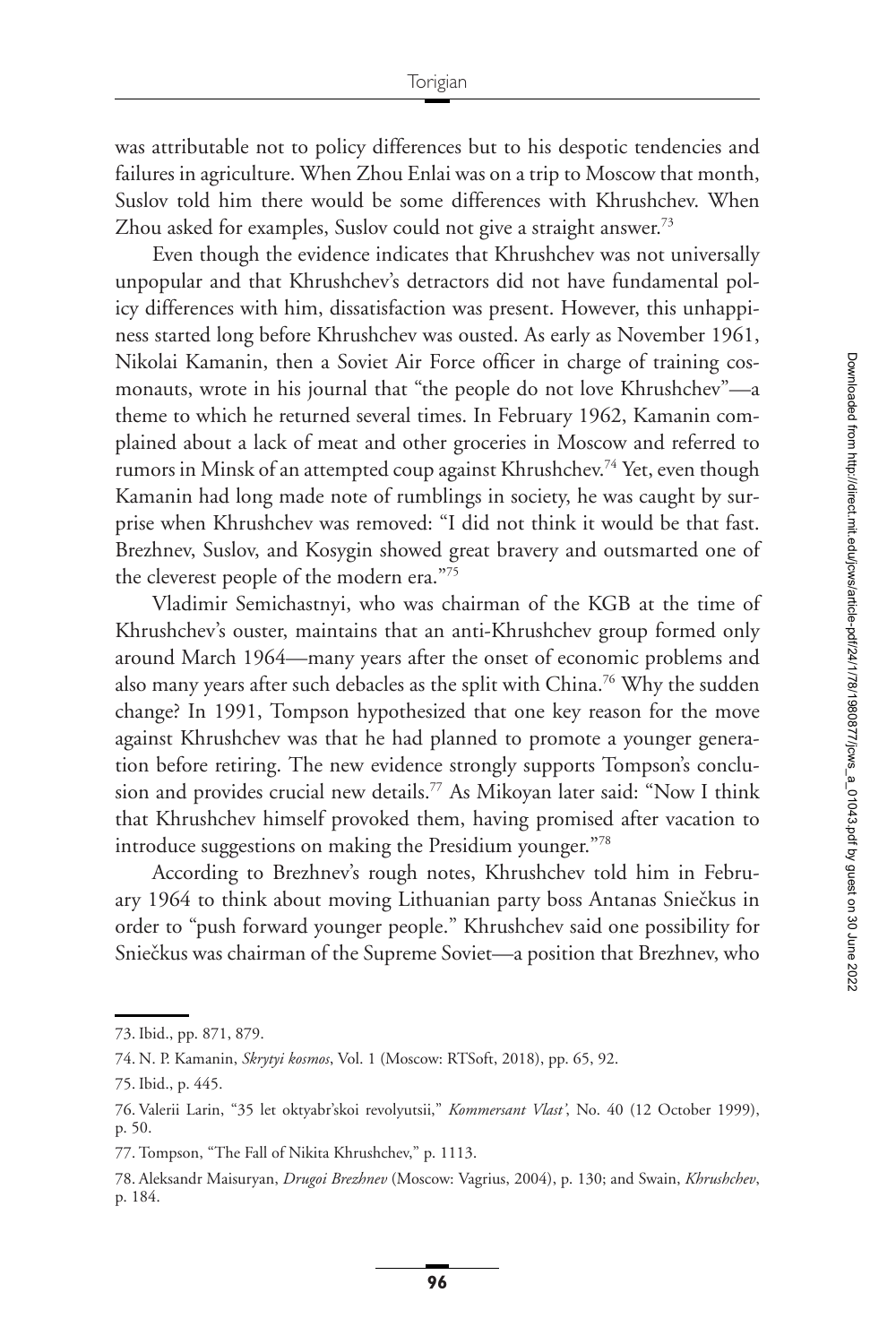was three years younger than Sniečkus, held at the time.<sup>[79](#page-19-0)</sup> The notes further mention that at a dinner lasting more than three hours on 7 July 1964, Khrushchev criticized "everyone": "Shelest understands nothing. . . . Voronov does not understand animal husbandry. . . . Send Shelest on vacation—make him sit and not interfere. . . . Polyanskii—you are a dangerous person—your situation must be changed." Brezhnev writes that Khrushchev, using foul language, remarked that "it is necessary to separate if we do not understand one another. I paid my dues—I am going to retire and fish." The notes of the meeting conclude with the phrase, "The mood among us was heavy."<sup>80</sup>

A few days later, at a CPSU Central Committee plenum on 11 July, Khrushchev announced that Brezhnev would be removed from his position as chairman of the Supreme Soviet (the Soviet head of state) and replaced with Mikoyan. When the applause ended, Khrushchev disdainfully said to Brezhnev, "They are glad that you have been removed. Those who are not removed cannot be given new posts. It gladdens people that you were removed." To save face, Brezhnev said, "I don't think so. They are sending me off well." Then, Khrushchev proceeded to explain that this personnel change was necessary because of a need to raise the prestige of the Supreme Soviet and because the leader of the body had to be a more democratic figure. The obvious implication was that Brezhnev was incapable of raising the prestige of the body or acting democratically.<sup>81</sup>

At a CPSU Presidium meeting in August 1964, Khrushchev, while attacking Polyanskii, threatened that "this disagreement is forming into a sort of line"—a harsh accusation implying that Polyanskii was at risk of removal or worse. Kosygin was criticized as well: "Kosygin is not here. But this smells of Kosygin." Khrushchev indicated he had no plans to retreat: "Perhaps this is a matter of age, but I get upset, I worry, I react. Apparently, for as long as I am alive, I will react. There is nothing I can do about it.["82](#page-19-3)

Khrushchev again raised the possibility of major personnel reshuffles at a meeting on 17 September, referring to "three levels": young, middle-aged, and old.<sup>83</sup> According to Brezhnev's rough notes, Khrushchev said:

<span id="page-19-0"></span><sup>79.</sup> Brezhnev, *Rabochie i dnevnikovye zapisi*, Vol. 3, p. 419.

<span id="page-19-1"></span><sup>80.</sup> Ibid., pp. 431–432.

<span id="page-19-2"></span><sup>81. &</sup>quot;Nepravlenaya stenogramma iyul'skogo (1964 g.) plenuma TsK KPSS," 11 July 1964, in Artizov et al., eds., *Nikita Khrushchev*, p. 53.

<span id="page-19-3"></span><sup>82. &</sup>quot;Nepravlenaya stenogramma zasedaniya Prezidiuma TsK KPSS po voprosam, voznikshim vo vremya poezdki N. S. Khrushcheva po sel'skokhozyaistvennym regionam SSSR," pp. 94–97.

<span id="page-19-4"></span><sup>83. &</sup>quot;Protokol No. 159: Zasedanie 17 sentyabrya 1964 g.," 17 September 1964, in Fursenko, ed., *Prezidium TsK KPSS*, Vol. 1, p. 858.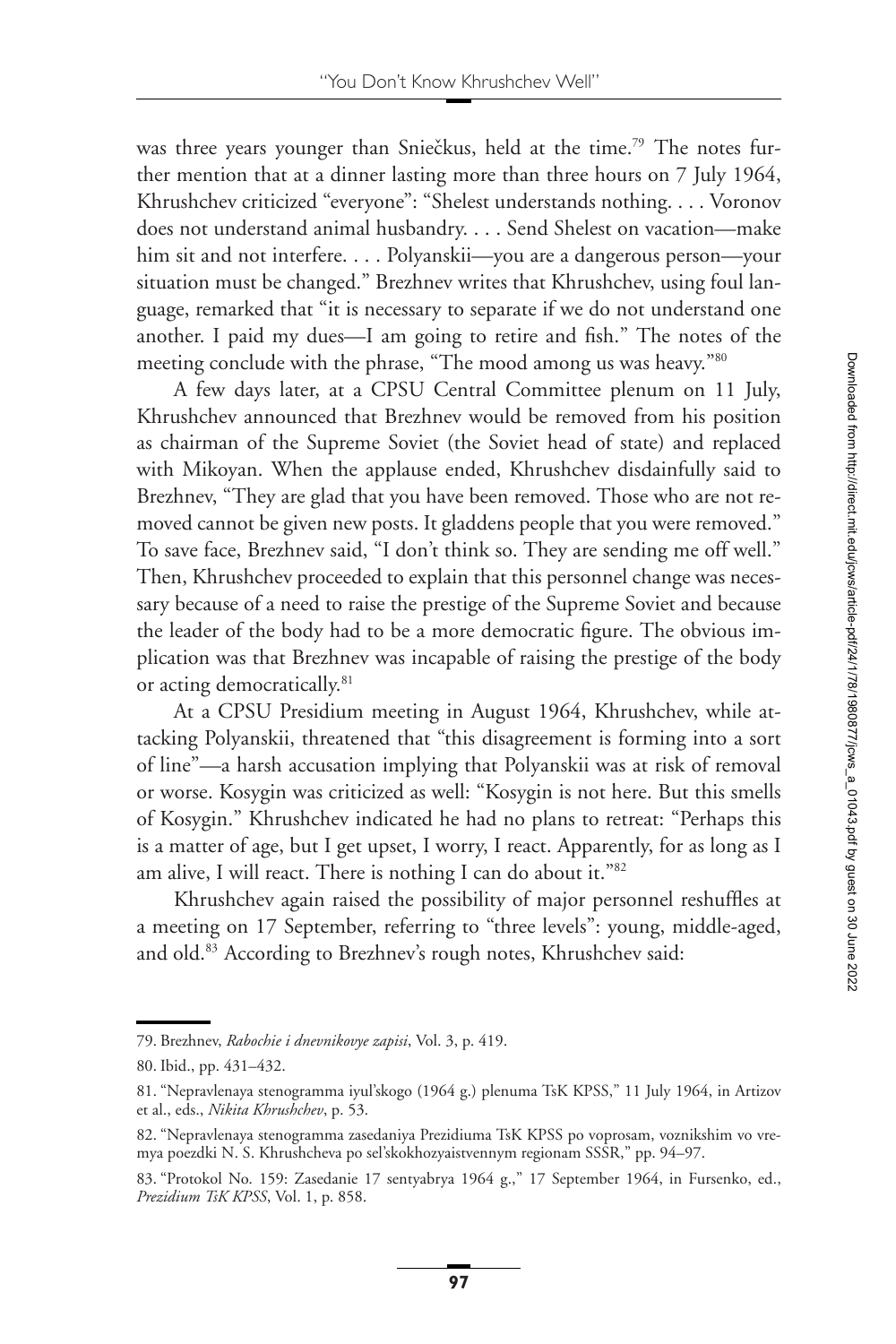It is necessary to make further quiet tweaks in the composition of the CC— (future). Some [members] have matured. Some have become old. I am referring to the Presidium, [where] we have many who are allowed to take two monthlong vacations [members of the Presidium over sixty years of age were allowed to take both summer and winter vacations]. This is not embellishment [*eto ne ukrashenie*]. I myself become tired within two hours.<sup>84</sup>

Khrushchev raised the idea of creating a body of "inspectors" allowing senior Communists to continue to play a role, like the Group of Military Inspectors that existed in the Ministry of Defense.<sup>85</sup>

On 1 October, Khrushchev met Petro Shelest in Simferopol. Khrushchev complained to him that the CPSU Presidium was a "society of old men" (*obshchestvo starikov*). He complained about Suslov, Podgornyi, and even Mikoyan, but especially Brezhnev, whom he described as an "empty person" (*pustym chelovekom*). Khrushchev said, "We will summon a plenum, and we will put each in his place, show them how everyone should work and where." Shelest concludes that Brezhnev must have worried that if the plenum took place, he would be the first to be punished: "Therefore he was mortally afraid of the upcoming plenum, and he had only two options: to 'force the matter' with Khrushchev or to give up everything to him."<sup>86</sup>

According to Khrushchev's son, his father spent his vacation thinking about the succession. Khrushchev allegedly wanted to avoid the struggles that ensued after Joseph Stalin's death—an outcome that could be prevented only by introducing laws on leadership change. If every member of the Presidium knew what kind of term limits they faced, they would be willing to act more boldly without worrying about their flanks. Younger Central Committee members would see a future to their careers. Khrushchev also wanted to enlarge the size of the Presidium by adding younger people with initiative.<sup>87</sup> Brezhnev's notes say that during the Presidium meetings where Khrushchev was criticized before his resignation, Brezhnev complained: "You recently started to introduce an idea—that the Presidium has aged and needs to be expanded. The Secretariat was [assigned] to find new members of the Presidium.["88](#page-20-4)

<span id="page-20-0"></span><sup>84.</sup> Brezhnev, *Rabochie i dnevnikovye zapisi*, Vol. 3, p. 442.

<span id="page-20-1"></span><sup>85.</sup> Ibid.

<span id="page-20-2"></span><sup>86.</sup> P. E. Shelest, *Da ne sudimy budete: Dnevnikovye zapisi, vospominaniya chlena Politbyuro TsK KPSS* (Moscow: edition q, 1995), p. 219.

<span id="page-20-3"></span><sup>87.</sup> Khrushchev, *Pensioner soyuznogo znacheniya*, p. 45.

<span id="page-20-4"></span><sup>88.</sup> L. I. Brezhnev, *Rabochie i dnevnikovye zapisi*, Vol. 1, *Leonid Brezhnev: Rabochie i dnevnikovye zapisi: 1964–1982 gg.* (Moscow: Istoricheskaya literatura, 2016), p. 40.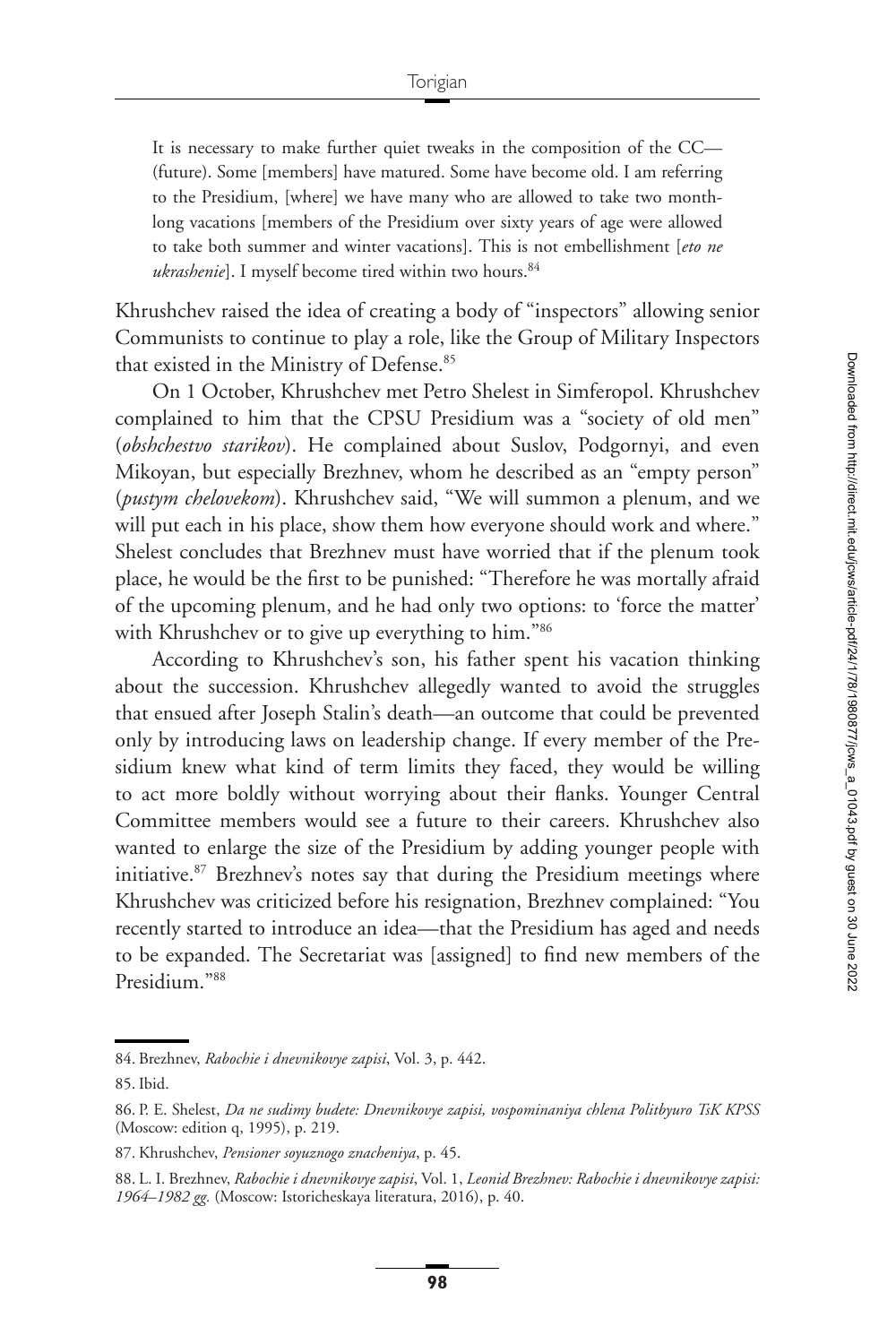Moreover, the timing of one particular act on Brezhnev's part suggests that the extant dissatisfaction with Khrushchev was a necessary condition for the coup, but not a precipitating one. According to Yurii Korolev, who worked in the party apparatus, in September 1964, shortly before the coup, Brezhnev summoned a group of party workers and gave them the task of visiting the regions. In an "unclear fashion, through hints," Brezhnev told them to gauge how people were reacting to the split in the party into industrial and agricultural sectors. He was so cautious that he even assured them the administrative change "was a correct action." The group later reported to Brezhnev in careful terms, but the information was enough to allow him to make a move to save his own political career.<sup>89</sup>

## **The Weakness of Institutions**

Svolik argues that institutions in 1964 facilitated collective action and helped the plotters defeat Khrushchev through activation of the power of the Central Committee. Yet the evidence tells a different story. Institutions did not prevent Khrushchev from violating collective leadership in the first place. Indeed, institutions worked *against* the plotters. Even if norms against factionalism had not been so powerful, institutions themselves would have prevented the plotters from simply arresting or assassinating Khrushchev. Perhaps most revealingly, despite the potential charges they could use against Khrushchev, the conspirators *still* did not use established party rules or institutions to engineer his removal. Moreover, although Brezhnev and his allies believed that Khrushchev was unpopular enough to make a coup possible, they did not feel pressure from below and were unsure about the strength of that sentiment. Even after Khrushchev was summoned to Moscow, their plot was not assured of victory, and they feared that Khrushchev would still use the Central Committee against *them*, as he had done in June 1957. Anyone could use institutions to win—the game was not about using the rulebook fairly but about using it against someone else. Ultimately, the goal of Khrushchev's opponents was not to "activate" the Central Committee but to use it as a rubber stamp once their desired outcome was a fait accompli. Unsurprisingly, Ukrainian party boss Shelest describes Khrushchev's removal as "heinous political villainy committed surreptitiously, through conspiracy and intrigue" that was

<span id="page-21-0"></span><sup>89.</sup> S. N. Semanov, *Brezhnev: Pravitel' "zolotogo veka"* (Moscow: Veche, 2007), pp. 102–103.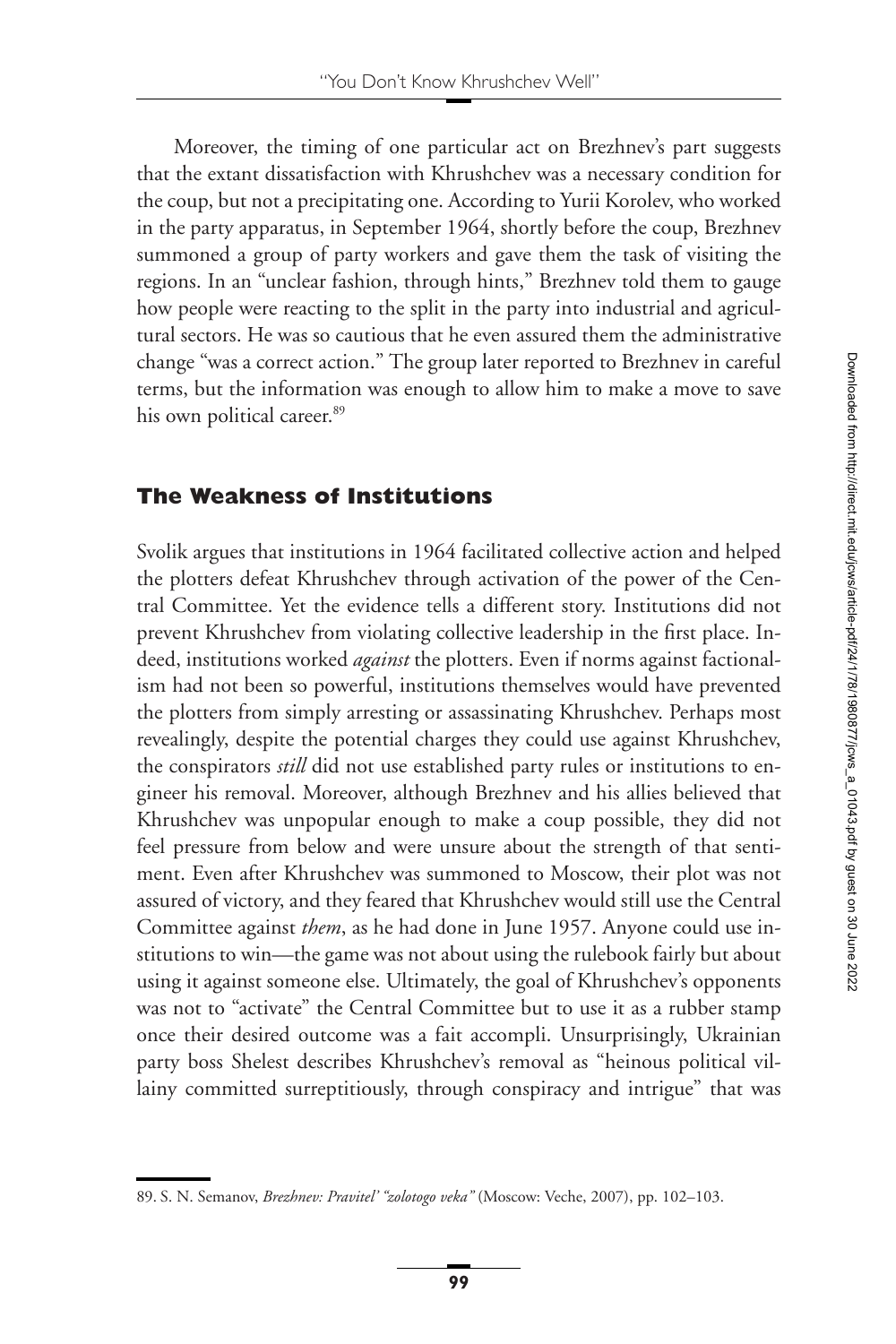just like the palace intrigues of old.<sup>90</sup> Essentially, the only way that institutional norms helped the plotters is that they facilitated Khrushchev's decision not to fight back in a way that would threaten regime stability.

If institutions were actually resilient (as Svolik argues), the plotters would not have been put into a position in which they would have to resort to extrainstitutional and risky means to fight for their political lives. They clearly did not believe institutions protected them, and they operated outside the CPSU Presidium and Central Committee. By all accounts, Brezhnev was terrified of Khrushchev. When Shelest suggested that instead of a coup they simply meet and discuss the situation, Brezhnev almost screamed: "I already told you, I do not believe in open conspiracies, whoever speaks first will be the first to be hurled out of the leadership."<sup>91</sup> According to Moscow party boss Nikolai Egorychev, when Khrushchev told Mikoyan to investigate the evidence of a plot, Brezhnev started crying and said, "Kolya, Khrushchev knows everything. He will shoot all of us." When Egorychev told him they were not violating any party rules, Brezhnev responded: "You don't know Khrushchev well." Egorychev even had to take Brezhnev to a sink and tell him to clean himself up.<sup>92</sup> Victor Louis, a Soviet journalist with long-standing ties to the KGB, claims that during preparation and implementation of the coup Brezhnev slept in his office in his clothes with a pistol under his pillow. Brezhnev's family allegedly waited with two packed cars at a dacha near Moscow in case they needed to flee to the Monino military airport.<sup>93</sup> Semichastnyi later claimed that Brezhnev's repeated delays to move against Khrushchev made Semichastnyi fear for the fate of the coup and for his own fate as well. Semichastnyi even believed that if Ignatov's bodyguard had not leaked the plot to Khrushchev's son (and thereby spurred Brezhnev into action before it was too late), the October plenum might never have happened.<sup>94</sup>

Party norms, despite their clearly elastic nature, prevented the plotters from taking the easiest step to defeat Khrushchev: arresting or assassinating him. As Postnikov reveals, Shelest's written diaries, available at the Russian State Archive of Social-Political History (RGASPI), include a crucial detail

<span id="page-22-0"></span><sup>90.</sup> Shelest, *Da ne sudimy budete*, p. 241.

<span id="page-22-1"></span><sup>91.</sup> Ibid., p. 203.

<span id="page-22-2"></span><sup>92.</sup> N. A. Barsukov, "Beseda c Egorychevym N. G.," 19 September 1990, in V. A. Kozlov, ed., *Neizvestnaya Rossiya: XX vek*, Vol. 1 (Moscow: Istoricheskoe nasledie, 1992), p. 291; Taubman, *Khrushchev*, p. 7; and Thatcher, "Brezhnev as Leader," p. 25.

<span id="page-22-3"></span><sup>93.</sup> Vyacheslav Kevorkov, *Viktor Lui: Chelovek s legendoi* (Moscow: Izdatel'stvo "Sem' dnei," 2010), p. 152.

<span id="page-22-4"></span><sup>94.</sup> Larin, "35 let oktyabr'skoi revolyutsii," p. 50.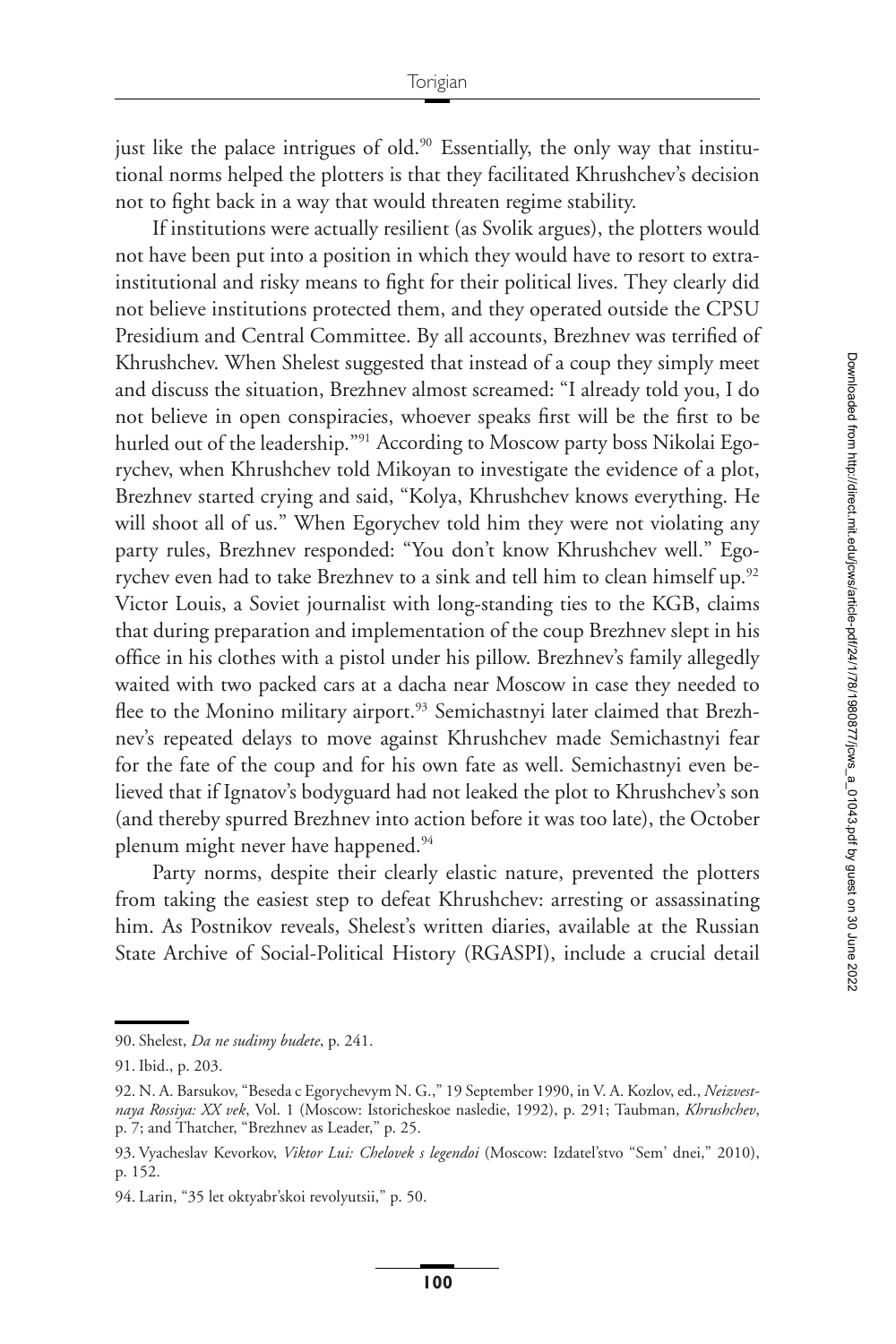omitted from his published memoirs. Shelest writes that one of the options considered by the conspirators was to arrest Khrushchev on the road. They chose not to do this because they feared that Khrushchev's bodyguards would open fire, and also because "in case of arrest how would it be justified, motivated?. . . This is already treason, a coup. And the consequences are a liability." He also notes, however, that they came to this conclusion only after extended arguments and conversations. The fact that the conspirators even considered such an action demonstrates how much they were afraid of Khrushchev's power.<sup>95</sup>

Brezhnev allegedly even wanted to murder Khrushchev. According to Semichastnyi's memoirs, Brezhnev asked the KGB to arrest Khrushchev after returning from Leningrad and isolate him, but Semichastnyi refused. Semichastnyi then says Brezhnev "directed the conversation to the possibility of the physical liquidation of Khrushchev" (*sklonil razgovor k vozmozhnosti fizicheskoi likvidatsii Khrushcheva*)[.96](#page-23-1) A former senior KGB operative claims that, in 1988, after reading Semichastnyi's account, Gorbachev called for an investigation into the matter. Reportedly, Semichastnyi was asked to write a formal analysis of the organization's experiments with poisons and Brezhnev's alleged instructions, but he declined.<sup>97</sup> The struggle for power was intense and operated with strange rules that worked against the plotters.

Khrushchev was unpopular but not universally disliked. Shelest writes: "It would be wrong to say that N. S. Khrushchev did not enjoy a certain authority and respect, popularity among the party and people. Saying otherwise would violate truth and history.["98](#page-23-3) Therefore, the plotters simply could not rely on "institutions"—in fact, they broke the rules to rig the game. The danger was that Khrushchev's allies would use a Central Committee plenum to create an unpredictable situation.

<span id="page-23-0"></span><sup>95.</sup> Postnikov, "Dokumenty federal'nykh arkhivov o smene rukovodstva SSSR v oktyabre 1964 g.," pp. 80–81. For further background on Shelest's diaries and the differences between the published version and the written note pages, see Mark Kramer, "Ukraine and the Soviet-Czechoslovak Crisis of 1968 (Part 1): New Evidence from the Diary of Petro Shelest,"*Cold War International History Project Bulletin*, Issue No. 10 (March1998), pp. 234–247; and Mark Kramer, "Foreign Policymaking and Party-State Relations in the Soviet Union during the Brezhnev Era," in Rüdiger Bergien and Jens Gieseke, eds., *Communist Parties Revisited: Sociocultural Approaches to Party Rule in the Soviet Bloc, 1956–1991* (New York: Berghahn Books, 2018), pp. 281–313.

<span id="page-23-1"></span><sup>96.</sup> Vladimir Semichastnyi, *Bespokoinoe serdtse* (Moscow: Vagrius, 2002), pp. 351–352; and Tompson, "The Fall of Nikita Khrushchev," p. 1106.

<span id="page-23-2"></span><sup>97.</sup> Pavel Sudoplatov, *Special Tasks: The Memoirs of an Unwanted Witness—A Soviet Spymaster* (Boston: Little, Brown, 1995), p. 284.

<span id="page-23-3"></span><sup>98.</sup> Shelest, *Da ne sudimy budete*, p. 214.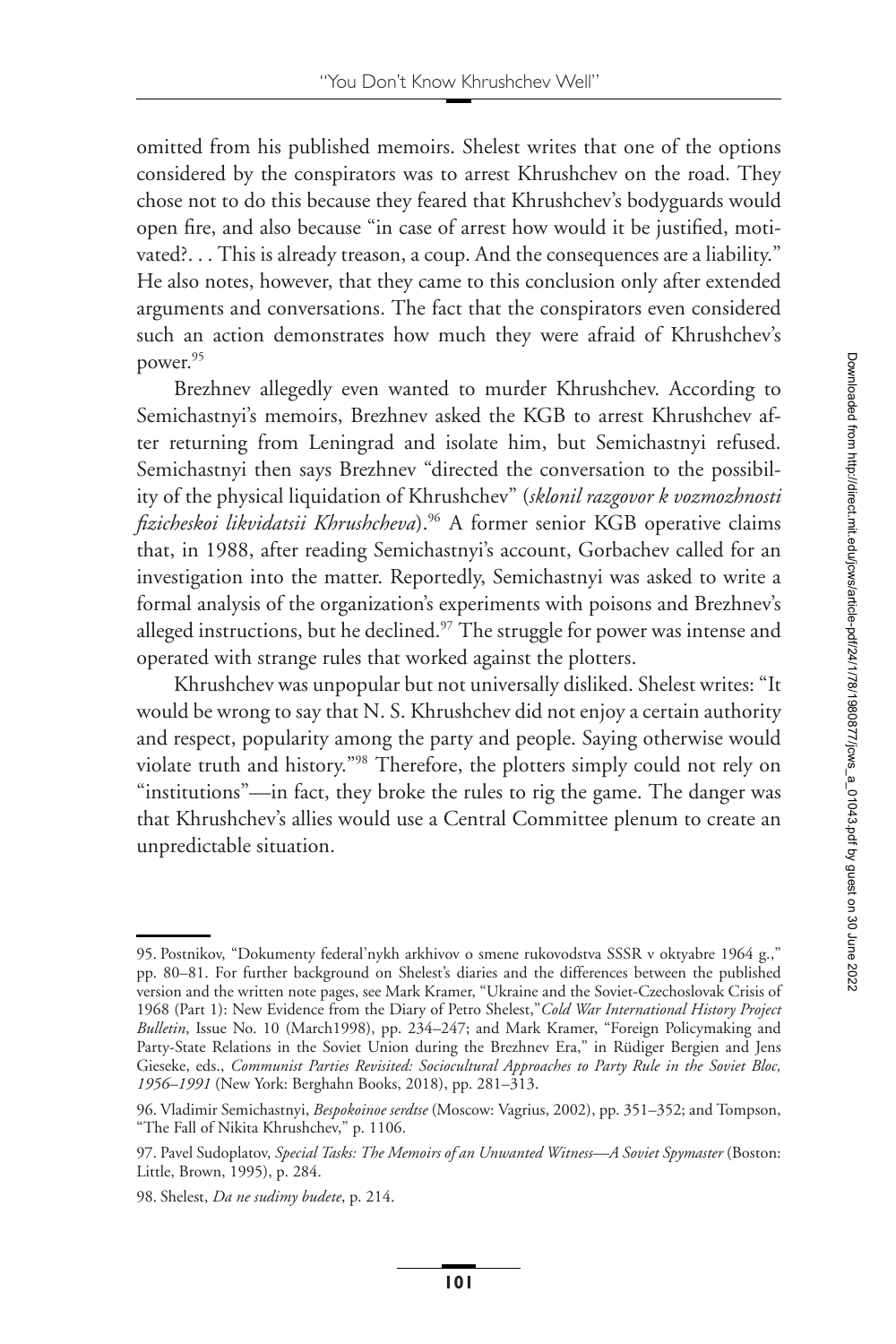On 14 October, after the move against Khrushchev began, a Central Committee member wrote a memorandum: "The Presidium is meeting, something is going on. I agree that something must be said about deficiencies, but it is wrong to resort to extreme measures. . . Brezhnev is vain and power-hungry." That writer was summoned to a "certain place" so her activities could be controlled[.99](#page-24-0) Another Khrushchev supporter, Leonid Efremov, was sent to remote Kyzyl to give an award, thus preventing him from participating in the plenum[.100](#page-24-1)

According to Semichastnyi, when the CPSU Presidium was meeting on 13 October, he received phone calls from members of the CPSU Central Committee and members of the USSR Presidium of the Supreme Soviet who said to him: "Why are you sitting [doing nothing], they are removing Khrushchev, and you are inactive!" Semichastnyi called Brezhnev to warn him that the discussion in the CPSU Presidium must not be allowed to drag on: "there could be unpredictable actions: there is a lot of excitement around.["101](#page-24-2) He also warned Brezhnev that "if a group of members of the CC come, I won't be able to stop them. I cannot use physical violence against them. Some will come to save you, others will come to save Khrushchev." When Brezhnev exclaimed this must not be allowed to happen, Semichastnyi asked: "And you . . . will do what? Refuse to allow them to appear in the waiting room?" He emphasized that one side was asking him, as head of the KGB, to "call you [Brezhnev] to order" (*prizval vas k poryadku*). Semichastnyi later told an interviewer, "It's unlikely I would have been able to hold on through the second night as the demands to arrest Brezhnev and the other plotters against Khrushchev were getting more insistent."

When Polyanskii's speech at the Presidium meeting went on too long, Kosygin interrupted: "we should not talk so long, otherwise we will be waiting until like it was in 1957, the members of the CC will come and carry us all out of here.["102](#page-24-3) According to Khrushchev's son, CPSU Presidium members wanted to prevent Khrushchev from persuading any of them to defect from the coup. Hence, they agreed not to answer their telephones.<sup>103</sup> Far from activating institutions, the plotters did their best to ignore and neutralize them.

<span id="page-24-0"></span><sup>99.</sup> Ibid., p. 238.

<span id="page-24-1"></span><sup>100. &</sup>quot;Kak snimali Khrushcheva: Beseda s uchastnikom tekh sobytii," *Dialog*, No. 7 (1993), p. 48.

<span id="page-24-2"></span><sup>101.</sup> N. A. Barsukov, "Beseda s Shelepinym A. N. i Semichastnym V. E.," 27 March and 22 May 1989, in Kozlov, ed., *Neizvestnaya Rossiya*, p. 278.

<span id="page-24-3"></span><sup>102. &</sup>quot;Kak snimali Khrushcheva," p. 52.

<span id="page-24-4"></span><sup>103.</sup> Khrushchev, *Pensioner soyuznogo znacheniya*, p. 90.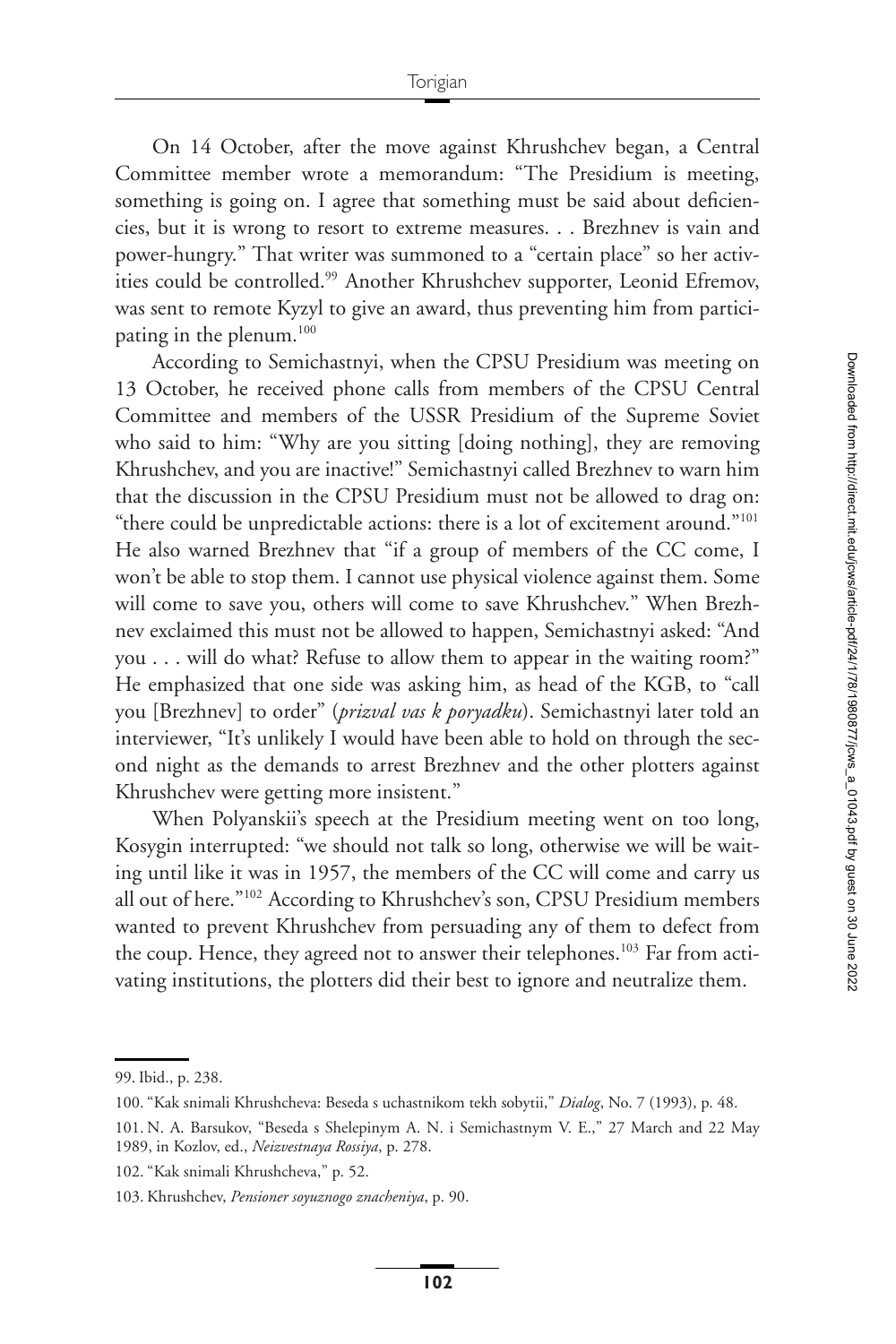If institutions were working properly, a real debate should have occurred when the CPSU Central Committee finally met after the CPSU Presidium meetings. During these meetings, Khrushchev asked to be allowed to address the plenum, something he was entitled to do under party rules. However, Brezhnev interrupted him emphatically: "This will not happen.["104](#page-25-0) When the Central Committee plenum began, Brezhnev stressed that the decision to remove Khrushchev should be approved immediately, without discussion. Polyanskii proposed that Brezhnev be named CPSU First Secretary, and the decision was confirmed not by a secret ballot but by a show of hands.<sup>105</sup> The entire plenum ended quickly, serving essentially as a rubber stamp for the CPSU Presidium's decision. Semichastnyi and Egorychev both later attested (in interviews with Yurii Aksyutin) that everything was rushed through because they were afraid that discussions would spiral out of control, that Brezhnev himself might be criticized, and that other CPSU Presidium members would be vulnerable if a free discussion took place about mistakes during the Khrushchev era.<sup>106</sup> When a KGB operative later asked Andropov why no debate had occurred at the plenum after Suslov's presentation, Andropov answered: "And did you not count how many members of the plenum had been appointed during the Khrushchev era?"<sup>107</sup> According to Tompson, Gennadii Voronov, who in 1964 was chairman of the Council of Ministers of the Russian Soviet Federative Socialist Republic, believed that, "if Khrushchev had defended himself at the plenum, his supporters would have rallied to his defense and things might well have got out of hand.["108](#page-25-4) Polyanskii prepared a much harsher speech toward Khrushchev in case the latter insisted on speaking to the plenum or the proceedings somehow began to slip out of control of the conspirators.<sup>109</sup> Luckily for them, it turned out to be unnecessary.

Evidence for the extent to which rules were being violated can be seen through a close read of the different records of the October 1964 Central Committee plenum in the archives: one contains the verbatim transcript

<span id="page-25-0"></span><sup>104. &</sup>quot;Vospominaniya uchastnika sobytii o neprostykh momentakh v istorii strany"; and Tompson, "The Fall of Nikita Khrushchev," p. 1113.

<span id="page-25-1"></span><sup>105. &</sup>quot;Nepravlenaya stenogramma oktyabr'skogo (1964 g.) plenuma TsK KPSS," 14 October 1964, in Artizov et al., eds., *Nikita Khrushchev*, pp. 237–238.

<span id="page-25-2"></span><sup>106.</sup> Yu. V. Aksyutin, *Khrushchevskaya "ottepel'" i obshchestvennye nastroeniya v SSSR v 1953–1964 gg.* (Moscow: ROSSPEN, 2004), p. 574.

<span id="page-25-3"></span><sup>107.</sup> A. E. Bovin, *XX vek kak zhizn': Vospominaniya* (Moscow: Zakharov, 2003), p. 124.

<span id="page-25-4"></span><sup>108.</sup> Tompson, "The Fall of Nikita Khrushchev," p. 1115.

<span id="page-25-5"></span><sup>109. &</sup>quot;'Takovy, tovarishchi, fakty' (Doklad Prezidiuma TsK KPSS na oktyabr'skom Plenume TsK KPSS (variant))," *Istochnik*, No. 2 (1998), pp. 101–125. This document includes the line "We believe it would be most reasonable to behave so that comrade Khrushchev himself resigned from his positions."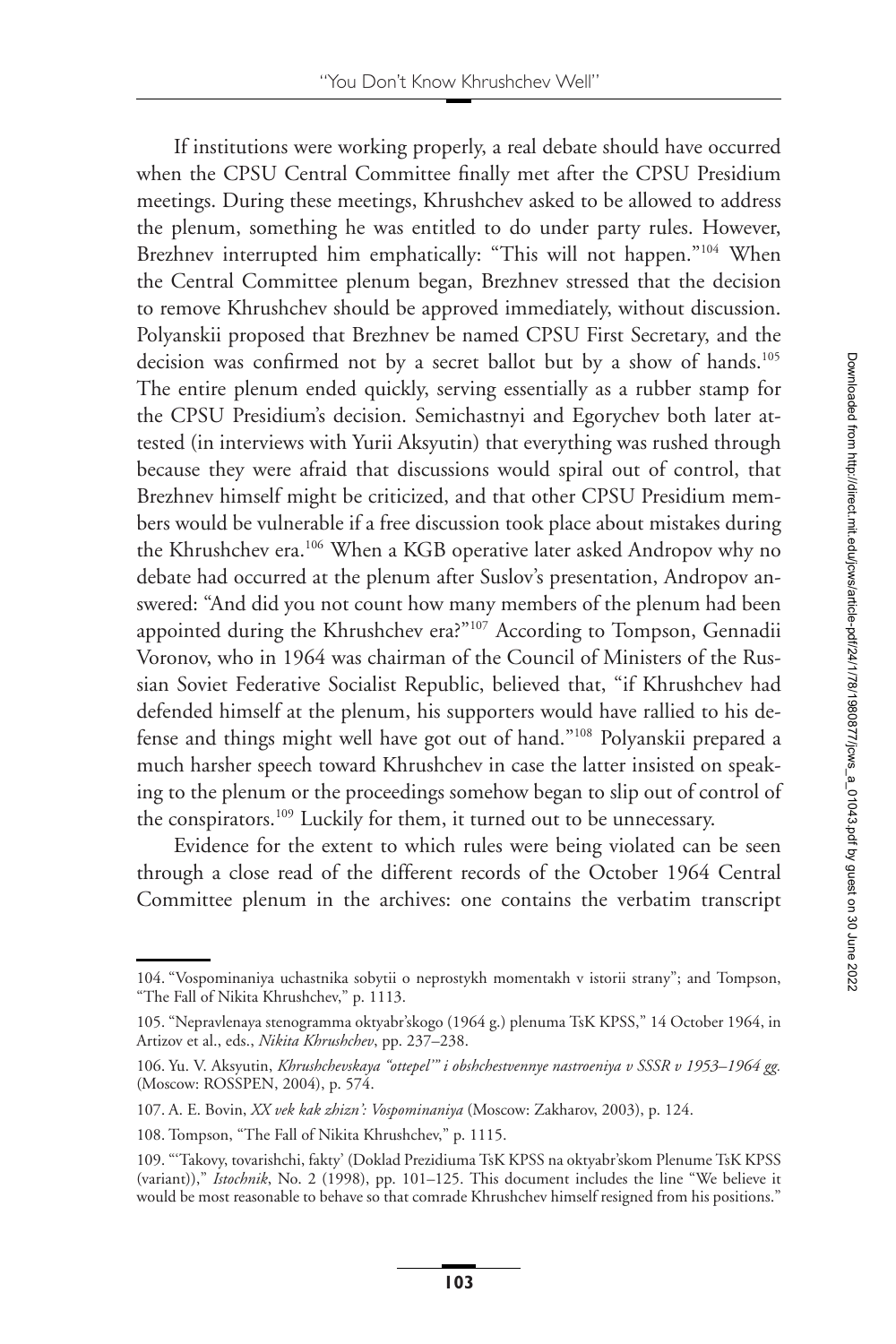(*nepravlennaya stenogramma*) and the other is an edited version (*stenograficheskii otchet*) that was disseminated as the official version. First, according to the edited version, participants of the plenum spontaneously spoke out against having an open debate, whereas the verbatim transcript shows that in fact Brezhnev was the one who instructed the Central Committee to vote without any debate. Second, according to the edited version, Suslov told the plenum that Khrushchev had decided he did not want to speak— something that was clearly untrue. Third, the edited version claims that Brezhnev's candidacy to be CPSU First Secretary was proposed spontaneously by the participants of the plenum, whereas the verbatim transcript makes clear that Brezhnev was nominated right away by Podgornyi and that no discussion about the nomination took place. Podgornyi simply asked, "Are there any other proposals?" and he then immediately said there were none.<sup>110</sup>

Memoir accounts provide further details about how the plenum was undermined. According to Mukhitdinov, when Marshal Semen Timoshenko heard Podgornyi's proposal in favor of Brezhnev, the marshal said: "Who? Lenya as first secretary? Geez . . . " By the time Timoshenko raised his hand to request the right to speak, the plenum had already decided not to open the proposal up for discussion[.111](#page-26-1) When the decision not to allow discussion was announced, "there was an uproar in the hall, different shouts were heard," according to an eyewitness.<sup>112</sup> Semichastnyi was "deeply surprised" when Brezhnev announced there would be no debate. Just two hours earlier, the CPSU Presidium members had agreed to hold an open debate, and Semichastnyi did not realize that Brezhnev would annul that decision. He surmised that Brezhnev and the other plotters must have worried "it was still unclear what they would hear in their own direction" if a debate took place.<sup>113</sup> The questionable nature of Brezhnev's behavior was visible even to those who did not attend the plenum. Kamanin wrote in his journal,

The removal of Khrushchev can only be welcomed—this is a benefit to the USSR and the socialist camp—but it would be stupid not to see that such coups damage the authority of our political system. Our country lacks strong constitu-tional laws.<sup>[114](#page-26-4)</sup>

<span id="page-26-0"></span><sup>110.</sup> Postnikov, "Dokumenty federal'nykh arkhivov o smene rukovodstva SSSR v oktyabre 1964 g.," pp. 231–236.

<span id="page-26-1"></span><sup>111.</sup> Ibid.

<span id="page-26-2"></span><sup>112.</sup> Abrasimov, *Chetvert' veka poslom Sovetskogo Soyuza*, p. 72.

<span id="page-26-3"></span><sup>113.</sup> Larin, "35 let oktyabr'skoi revolyutsii," p. 50.

<span id="page-26-4"></span><sup>114.</sup> Kamanin, *Skrytyi kosmos*, Vol. 1, p. 445.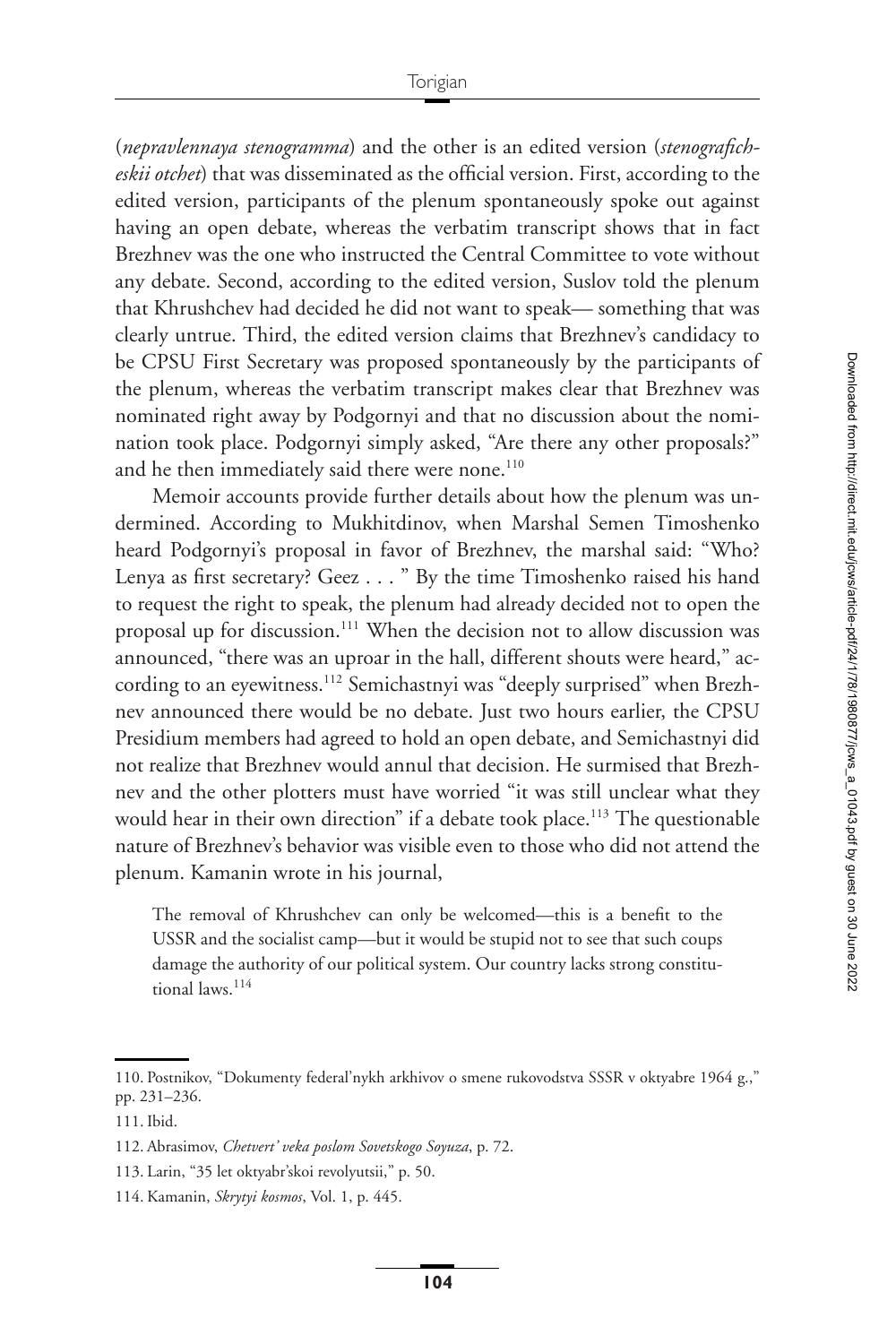Why did Khrushchev not fight back? Even now, decades later, Khrushchev's thinking remains murky. However, here we do see institutions playing a role, although not in the way predicted by Svolik. Khrushchev apparently felt that his opponents were relatively unified and that a fight therefore would not be worthwhile. He also apparently sensed that fighting back would have required acts that threatened regime stability and raised questions about his legitimacy as leader.

On the eve of the plot, Khrushchev evidently finally started to suspect something was up. In September, Vasilii Galyukov, former bodyguard of Ignatov (one of the plotters), told Khrushchev's son Sergei about a plot against his father. Galyukov provided specific details regarding conversations between Ignatov and Brezhnev about feeling out whether other individuals would support a move against Khrushchev. Khrushchev disclosed this revelation to Podgornyi, who laughed and denied it was true. Khrushchev decided he would leave Moscow two days later, on 30 September, to go on vacation in the south, but he did tell Mikoyan to speak with Galyukov.<sup>115</sup> According to Ignatov, Khrushchev said to the members of the CPSU Presidium: "You are planning something against me, friends. Look here, if something is up I will smash you like puppies." When they all vowed that such a thing was impossible, Khrushchev told Mikoyan to investigate.<sup>116</sup> On 29 September, in a conversation with the Indonesian leader Sukarno, Khrushchev even joked that "my friends want to evacuate me from Moscow so I go on vacation, because they still have some shreds of conscience." According to Khrushchev, he was given a short stay because of a demand to meet Sukarno, but then they said, "OK, but tomorrow you must get the hell out of Moscow."<sup>117</sup>

On 3 October, Mikoyan arrived in the Georgian resort town of Pitsunda bringing rough notes of a conversation with Galyukov. Both Khrushchev and Mikoyan spoke with Evgenii Vorob'ev, party secretary of Krasnodar, whom Galyukov had named as one of the conspirators. Vorob'ev denied any intriguing[.118](#page-27-3) Khrushchev did not act immediately, perhaps because he knew that Brezhnev was in Berlin and Podgornyi was flying to Chișinău in Moldova on 9 October. But on 11 October, according to Polyanskii, Khrushchev called

<span id="page-27-0"></span><sup>115.</sup> Khrushchev, *Pensioner soyuznogo znacheniya*, pp. 47, 51–62; and Naftali and Fursenko, *Khrushchev's Cold War*, p. 534.

<span id="page-27-1"></span><sup>116.</sup> Semanov, *Brezhnev*, p. 108.

<span id="page-27-2"></span><sup>117. &</sup>quot;Zapis' besedy N. S. Khrushcheva s Sukarno," 29 September 1964, in Artizov et al., eds., *Nikita Khrushchev*, p. 151.

<span id="page-27-3"></span><sup>118. &</sup>quot;Zapis' besedy A. I. Mikoyana s V. I. Galyukovym, sdelannaya S. N. Khrushchevym," n.d. (no later than 2 October 1964), in Artizov et al., eds., *Nikita Khrushchev*, pp. 154–160; and Taubman, *Khrushchev*, p. 7.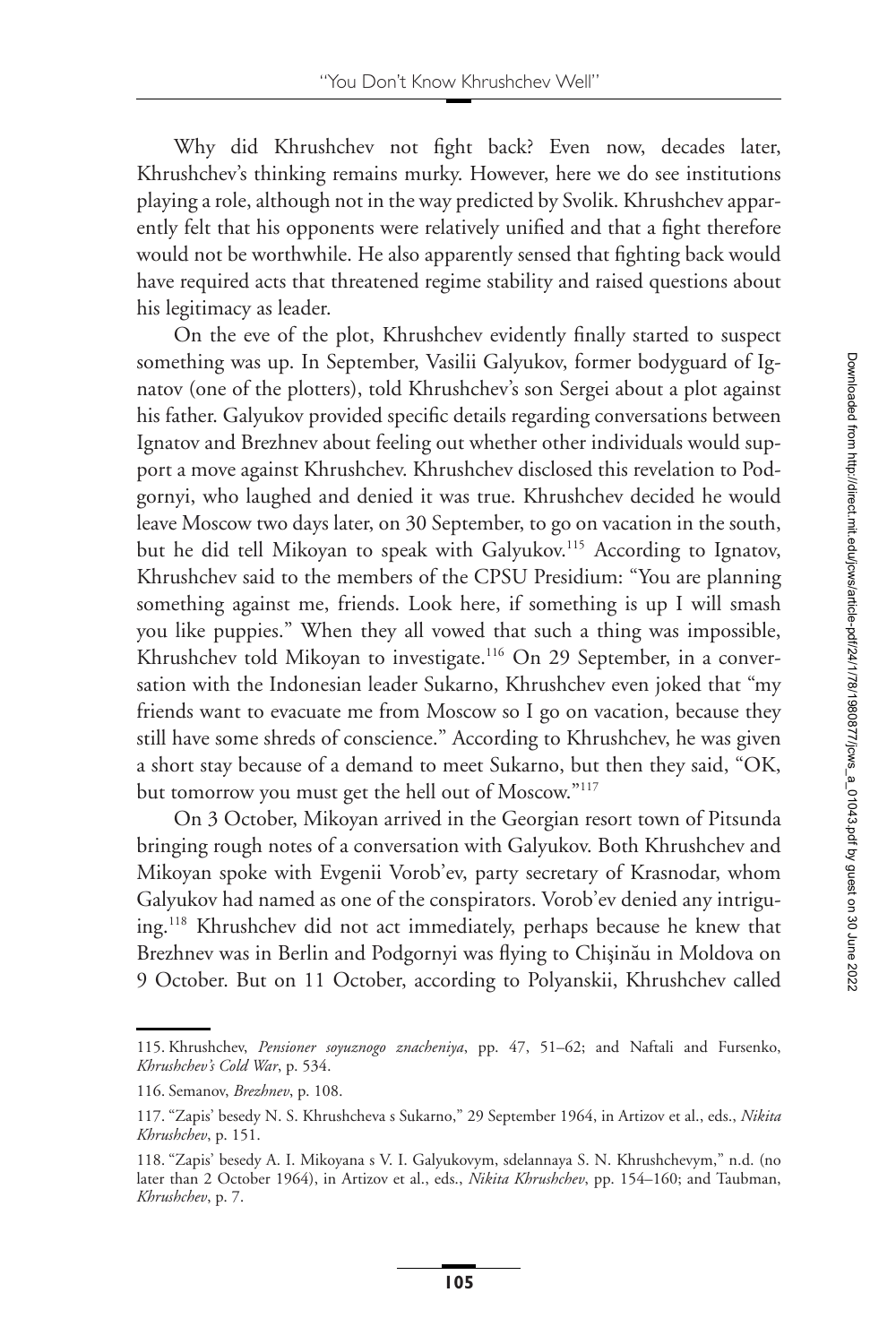him (he had been left behind to manage daily affairs) to say that he knew about the conspiracy and promised to return in three or four days and "give them hell" (*kuz'kinu mat*).<sup>119</sup>

Gaston Palewski, a personal envoy of Charles de Gaulle, met Khrushchev shortly before the Soviet leader left for Moscow and was removed from power. On 9 October, Kosygin told Palewski that he could meet Khrushchev at 11:00 a.m. on 13 October. On 12 October, Palewski was told he should stay for lunch. He arrived in Sochi the same day. At 11:00 p.m., he was woken up and told that Khrushchev would instead see him at 9:30 a.m. and lunch was cancelled. During the meeting, Khrushchev "made an allusion to the president of the French Republic and noted that 'only death was likely to put an end to the activity of a statesman.'" According to Palewski, Khrushchev was "in excellent form and gave no sign of suffering from age or ill health." Palewski told Harry Hohler, the British first minister in Paris, that his conclusion was "Mr. Khrushchev was fore-warned but was confident that he could deal with the opposition.["120](#page-28-1)

Khrushchev, however, accepted the CPSU Presidium's decision. Sergei Khrushchev later concluded that his father believed the rumors were probably true but decided not to act on them because he "was immensely tired in a moral and physical sense." After Khrushchev's 70th birthday in April, he allegedly spoke seriously about retiring. If Khrushchev had decided to battle against his associates on the Presidium, it would have meant fighting against those same individuals he had promoted to the top over the previous seven years[.121](#page-28-2) Moreover, Khrushchev would not have felt a need to protect a particular policy agenda—he was not facing a coherent opposition platform. At a Presidium meeting on 14 October, Khrushchev said, "I told comrade Mikoyan—I will not fight, we share the same foundation [*osnova odna*]. Why would I look for paints and smear you?"<sup>122</sup>

However, Khrushchev may also have believed it was worthwhile to involve the CPSU in another power struggle for one final reorganization of the leadership to affirm his legacy and set the stage for a prolonged

<span id="page-28-0"></span><sup>119.</sup> Artizov et al., eds., *Nikita Khrushchev*, p. 10.

<span id="page-28-1"></span><sup>120.</sup> Naftali and Fursenko, *Khrushchev's Cold War*, pp. 535–536; "M. Baudet, Ambassadeur de France à Moscou, à M. Couve de Murville, Ministre des Affaires étrangères," 16 October 1964, in *Documents diplomatiques français, 1964*, Vol. 2, *1er juillet–31 décembre* (Brussels: P.I.E.-Peter Lang S.A., 2002), p. 334; "H. A. F. Hohler to H. F. T. Smith," 21 October 1964, in The National Archives of the United Kingdom (TNAUK), Foreign Office (FO) 371/177665; and "Miscellaneous Information concerning the Coup against Mr. Khrushchev," in TNAUK, FO 371/177666.

<span id="page-28-2"></span><sup>121.</sup> Khrushchev, *Pensioner soyuznogo znacheniya*, pp. 74–75.

<span id="page-28-3"></span><sup>122. &</sup>quot;Protokol [bez nomera] (prodolzhenie): Zasedanie ot 14 oktyabrya," p. 872.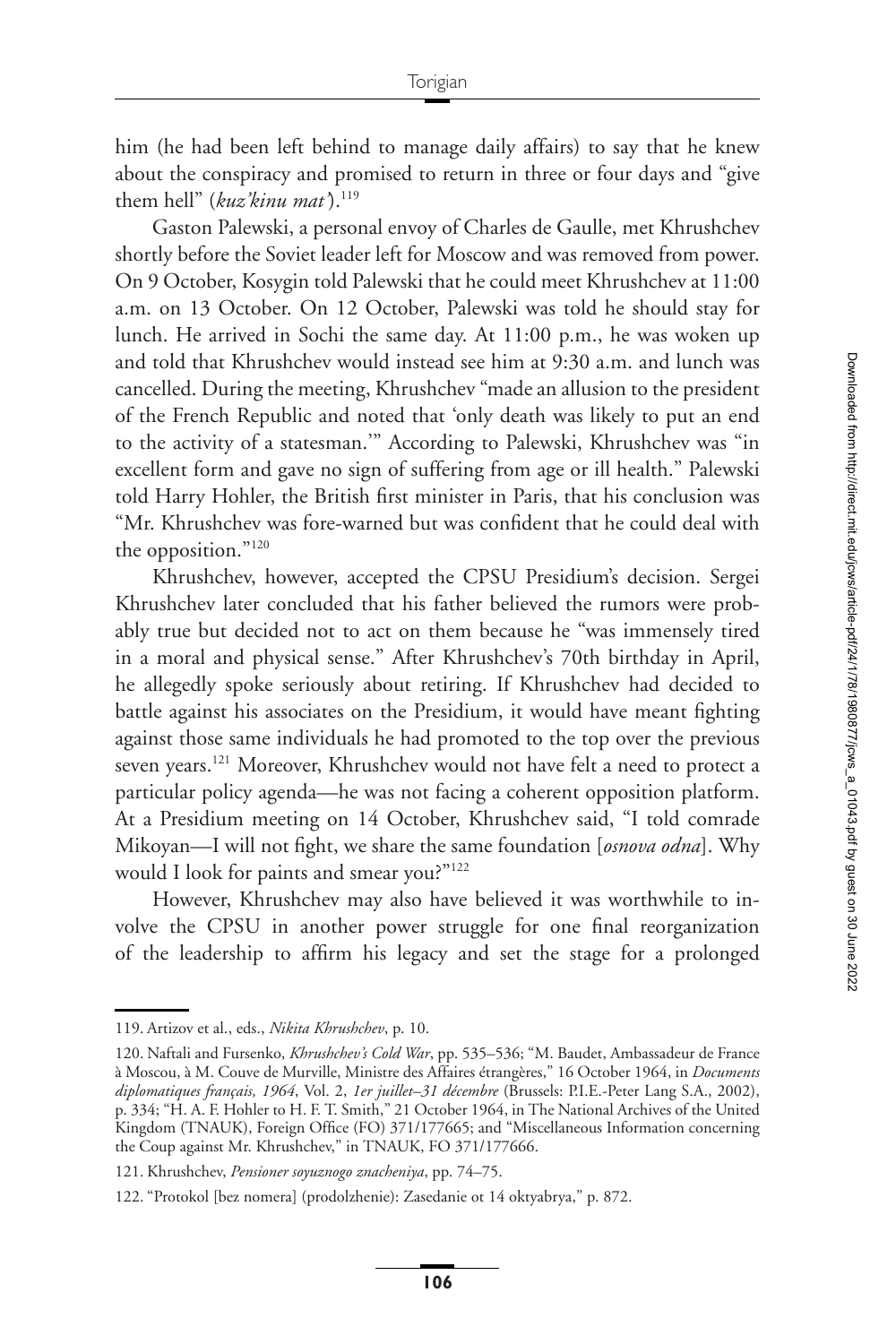(semi)-retirement. Brezhnev wanted to act in a way that guaranteed victory while minimizing the extent to which party norms were violated. If a coup went too far (e.g., if it involved the arrest of Khrushchev), that would damage the prestige of the new leadership. Actions that might destabilize the regime were especially taboo.

For Khrushchev to defeat his opponents, he would likely have had to rely on the military or KGB, including senior officials below the top leadership (e.g., regional commanders). He would have had to explain why a potential majority of the CPSU Presidium was "anti-party." The struggle would have damaged the very norms—on removing the power ministries from politics and an institutionalized succession—that Khrushchev wanted to introduce. Going quietly, moreover, would enhance Khrushchev's legacy. Khrushchev told the Presidium on 14 October "I am glad that, finally, the party has matured and can control any individual."<sup>123</sup>

If that consideration did indeed shape Khrushchev's thinking, it means that institutions played at least some role—albeit in a way not predicted by Svolik. However, such behavior contradicts another core assumption of much of the political science on authoritarian regimes: individuals as power maximizers. Yet Khrushchev's behavior was far from unique. Consider the case of Hua Guofeng, Mao Zedong's designated successor, who said,

If the party had another internal struggle, the regular people would suffer. I stubbornly resigned from all positions. I told Marshal Ye [Jianying] before I did it. Some said I was a fool. Some said I was too honest. I do not regret it.<sup>124</sup>

The good of the party as an institution played a role in Hua's thinking, and, despite Khrushchev's clear love for power, may also have affected the Soviet leader's considerations as well.

## **The Ambiguity of Power in Marxist-Leninist Systems**

Why did Khrushchev fail to understand that his actions would lead to his removal by deputies frightened about their political lives? Characterizing his behavior as a stupid mistake simply does not do justice to the Soviet leader he was an exceptionally cunning individual. What explains this puzzle? First, leaders operate in an environment in which signals are not always obvious:

<span id="page-29-0"></span><sup>123.</sup> Ibid.

<span id="page-29-1"></span><sup>124.</sup> Li Haiwen, "Hua Guofeng tan shi zhuan xie zuo," *Yanhuang chunqiu*, No. 4 (2015).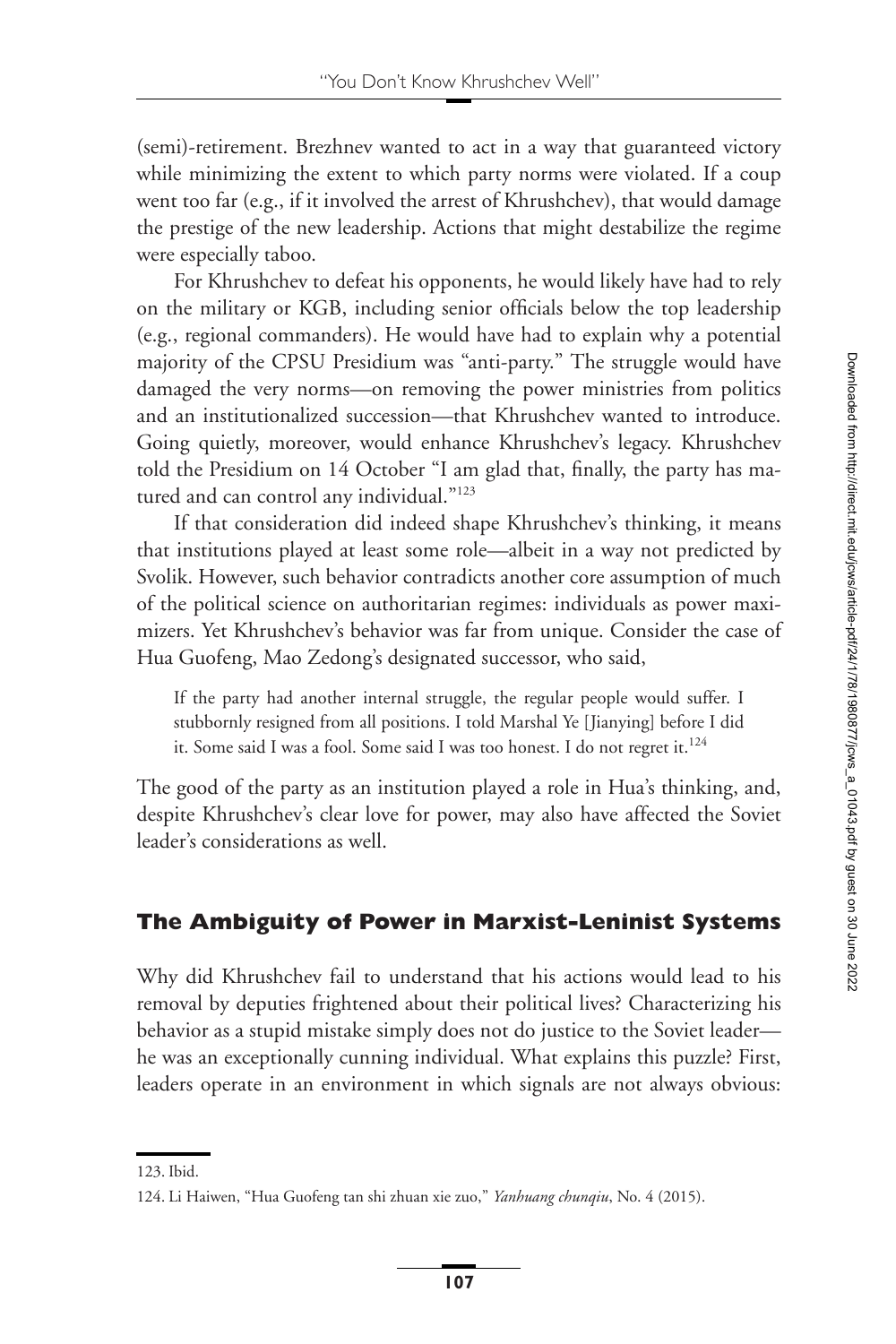"Not only rational leaders, but rational experts, can look at the same information, and in the absence of any private information, come to different conclusions about expected outcomes.["125](#page-30-0) Marxist-Leninist systems are particularly hard to judge, and even top figures regularly misinterpret signals. Second, Khrushchev did have many reasons to be confident. Counterintuitively, it was precisely because he had so many reasons to be confident that his competitors were able to seize the rare opportunity to make a move.

Khrushchev was a skilled political operator. He had already engineered the defeat of figures such as Lavrentii Beria (who controlled the state security organs), Georgii Malenkov (Stalin's heir-apparent and initial successor), Molotov (Stalin's former right-hand man), and Zhukov (the legendary wartime marshal who seized Berlin). The U.S. Central Intelligence Agency (CIA) believed that Khrushchev was marked by "a shrewd native intelligence, an agile mind, drive, ambition, and ruthlessness.["126](#page-30-1) Semichastnyi later said in an interview that Khrushchev "had crushed the likes of Malenkov and Molotov—all of them. As the saying goes, nature and his mama provided him with everything he needed: firmness of will, quick-wittedness and capacity for fast, careful thinking.["127](#page-30-2)

Yet no one, including Khrushchev, had a clear idea about what was going on in the last years of Khrushchev's rule. Stories of alleged plots were common, and even high-ranking figures often misjudged the political situation. As early as 1962, one individual found Molotov, who was serving as an envoy to the International Atomic Energy Agency, dancing with his wife. Molotov explained, "I am in a good mood today. They removed Khrushchev.["128](#page-30-3)

Foreign observers reached very different conclusions about Khrushchev's position. In March 1964, both the CIA and Mao Zedong raised the possibility that Khrushchev would be removed from office.<sup>129</sup> However, Walter Ulbricht, the leader of the German Democratic Republic (GDR) who regularly met with Soviet officials and had greater insight into Khrushchev's inner circle, did not realize opposition was growing. Brezhnev was in the GDR on the

<span id="page-30-0"></span><sup>125.</sup> Jonathan Kirshner, "Rationalist Explanations for War?" *Security Studies*, Vol. 10, No. 1 (September 2000), p. 148.

<span id="page-30-1"></span><sup>126.</sup> Frederick Kempe, *Berlin 1961: Kennedy, Khrushchev, and the Most Dangerous Place on Earth* (New York: Berkeley Publishing Group, 2011), p. 6.

<span id="page-30-2"></span><sup>127.</sup> Taubman, *Khrushchev*, p. 8.

<span id="page-30-3"></span><sup>128.</sup> Emiliya Gromyko-Piradova, *A. A. Gromyko i vek peremen: Vospominaniya docheri ob Andree Andreeviche Gromyko, ego sem'e i epokhe, v kotoruyu on zhil* (Moscow: Sovetskii pisatel', 2009), p. 165.

<span id="page-30-4"></span><sup>129.</sup> Simon Miles, "Envisioning Détente: The Johnson Administration and the October 1964 Khrushchev Ouster," *Diplomatic History*, Vol. 40, No. 4 (September 2016), p. 727; and Wu Lengxi, *Shi nian lunzhan: 1956–1966 zhongsu guanxi huiyilu*, p. 738.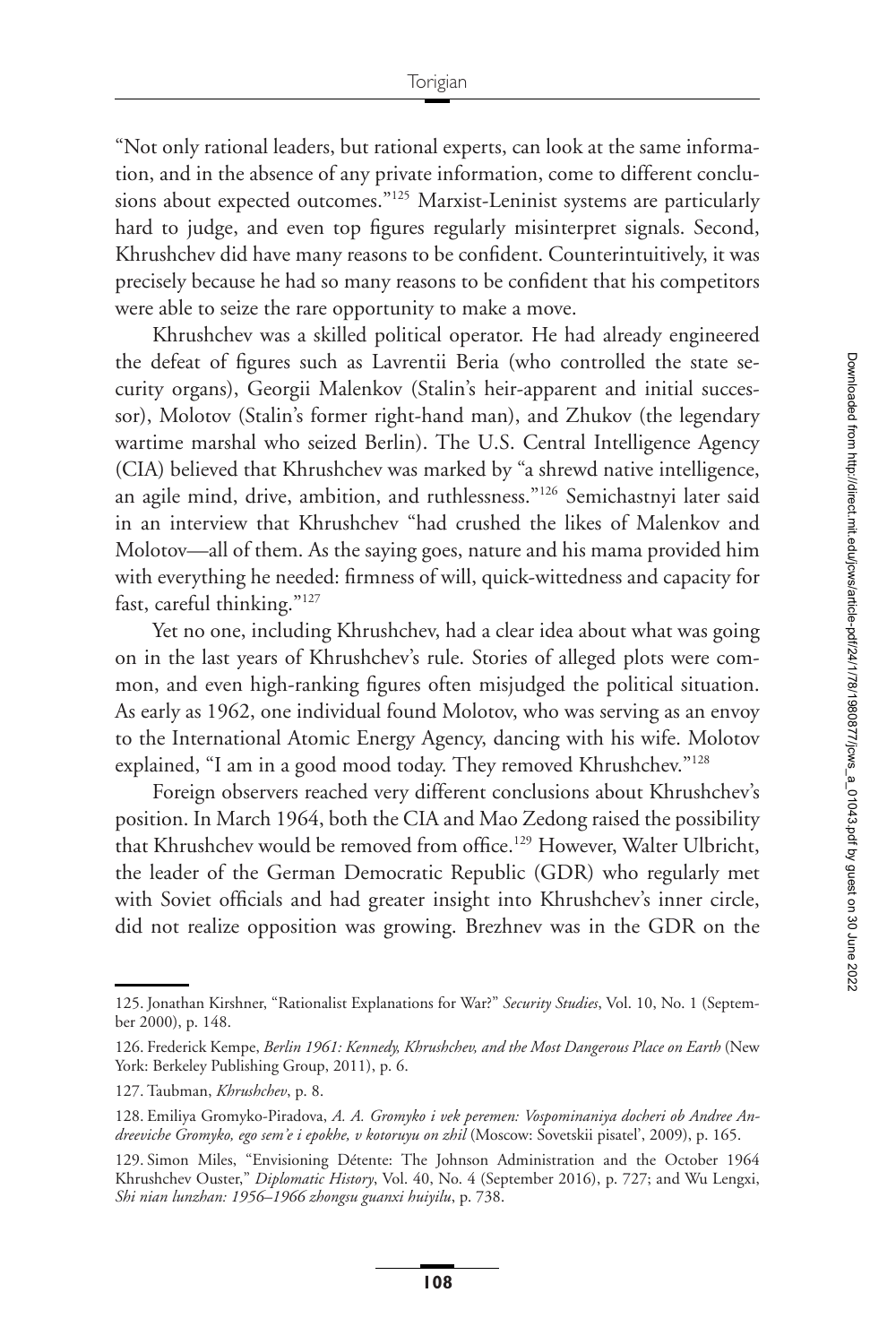eve of the coup and did not return to the USSR until his colleagues alerted him that everything was prepared. Ulbricht escorted Brezhnev to Schönefeld Airport and told the man who was about to replace Khrushchev: "Send my warmest greetings to my dear friend Nikita Sergeevich."<sup>130</sup>

Khrushchev himself understood how hard it was to read politics in Marxist-Leninist regimes:

Politics is like the old joke about the two Jews traveling on a train. One asks the other: "So, where are you going?" "I'm going to Zhytomyr." "What a sly fox," thinks the first Jew. "I know he's really going to Zhytomyr, but he told me Zhytomyr to make me think he's going to Zhmerynka.["131](#page-31-1)

Perhaps one of the most significant factors causing Khrushchev to overestimate his strength is that he had good reason to believe two individuals who operated key nodes in the Marxist-Leninist power structure would support him: Semichastnyi in the KGB and Malinovskii in the military. The importance of the KGB and armed forces for the outcome can be seen in how their positions affected the attitude of key Presidium members. The memoirs of Vladimir Novikov include the following passage:

I asked: 'What, are they planning to remove Khrushchev?' [Dmitrii] Ustinov confirmed this. I had a question, how would the military and KGB feel about this? I received an answer: everything is in order here, there will be complete support. Then I agreed.<sup>132</sup>

When Kosygin was told about the plot, he asked, "Who is the army and state security with?" Upon learning that Malinovskii and Semichastnyi were "aware of the course of events" (*v kurse dela*), Kosygin also agreed[.133](#page-31-3) Suslov also asked who the military and KGB supported before giving an answer.<sup>134</sup> Therefore, three crucial figures made a decision only after learning the lineup among the power ministries.

If Khrushchev had been able to maintain Semichastnyi's loyalty, the coup would almost certainly have gone a very different way. The former KGB head

<span id="page-31-0"></span><sup>130.</sup> Yu. A. Kvitsinskii, *Vremya i sluchai: Zametki professionala* (Moscow: OLMA-PRESS, 1999), p. 209.

<span id="page-31-1"></span><sup>131.</sup> A. D. Sakharov, *Vospominaniya*, 2 vols. (Moscow: Vremya, 1989), Vol. 1, p. 481.

<span id="page-31-2"></span><sup>132.</sup> Novikov, "V gody rukovodstva N. S. Khrushcheva," p. 115.

<span id="page-31-3"></span><sup>133.</sup> Yurii Aksyutin, "Oktyabr' 1964 goda: 'V Moskve khoroshaya pogoda,'" in Yu. V. Aksyutin, comp., *L. I. Brezhnev: Materialy k biografii* (Moscow: Politizdat, 1991), p. 51; and Tompson, "The Fall of Nikita Khrushchev," p. 1107.

<span id="page-31-4"></span><sup>134.</sup> Yu. A. Abramova, "Vzaimootnosheniya rukovodstva KPSS i sovetskoi armii v period khrushchevskoi 'ottepeli,' 1953–1964 gg.," Ph.D. Diss., Moskovskii gosudarstvennyi universitet, Moscow, 2000, p. 159.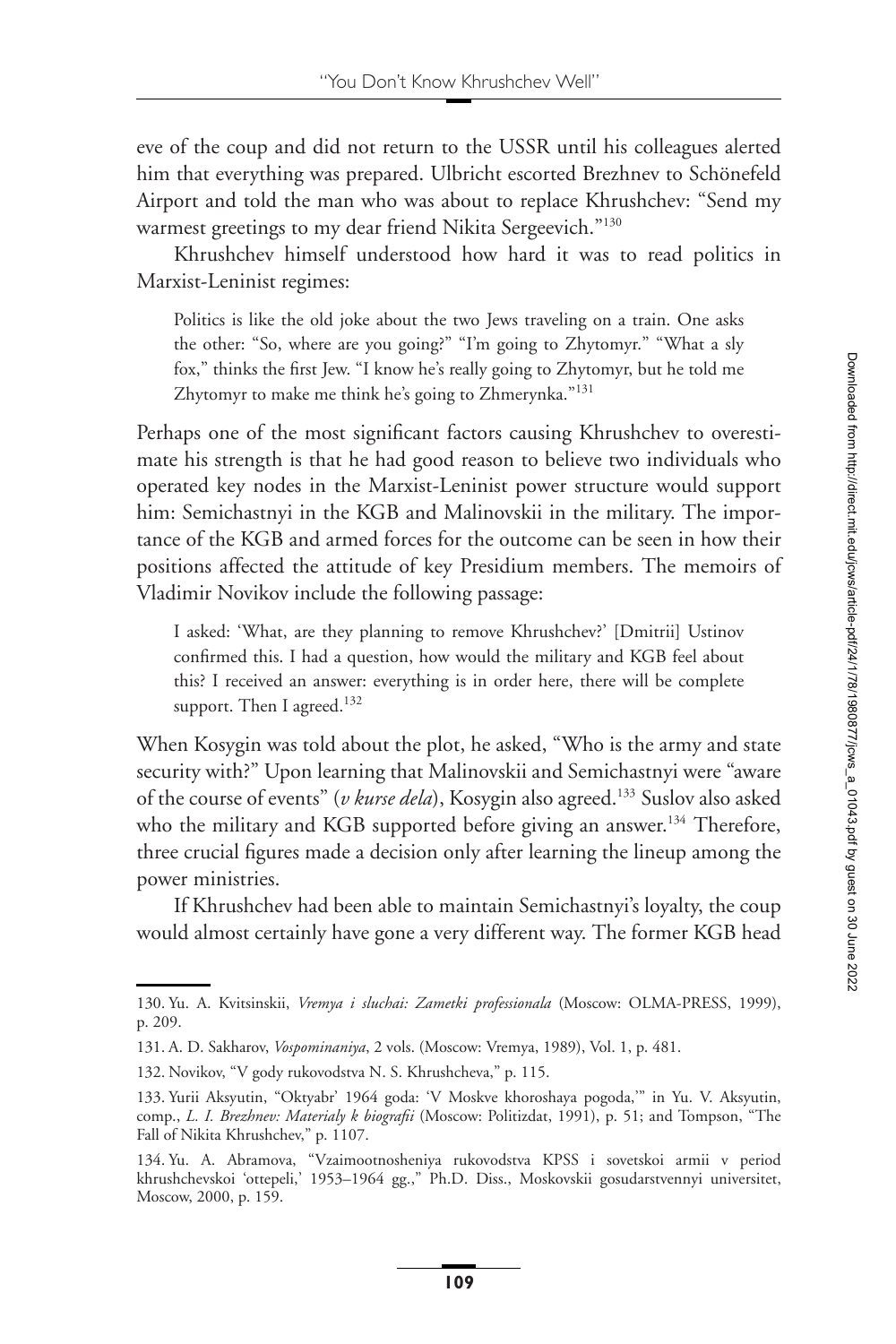writes in his memoirs that Brezhnev and Podgornyi understood that if they had not guaranteed the support of the KGB they would have been unable to remove Khrushchev. Semichastnyi played an important role in guaranteeing that support.<sup>135</sup> On 12 October, the day the conspirators moved against Khrushchev, Brezhnev called Semichastnyi's office at Lubyanka, the KGB headquarters, every hour to ask for an update.<sup>136</sup> Attempts by the party secretary of Ukraine to call Khrushchev in the south to warn him about the coup were blocked[.137](#page-32-2) When Khrushchev arrived in Moscow after being summoned by the conspirators, he was met by Semichastnyi with several KGB operatives[.138](#page-32-3) Shelest remarked that Khrushchev, still officially First Secretary of the CPSU and chairman of the Council of Ministers, was not even allowed to call his wife[.139](#page-32-4) One former member of the KGB's Ninth Directorate, which was in charge of bodyguard services, recalls that for three days they had been on full alert in case of unrest in the army or special forces. The commander of Brezhnev's personal guard spent these nights at Brezhnev's door with an automatic weapon in his hands.<sup>140</sup>

Khrushchev had reason to be surprised by this turn of events, having gone to great lengths to remove the KGB from politics. In the summer of 1957, Khrushchev gave a toast in which he said to then head of the KGB Serov,

The KGB is our eyes and ears, but if it looks in the wrong direction, then we will tear out their eyes, their ears we will rip off, and we will act as Taras Bul'ba said: it was I who gave birth to you, and it is I who will kill you.<sup>141</sup>

In October 1957, Khrushchev told Semichastnyi that the examples of Beria and Zhukov had caused party leaders to conclude that the KGB chairman and the minister of defense should not be members of the Presidium. If they were to become members, he said, "this will bring them much more power, and they do not always use it appropriately.["142](#page-32-7)

<span id="page-32-0"></span><sup>135.</sup> Semichastnyi, *Bespokoinoe serdtse*, p. 349.

<span id="page-32-1"></span><sup>136.</sup> Ibid., p. 360.

<span id="page-32-2"></span><sup>137.</sup> Semanov, *Brezhnev*, p. 121.

<span id="page-32-3"></span><sup>138.</sup> A. Yakovlev, *Omut pamyati* (Moscow: Vagrius, 2000), pp. 152–153.

<span id="page-32-4"></span><sup>139.</sup> Shelest, *Da ne sudimy budete*, p. 231.

<span id="page-32-5"></span><sup>140.</sup> V. Medvedev, *Chelovek za spinoi* (Moscow: RUSSLIT, 1994), p. 23.

<span id="page-32-6"></span><sup>141.</sup> Nikita Petrov, *Pervyi predsedatel' KGB Ivan Serov* (Moscow: Materik, 2005), p. 338.

<span id="page-32-7"></span><sup>142.</sup> Abramova, "Vzaimootnosheniya rukovodstva KPSS i sovetskoi armii v period khrushchevskoi 'ottepeli,' 1953–1964 gg.," p. 289.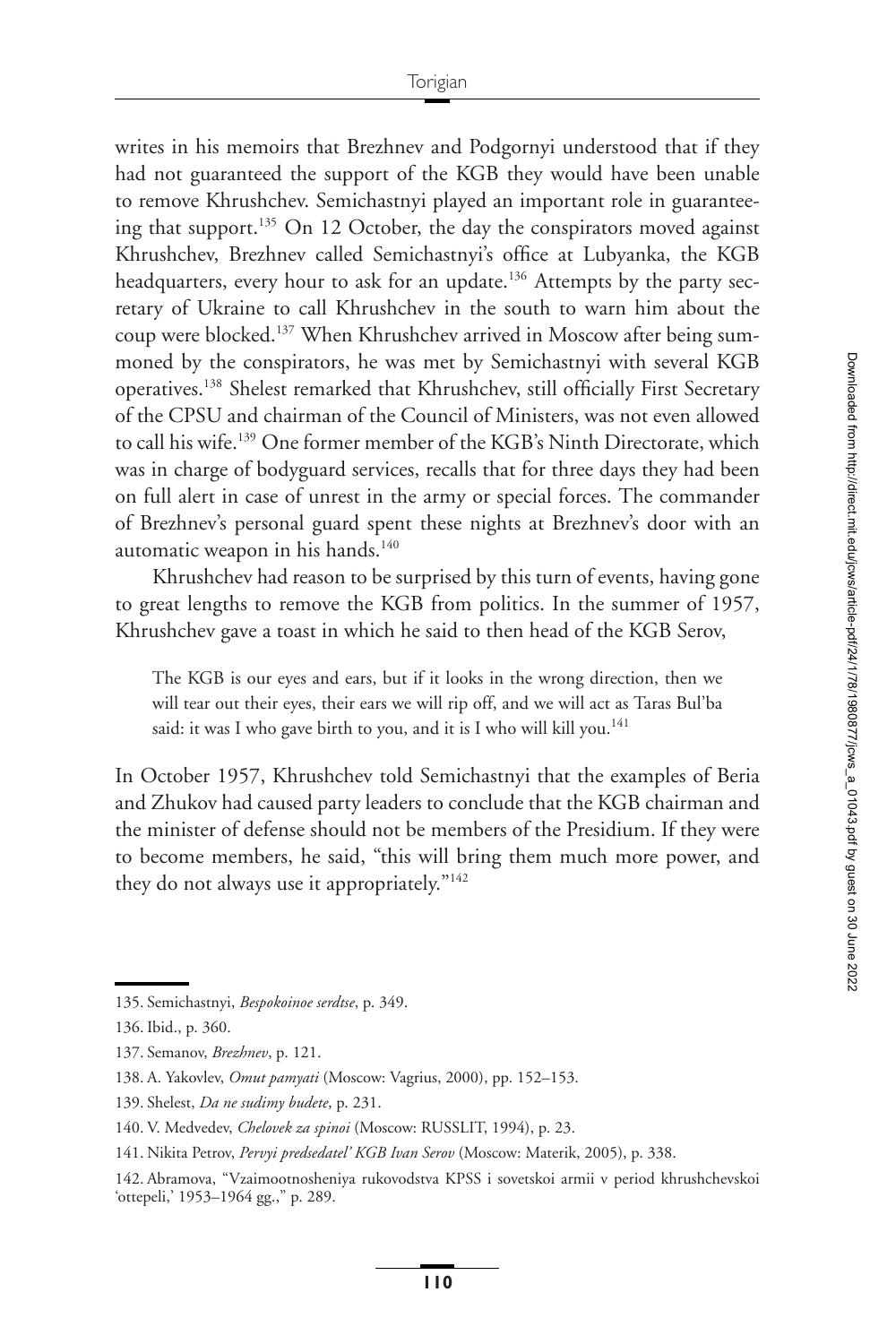On 24 February 1959, Khrushchev publicly declared his intention to reduce the size of the state security organs.<sup>143</sup> He had to nominate figures from the party apparatus, such as Shelepin and Semichastnyi, to run the KGB. These two individuals were chosen because they lacked background in that organization. Khrushchev told Shelepin that his mission was to restore the KGB party style and methods of work: "I have one favor: do everything you can to ensure that they do not eavesdrop on me."<sup>144</sup> Semichastnyi, who had no experience in state security, was stunned when Khrushchev told him he would replace Shelepin as head of the KGB. Khrushchev cut him off, explaining that Shelepin had been picked precisely for that reason: the KGB did not need a specialist but instead someone who "would understand well why these organs exist and execute in them the policy of the party" and continue to enact reforms[.145](#page-33-2)

In an interview many years later, Semichastnyi expressed some guilt about his behavior, remarking, "even now, many years afterward, it is not very pleasurable for me to recall this history. Indeed, I am in fact his protégé."<sup>146</sup> Crucially, until Khrushchev was removed, his control over the state security organs had been nearly absolute. Semichastnyi told Brezhnev, "If you draw things out [news of the plot] will reach Khrushchev. And he will order me to arrest all of you. And I will indeed arrest you, Leonid Il'ich, do not doubt this."<sup>147</sup>

Unlike the KGB, the military did not actively take part in Khrushchev's removal. As the Russian historian Yuliya Abramova has argued, the role of the armed forces was "more passive than active."<sup>148</sup> Yet this passivity was necessary for the plot to succeed and is especially notable in light of the crucial role the military played in the power struggles of 1953 and 1957.

Semichastnyi later spoke about the need to guarantee Defense Minister Malinovskii's support for the coup:

<span id="page-33-0"></span><sup>143.</sup> A. I. Kokurin and N. V. Petrov, eds., *Lubyanka: Organy VChK–OGPU–NKVD–NKGB–MGB– MVD–KGB: 1917–1991: Spravochnik*, ed. A. N. Yakovlev (Moscow: MFD, 2003), pp. 156– 157.

<span id="page-33-2"></span><span id="page-33-1"></span><sup>144.</sup> Aleksandr Shelepin, "Istoriya—uchitel' surovyi," *Trud* (Moscow), 14 March 1991.

<sup>145.</sup> V. Semichastnyi, "Nezabyvaemoe," in Yu. V. Aksyutin, comp., *Nikita Sergeevich Khrushchev: Materialy k biografii* (Moscow: Politizdat, 1989), pp. 52–53.

<span id="page-33-3"></span><sup>146.</sup> Larin, "35 let oktyabr'skoi revolyutsii," p. 50.

<span id="page-33-4"></span><sup>147.</sup> Ibid.

<span id="page-33-5"></span><sup>148.</sup> Abramova, "Vzaimootnosheniya rukovodstva KPSS i sovetskoi armii v period khrushchevskoi 'ottepeli,' 1953–1964 gg.," p. 161.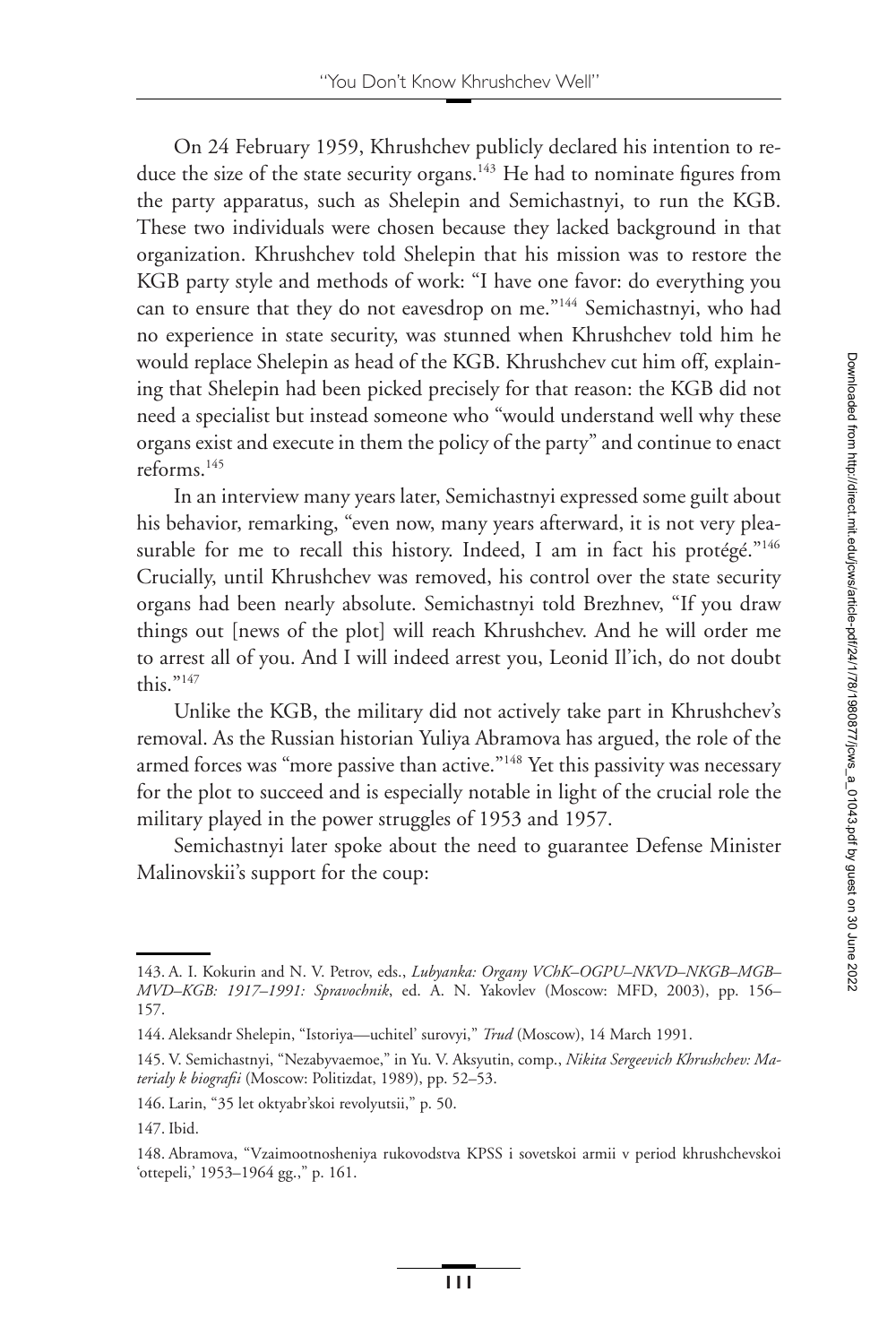No one wanted to end up in the position of Molotov, Malenkov, Kaganovich, and Shepilov, who joined them. Khrushchev was after all the commander-inchief, and although a direct clash with him was highly unlikely, nevertheless this possibility could not be excluded until the last minute.<sup>149</sup>

Brezhnev was wary of meeting with Malinovskii and waited until the last moment to speak with him: "If R. Ya. Malinovskii had not supported the plan, everything would have become extremely complicated [*chrezvychaino oslozhnilos' by*]." Most interestingly, "on the eve of the conspiracy L. I. Brezhnev went to the GDR and returned only after Malinovskii gave his consent [to the plot] on 10 October."<sup>150</sup>

On 12 October, at 4:00 p.m., Marshal Konev called *Pravda* and demanded changes be made to his upcoming article on the commemoration of the liberation of Ukraine: all paragraphs on Khrushchev were to be removed[.151](#page-34-2) General Afanasii Beloborodov, commander of the Moscow Military District, also supported the removal of Khrushchev. The KGB's military counterintelligence units were ordered to follow even the slightest movements in the Soviet Army and to inform the KGB immediately if troops moved toward Moscow[.152](#page-34-3) The general commanding the Transcaucasian Military District escorted Khrushchev from his vacation home to the airport, which was clearly meant to ensure Khrushchev's departure.<sup>153</sup> Military cadets were sitting on the floor of the coatroom at the entrance to the Central Committee plenum.<sup>154</sup> Victor Louis later recalled having seen a convoy of military trucks, approximately four kilometers long, approaching Moscow on the Minsk Highway during the coup.<sup>155</sup>

Just as in the case of Semichastnyi, Khrushchev had some reason to believe Malinovskii would support him. Until October 1964, Malinovskii had been Khrushchev's reliable ally in the Soviet Army. Malinovskii's toadyism and Khrushchev's control over the armed forces is visible in an extraordinary letter from Marshal Vasilii Chuikov to the Presidium on "the abnormal situation" in the Ministry of Defense—a situation that had in his mind become particularly poor at the end of 1962. This document shows the extent to which

<span id="page-34-0"></span><sup>149.</sup> Semichastnyi, *Bespokoinoe serdtse*, p. 350.

<span id="page-34-1"></span><sup>150.</sup> Ibid., p. 358.

<span id="page-34-2"></span><sup>151.</sup> Oleg Ignat'ev, "Shamany, vozhdi, partizany," *Pravda 5* (Moscow), 17 May 1996.

<span id="page-34-3"></span><sup>152.</sup> Semichastnyi, *Bespokoinoe serdtse*, pp. 358–360.

<span id="page-34-4"></span><sup>153.</sup> Khrushchev, *Pensioner soyuznogo znacheniya*, p. 86; and Taubman, *Khrushchev*, p. 9.

<span id="page-34-5"></span><sup>154.</sup> Yakovlev, *Omut pamyati*, p. 154.

<span id="page-34-6"></span><sup>155.</sup> Kevorkov, *Viktor Lui*, p. 147.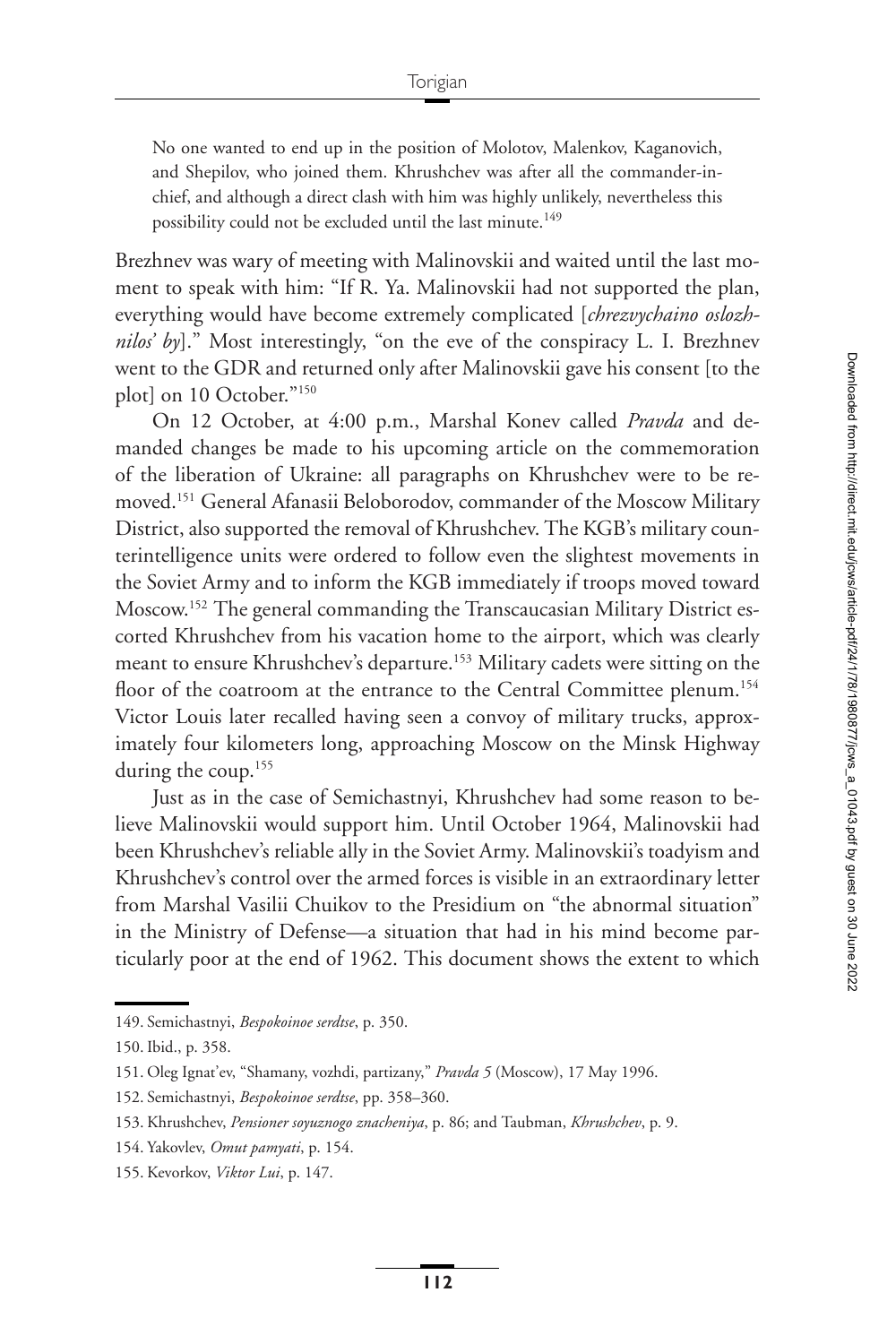Malinovskii had, until the coup, served as Khrushchev's loyalist in the armed forces.

Chuikov maintains that, "using the patronage of N. S. Khrushchev, Comrades Malinovskii and [Andrei] Grechko . . . in an unchecked fashion managed the ministry, and in many cases acted in an arbitrary way." The Main Military Council, which was supposed to meet at least once a quarter, had met for the last time in February 1963, a year and a half before Chuikov's letter. But, according to Chuikov, even at that meeting the only discussion concerned a non-serious issue, and major issues that demanded collective discussion of the top military commanders were ignored. A similar state of affairs allegedly existed in the Collegium of the Ministry of Defense, where any ideas "unfavorable" to Malinovskii and Grechko were seen as undermining "one-man command" and the authority of the minister. Therefore, all decisions were taken entirely by the minister "without accounting for the members of the Council or Collegium." Issues were determined behind closed doors with no discussion. Malinovskii's obsequiousness toward Khrushchev had extended to interpretations of the war against Nazi Germany. "The matter reached the extent that assertions were made that we are indebted for almost all victories to Khrushchev, Malinovskii, and those with them.["156](#page-35-0)

Sergei Khrushchev writes in his memoirs that his father "had every reason to count on" Malinovskii. In 1943, Khrushchev allegedly saved Malinovskii from Stalin's wrath[.157](#page-35-1) A CIA cable of 27 October 1964 notes that "on the whole Malinovskiy is regarded as a Khrushchev man.["158](#page-35-2) Although Malinovskii told the plotters the military would not get involved, Semichastnyi said "we were sure of its [the army's] support."<sup>159</sup>

Therefore, Khrushchev had good reason to believe he was in a secure position. Perhaps that was precisely why he was vulnerable. Ignatov holds this position, remarking, "Of course, Khrushchev's self-confidence greatly betrayed him. He was, without a doubt, a real man with extreme cunning, but here he slipped up. Otherwise Brezhnev and company would have been smashed."<sup>160</sup>

<span id="page-35-0"></span><sup>156. &</sup>quot;Pis'mo V. I. Chuikova v Prezidium TsK KPSS o nenormal'nom polozhenii v Ministerstve oborony SSSR," 21 October 1964, in S. V. Kudryashov, ed., *Vestnik Arkhiva Prezidenta Rossiiskoi Federatsii: Sovetskaya Armiya: Gody reform i ispytanii*, Vol. 2 (Moscow: IstLit, 2018), pp. 203–207.

<span id="page-35-1"></span><sup>157.</sup> Khrushchev, *Pensioner soyuznogo znacheniya*, p. 74; and Nikita Khrushchev, *Khrushchev Remembers* (Boston: Little, Brown and Company, 1970), pp. 202–205.

<span id="page-35-2"></span><sup>158. &</sup>quot;Comments of Soviet Official on Khrushchev Downfall and Behind the Scenes Struggles Leading to His Removal," CIA Intelligence Information Cable, 27 October 1964, in LBJL, NSF, CF, Box 219, USSR Cables 10/64–11/64. I thank Simon Miles for sharing this document with me.

<span id="page-35-3"></span><sup>159.</sup> Larin, "35 let oktyabr'skoi revolyutsii."

<span id="page-35-4"></span><sup>160.</sup> Semanov, *Brezhnev*, p. 108.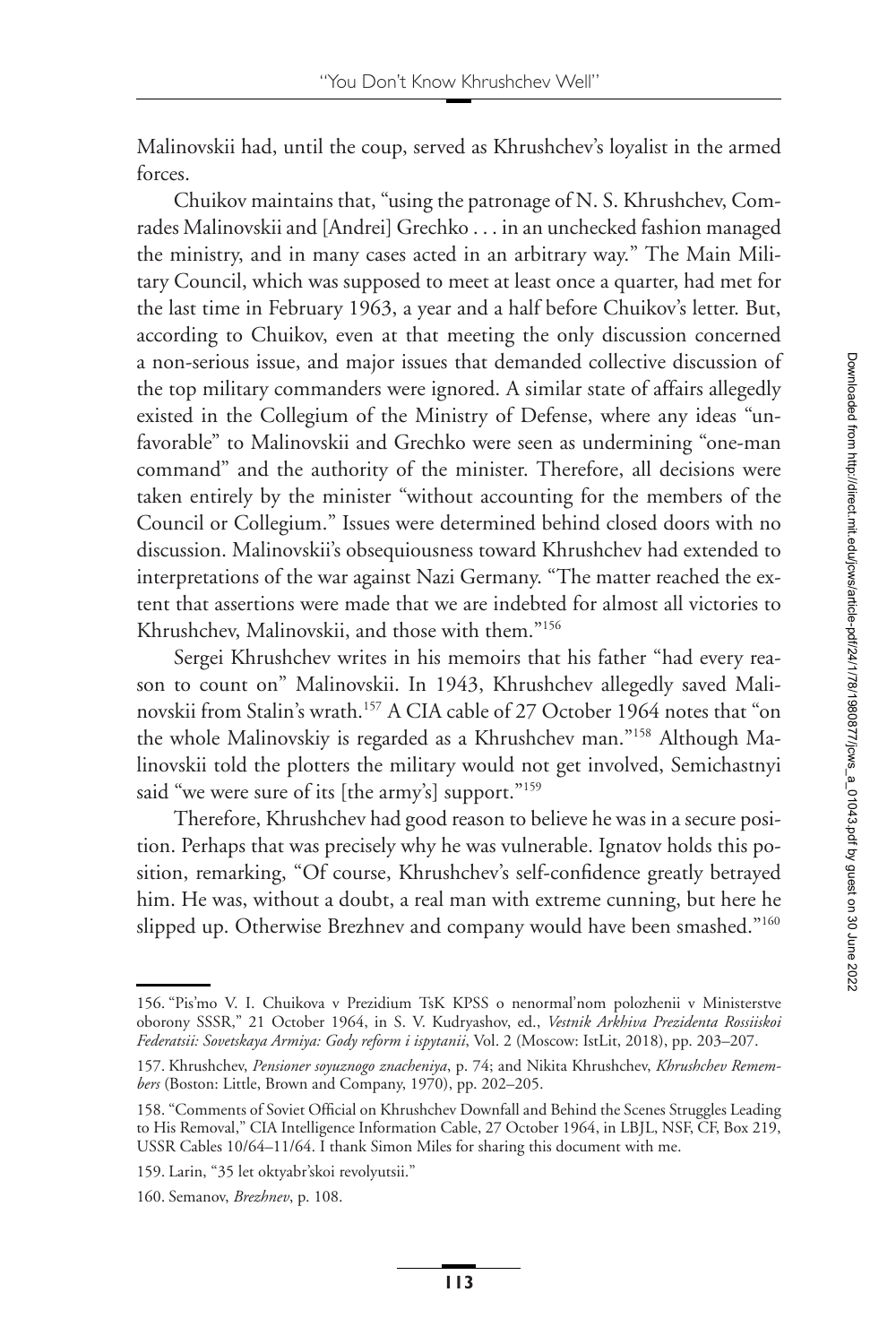Semichastnyi similarly concludes that "Khrushchev was so sure of himself and was so sure that he completely controlled the situation in the country, he simply did not believe" that a coup was possible.<sup>161</sup> As Tompson writes:

Khrushchev at various points seems either to have placed too much trust in his colleagues or simply to have underestimated their ability to mount a challenge to his leadership. Having defeated Malenkov, Molotov, Kaganovich and others, he is unlikely to have trembled with fear at the news that N. G. Ignatov was plotting against him[.162](#page-36-1)

## **Conclusion**

The way Khrushchev achieved victory over his opponents in 1957 and was removed from power in 1964 is sometimes seen as a prologue to the stagnation of the Brezhnev era. In both cases, the interests of the regions as expressed in the Central Committee had triumphed over the leadership at the top, and the top leadership had been selected in an ad-hoc way. As one group of Russian historians and archivists argues,

The removal of Khrushchev in October 1964 became a fact of great political importance, which had significant impact on the political consciousness of both the highest Soviet leaders as well as the Soviet bureaucracy more generally. The entrenched party-state "nomenklatura" for the second time in a relatively short period demonstrated that it had real power in resolving the most important question—about the highest positions of power in the country. This circumstance played its role in the gradual change in the center's regional policy in the 1970s, in the proclaimed focus on the guarantee of so-called stability in cadres—the immovability of cadres and the weakening of centralized control over regional leaders.<sup>163</sup>

However, the evidence provided in this article suggests a somewhat different interpretation. Some level of dissatisfaction within the Central Committee was a necessary condition for the coup to succeed, Brezhnev and the other conspirators deliberately prevented the Central Committee from participating in those discussions. CPSU Presidium members acted mainly for reasons of self-preservation, not for the interests of the Central Committee.

<span id="page-36-0"></span><sup>161.</sup> Larin, "35 let oktyabr'skoi revolyutsii," p. 50.

<span id="page-36-1"></span><sup>162.</sup> Tompson, "The Fall of Nikita Khrushchev," p. 1104.

<span id="page-36-2"></span><sup>163.</sup> Khlevnyuk et al., eds., *Regional'naya politika N. S. Khrushcheva*, p. 17.